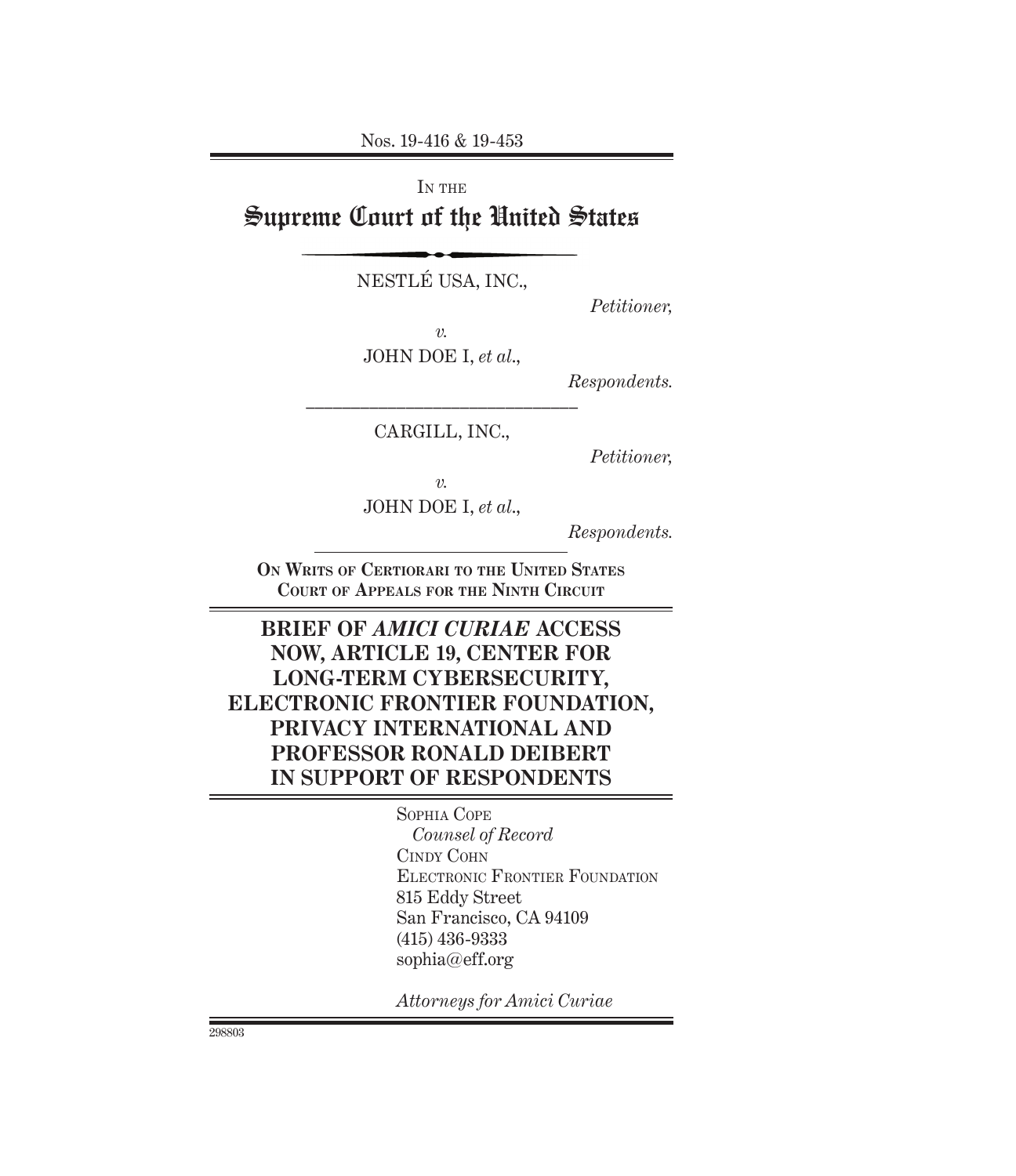### **TABLE OF CONTENTS**

| Page                                                                                                                   |
|------------------------------------------------------------------------------------------------------------------------|
| TABLE OF CONTENTS                                                                                                      |
| TABLE OF CITED AUTHORITIES iii                                                                                         |
| INTEREST OF AMICI CURIAE 1                                                                                             |
| INTRODUCTION AND SUMMARY                                                                                               |
|                                                                                                                        |
| ATS Policy Supports Preserving U.S.<br>Ι.<br>Corporate Liability Under the Statute7                                    |
| II. United Nations Policy Supports Preserving<br>U.S. Corporate Liability Under the ATS8                               |
| III. The Technology Industry Plays a Major<br>Role in Human Rights Abuses Worldwide11                                  |
| Researchers Chronicle the Widespread<br>A.<br>Problem of Technology Companies'<br>Complicity in Human Rights Abuses 12 |
| American Technology Companies<br>В.<br>Have Been Complicit in Human Rights<br>Abuses in Foreign Countries18            |

*i*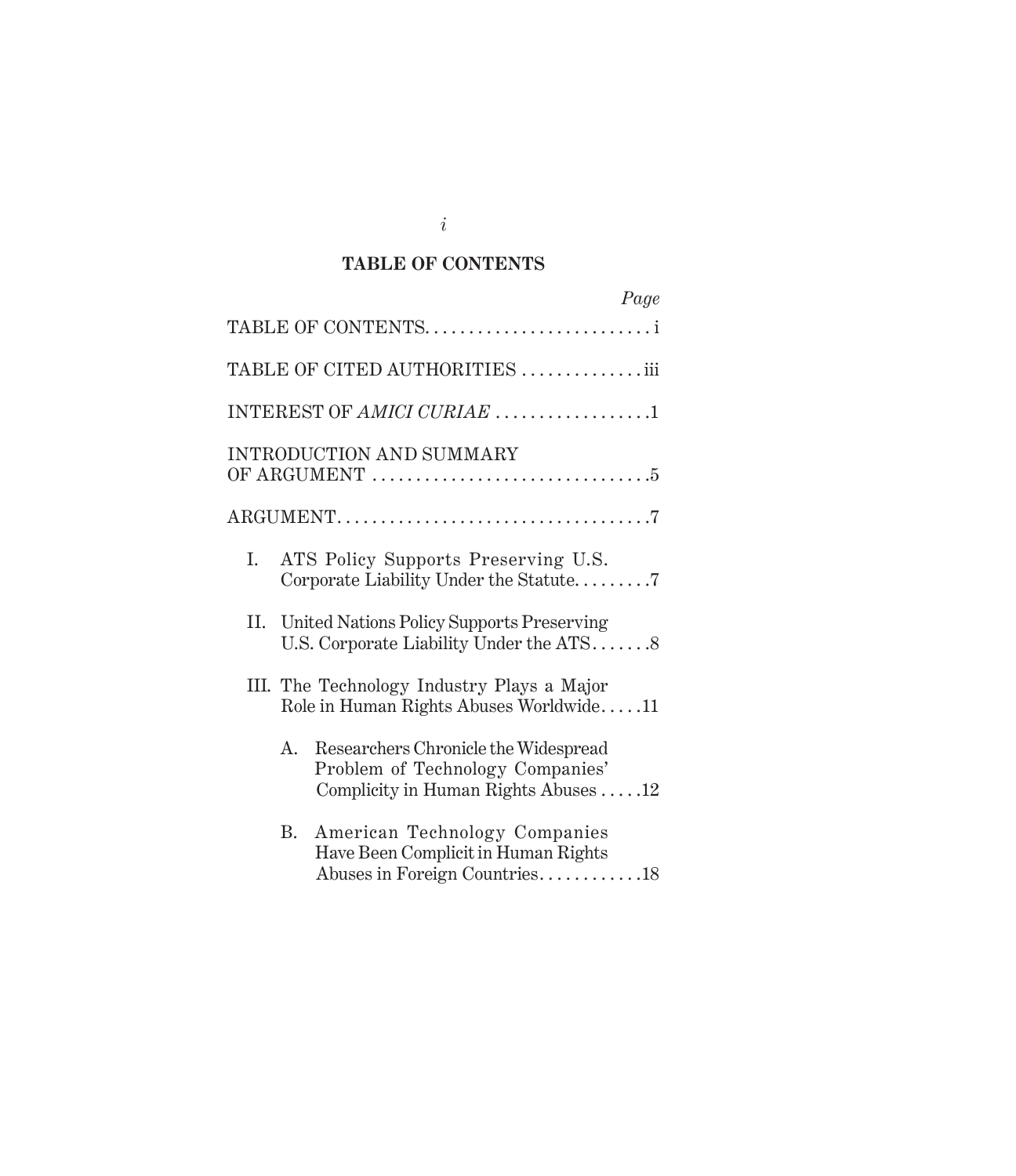# *Table of Contents*

|              |                                                                                                                          | Page |
|--------------|--------------------------------------------------------------------------------------------------------------------------|------|
|              | IV. Voluntary Mechanisms for Holding the<br>Technology Industry Accountable for Human<br>Rights Abuses are Inadequate 25 |      |
| $\mathbf{A}$ | Limits of Multi-Stakeholder Initiatives 28                                                                               |      |
| $B_{\rm c}$  | <b>OECD</b> Guidelines for Multinational                                                                                 |      |
| $\mathbf{C}$ | Global Network Initiative33                                                                                              |      |
|              | $CONCLUSION \dots \dots \dots \dots \dots \dots \dots \dots \dots \dots \dots \35$                                       |      |

# *ii*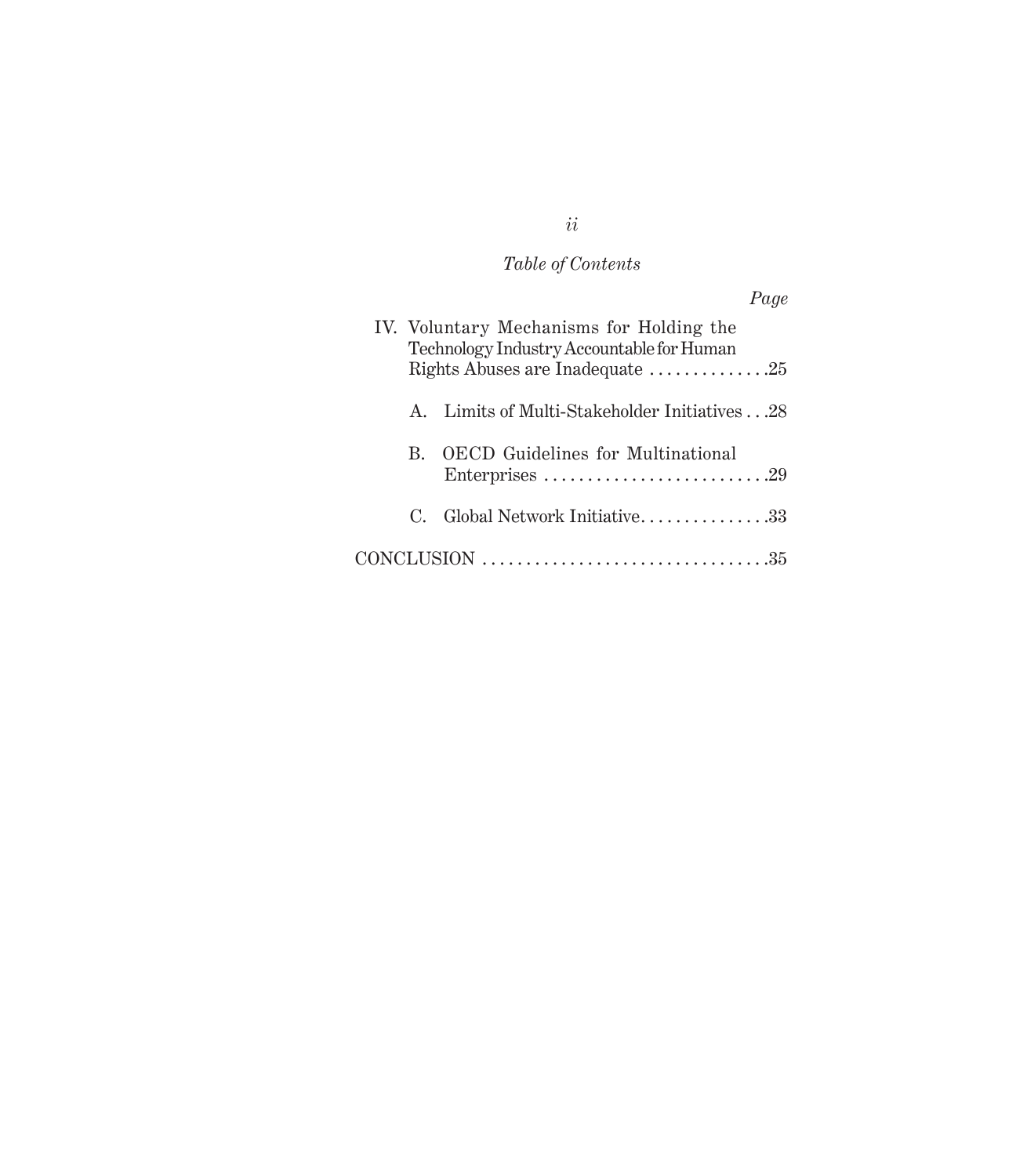### **TABLE OF CITED AUTHORITIES**

|--|

# **Cases**

| Balintulo v. Ford Motor Co.,<br>796 F.3d 160 (2d Cir. 2015) 3, 20                                                |
|------------------------------------------------------------------------------------------------------------------|
| Doe I v. Cisco Systems, Inc.,<br>No. 15-16909 (9th Cir.) $\dots \dots \dots \dots \dots \dots \dots \dots \dots$ |
| Doe I v. Cisco Systems, Inc.,<br>No. 5:11-cv-02449-EJD (N.D. Cal.) 18                                            |
| Jesner v. Arab Bank, PLC,                                                                                        |
| Kiobel v. Royal Dutch Petroleum Co.,                                                                             |
| Ning Xianhua v. Oath Holdings, Inc.,<br>No. 5:20-cv-06185-VKD (N.D. Cal.). 19                                    |
| Sosa v. Alvarez-Machain,                                                                                         |
| Wang Xiaoning, et al. v. Yahoo! Inc., et al.,<br>No. 4:07-cv-02151-CW (N.D. Cal.) 19                             |
| WhatsApp Inc. v. NSO Group Technologies Ltd.,<br>No. 4:19-cv-07123-PJH (N.D. Cal.) $\dots\dots\dots\dots 22$     |

*iii*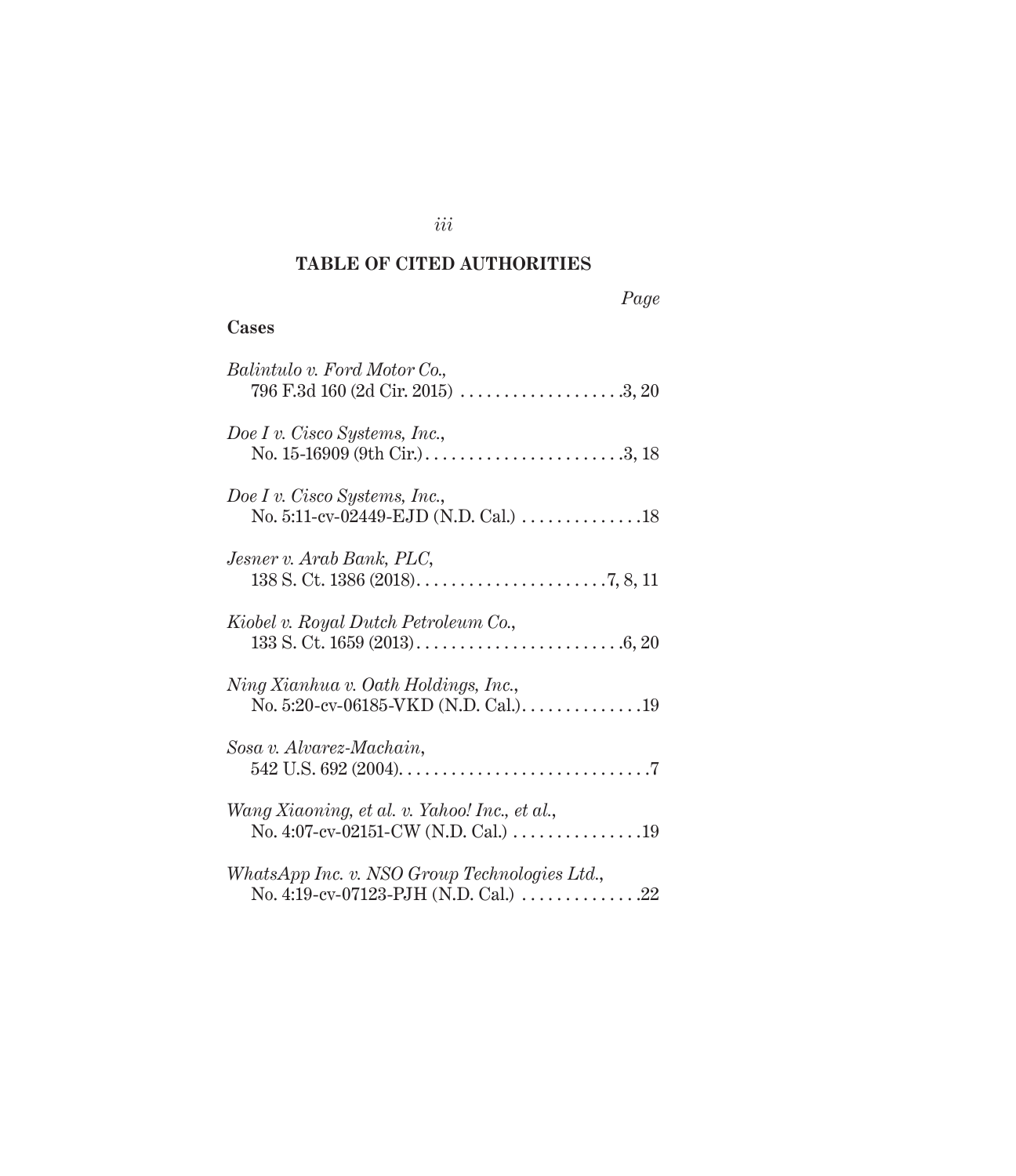# *Page*

# **Other Authorities**

| Access Now, <i>Transparency Reporting Index.</i> 16, 17                                         |
|-------------------------------------------------------------------------------------------------|
| Amitpal Singh, <i>Hacking Team Leak Highlights</i><br>Citizen Lab Research, Citizen Lab (Aug. 6 |
| Amnesty International, EU Companies Selling<br>Surveillance Tools to China's Human Rights       |
| Associated Press in Beijing, Shi Tao: China<br>Frees Journalist Jailed Over Yahoo Emails,       |
| Business & Human Rights Resource Centre,                                                        |
| Business & Human Rights Resource Centre,<br>Yahoo! Lawsuit (re China) (June 15, 2015)19         |
| Business for Social Responsibility, Areas of                                                    |
| Business for Social Responsibility, Our Story9                                                  |

*iv*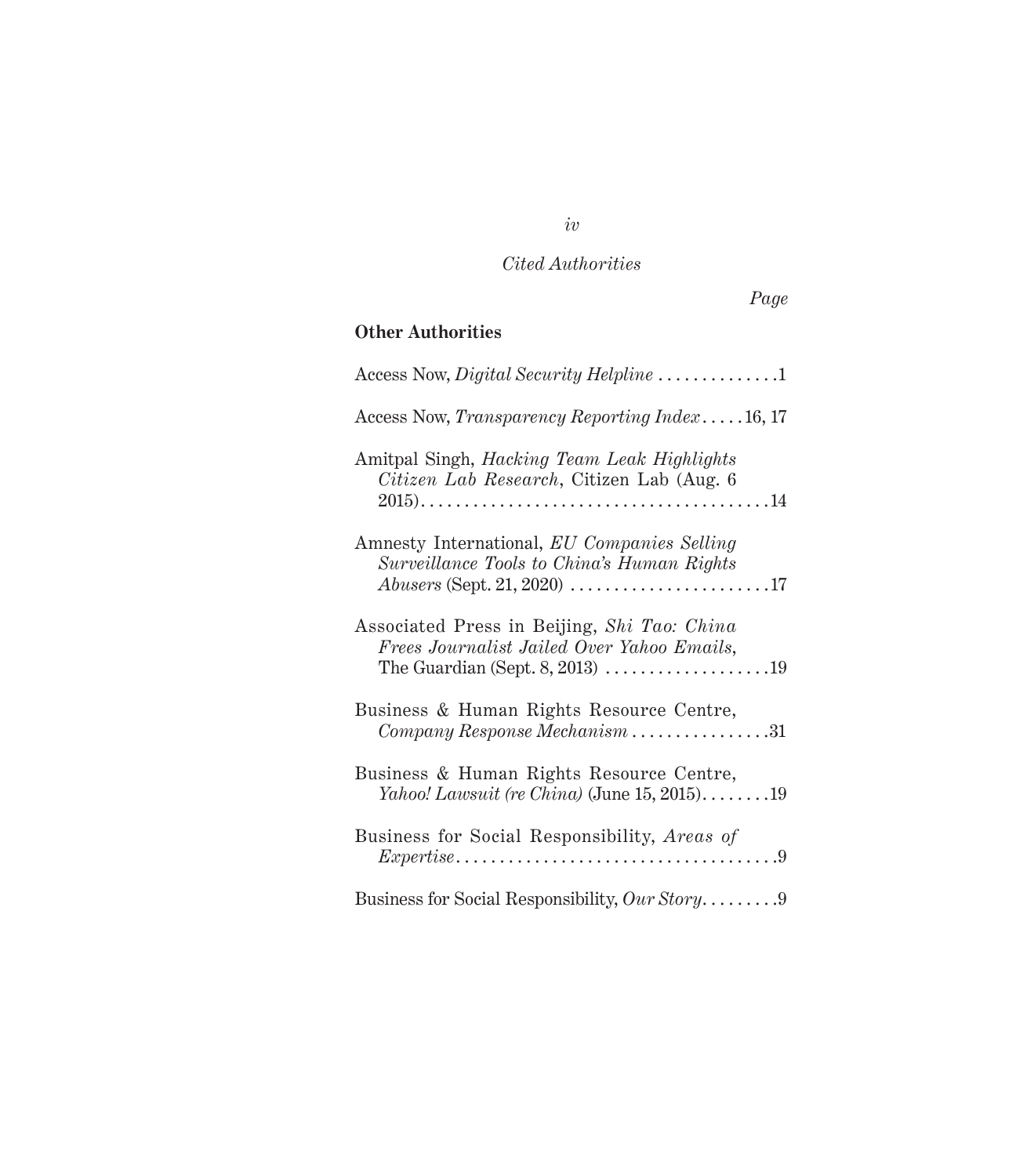| Page                                                                                                                                                                                                            |
|-----------------------------------------------------------------------------------------------------------------------------------------------------------------------------------------------------------------|
| Center for Long-Term Cybersecurity, About                                                                                                                                                                       |
| Center for Long-Term Cybersecurity, Citizen<br>$Clinic \ldots \ldots \ldots \ldots \ldots \ldots \ldots \ldots \ldots \ldots \ldots 15$                                                                         |
| Center for Long-Term Cybersecurity, Defending<br>$Politically\ Vulnerable\ Organizations\ Online \ldots.15$                                                                                                     |
| Christopher Bing & Joel Schectman, Inside the<br>UAE's Secret Hacking Team of American<br>Mercenaries, Reuters (Jan. 30, 2019) $\ldots$ 23                                                                      |
| Cindy Cohn & Dave Maass, A Warning to Know<br>Your Customer: Computerlinks Fined for<br>Dealing Blue Coat Surveillance Technology<br>to Syria, Electronic Frontier Foundation                                   |
| Cindy Cohn & Jillian C. York, "Know Your<br>Customer" Standards for Sales of Surveillance<br><i>Equipment</i> , Electronic Frontier Foundation                                                                  |
| Cindy Cohn, Should Your Company Help ICE?<br>"Know Your Customer" Standards for<br>Evaluating Domestic Sales of Surveillance<br><i>Equipment</i> , Electronic Frontier Foundation<br>$(July 13, 2018) \dots 26$ |
| Citizen Lab, About the Citizen Lab 14                                                                                                                                                                           |

*v*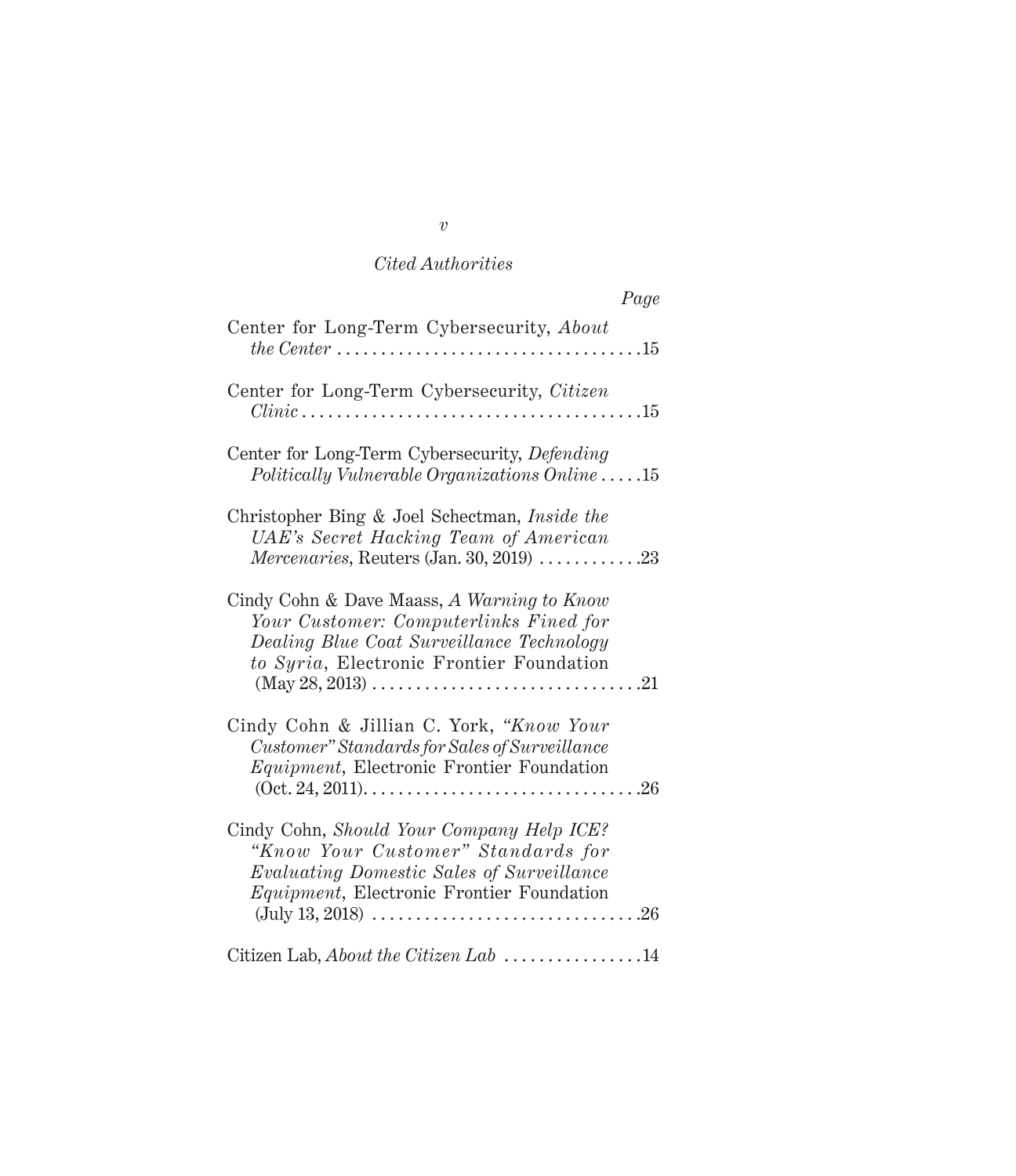| Page                                                                                                                                                                                                                                      |
|-------------------------------------------------------------------------------------------------------------------------------------------------------------------------------------------------------------------------------------------|
| Citizen Lab, Free Expression Online14                                                                                                                                                                                                     |
| Citizen Lab, NSO Group/Q Cyber Technologies:<br>Over One Hundred New Abuse Cases (Oct. 29,                                                                                                                                                |
| Citizen Lab, Targeted Threats14                                                                                                                                                                                                           |
| Daniel Calingaert, <i>Hacking the Revolution</i> ,                                                                                                                                                                                        |
| Danny Yadron & Doug Cameron, Boeing to Exit<br>Commercial Cybersecurity Business, Wall<br>Street Journal (Jan. 12, 2015). $\dots\dots\dots\dots\dots\dots 21$                                                                             |
| David D. Kirkpatrick, Israeli Software Helped<br>Saudis Spy on Khashoggi, Lawsuit Says,                                                                                                                                                   |
| David Kaye, Surveillance and Human Rights:<br>Report of the Special Rapporteur on the<br>$Promotion and Protection of the Right to Freedom$<br>of Opinion and Expression, United Nations<br>Human Rights Council (May $28, 2019$ ) 12, 35 |
| David Kaye, The Surveillance Industry is<br>Assisting State Suppression. It Must be<br>Stopped, The Guardian (Nov. 26, 2019)13                                                                                                            |

*vi*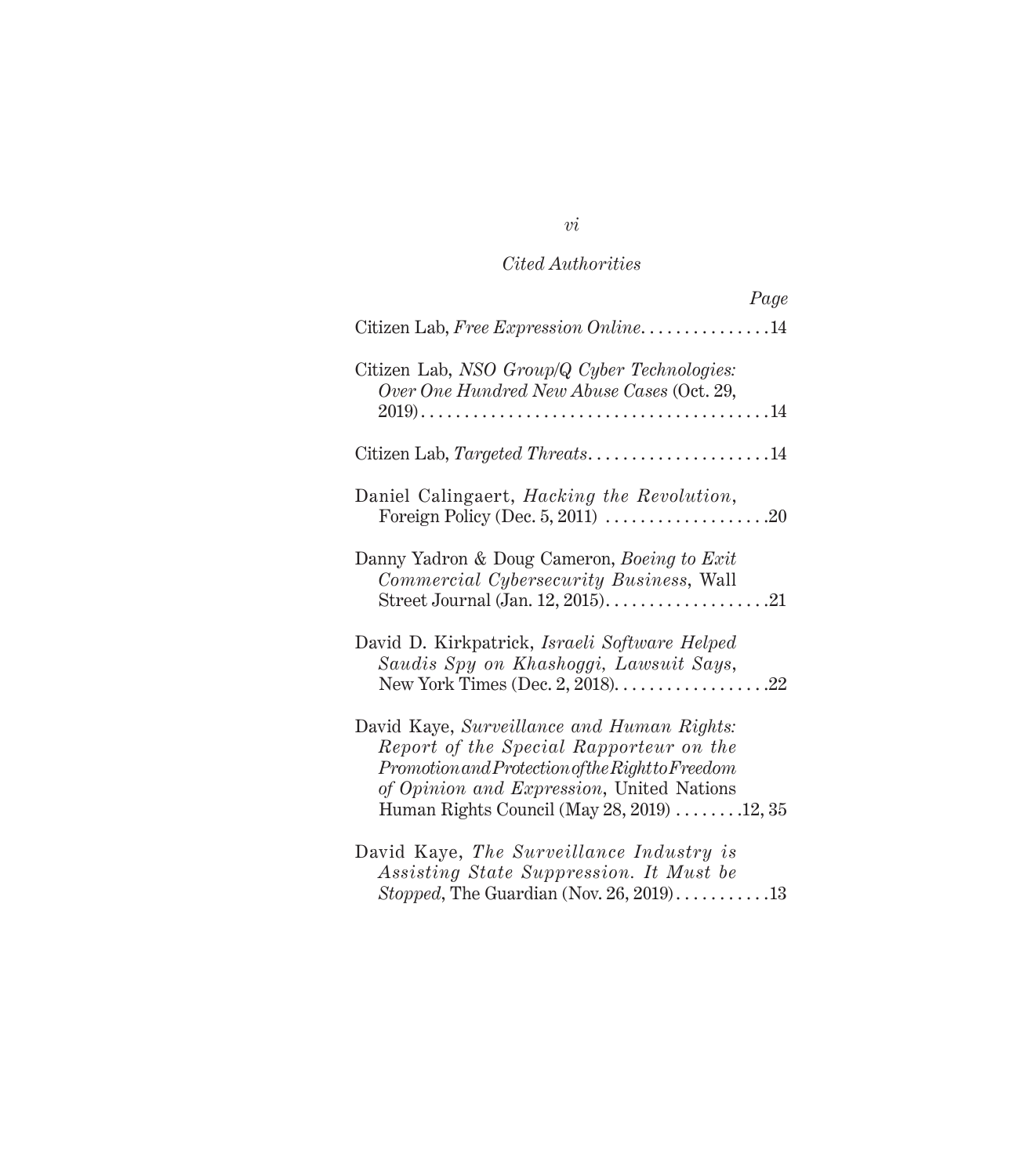| Page                                                                                                                                        |
|---------------------------------------------------------------------------------------------------------------------------------------------|
| DJ Pangburn, U.S. Fund Sells Israeli Hacking<br>Firm NSO Group Amid Spy Mystery,<br>Fast Company (Feb. 14, 2019) 22                         |
| Edwin Black, IBM and the Holocaust: Expanded                                                                                                |
| Electronic Frontier Foundation, Press Release:<br><b>EFF</b> Resigns from Global Network Initiative                                         |
| Electronic Frontier Foundation, Surveillance<br>$\textit{Technologies} \dots \dots \dots \dots \dots \dots \dots \dots \dots \dots \dots 3$ |
| Elinor Mills, "Dark Trade" in Web-Censoring<br>Tools Exposed by Pakistan Plan, CNET                                                         |
| European Commission, ICT Sector Guide on<br>Implementing the UN Guiding Principles<br>on Business and Human Rights (July 2,                 |
| Global Network Initiative, About GNI 33                                                                                                     |
| Global Network Initiative, Financials33                                                                                                     |
| Global Network Initiative, Implementation                                                                                                   |

# *vii*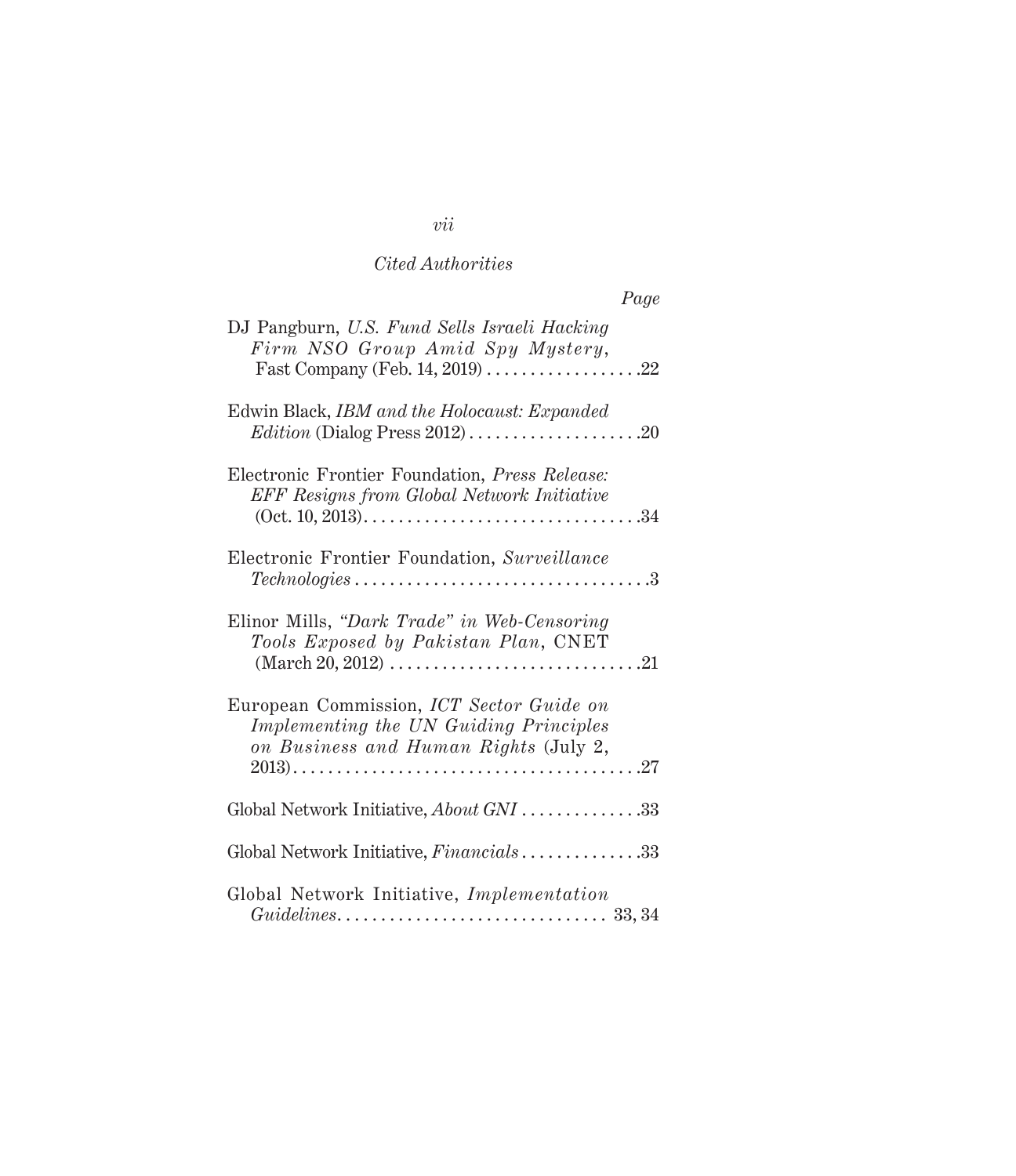# *viii*

# *Cited Authorities*

| Page                                                                                                                                         |
|----------------------------------------------------------------------------------------------------------------------------------------------|
| Global Network Initiative, Our Members33                                                                                                     |
| Global Network Initiative, The GNI Principles 33, 34                                                                                         |
| Hamed Aleaziz, Syria Uses US Technology in<br>Cyber Crackdown, Mother Jones (Oct. 19, 2011)  21                                              |
| Jamal Khashoggi: All You Need to Know About<br>Saudi Journalist's Death, BBC News                                                            |
| Jen Kirby, Concentration Camps and Forced<br>Labor: China's Repression of Uighurs,                                                           |
| Jim Nash, U.S. DNA Firm Thermo Fisher<br>Reportedly Still Helping China Tamp Unrest,<br><i>Crime</i> , Biometric Update (June $19, 2020$ )24 |
| John Ruggie, Protect, Respect and Remedy:<br>a Framework for Business and Human<br>Rights, United Nations Human Rights Council               |
| Lee Fang, Why Did the Firm That Sold Spyware<br>to the UAE Win a Special Export License<br>from State Department?, The Intercept             |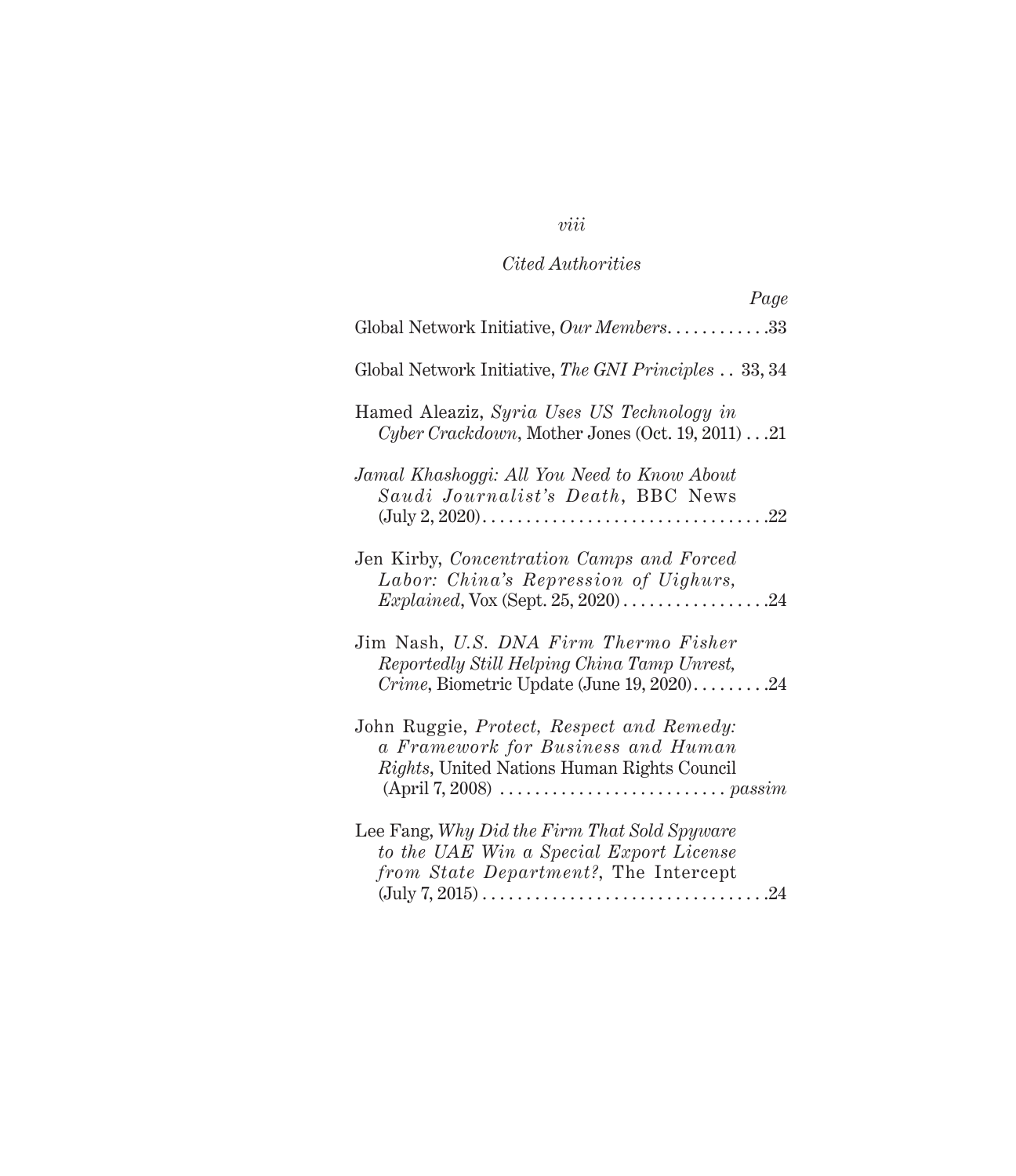|                                                                                                                                                                                                                        | Page |
|------------------------------------------------------------------------------------------------------------------------------------------------------------------------------------------------------------------------|------|
| Liana B. Baker, Symantec to Buy Blue Coat for<br>\$4.7 Billion to Boost Enterprise Unit, Reuters                                                                                                                       |      |
| Lookout & Electronic Frontier Foundation,<br>Dark Caracal: Cyber-Espionage at a Global<br>$Scale (2018) \ldots \ldots \ldots \ldots \ldots \ldots \ldots \ldots \ldots \ldots 15$                                      |      |
| Lucie Krahulcova, New Report: FinFisher<br>Changes Tactics to Hook Critics, Access Now                                                                                                                                 |      |
| Marc Fisher, In Tunisia, Act of One Fruit Vendor<br>Sparks Wave of Revolution Through Arab<br><i>World</i> , Washington Post (March $26, 2011$ ) 21                                                                    |      |
|                                                                                                                                                                                                                        |      |
| MSI Integrity, Not Fit-for-Purpose: The Grand<br>Experiment of Multi-Stakeholder Initiatives<br>in Corporate Accountability, Human Rights<br>and Global Governance (July 2020) $\ldots \ldots \ldots \ldots \ldots$ 28 |      |
| Organization for Economic Cooperation &                                                                                                                                                                                |      |
| Organization for Economic Cooperation &<br>Development, Frequently Asked Questions:<br>National Contact Points for OECD Guidelines<br>for Multinational Enterprises $(2017)$ 30                                        |      |

*ix*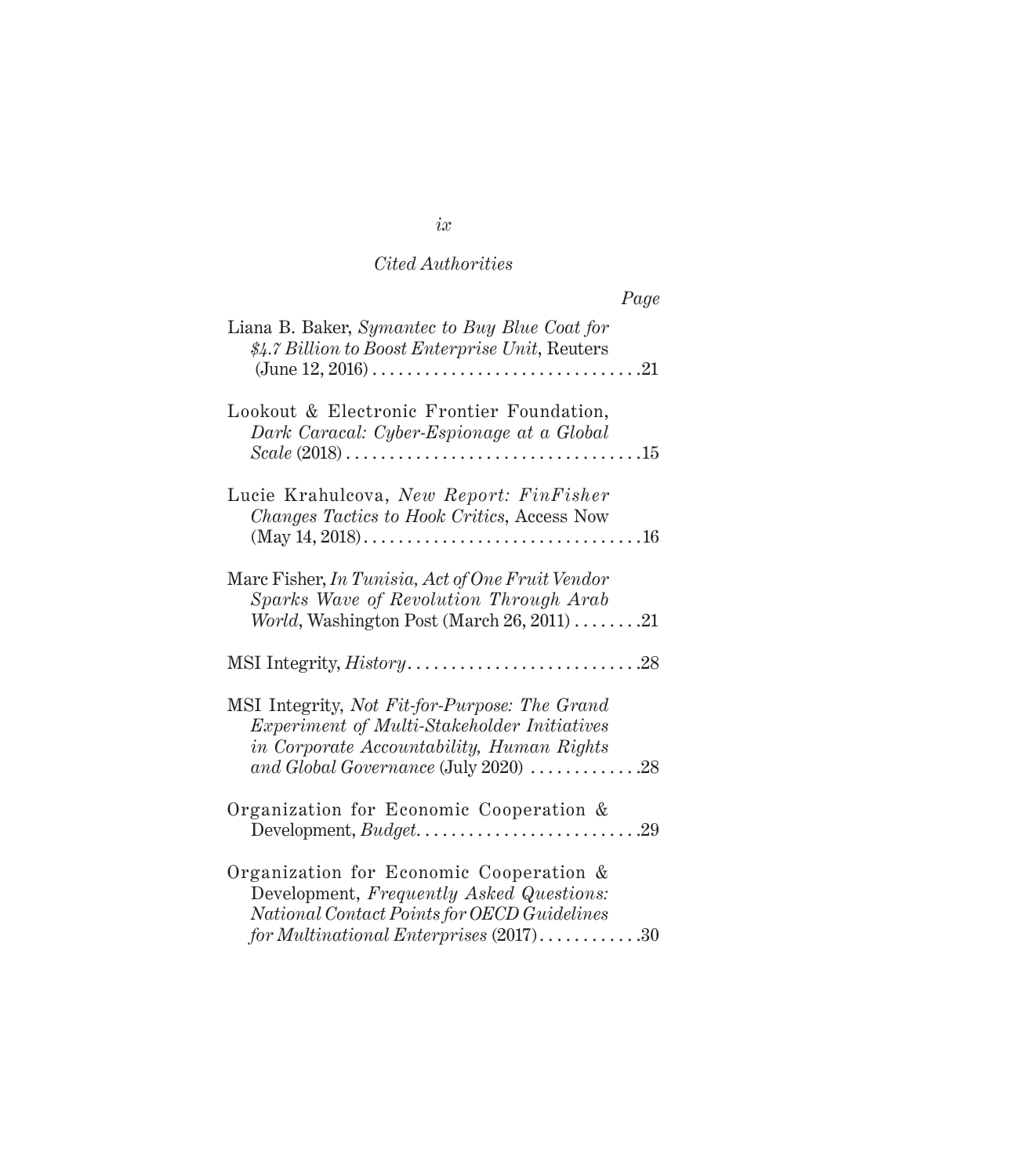| Page                                                                                                                                                                                                                                              |
|---------------------------------------------------------------------------------------------------------------------------------------------------------------------------------------------------------------------------------------------------|
| Organization for Economic Cooperation<br>& Development, OECD Guidelines for<br>Multinational Enterprises, 2011 Edition 29                                                                                                                         |
| Organization for Economic Cooperation &<br>Development, Responsible Business Conduct:<br><b>OECD</b> Guidelines for Multinational<br>$Enter prizes \ldots \ldots \ldots \ldots \ldots \ldots \ldots \ldots \ldots \ldots \ldots \ldots \ldots 29$ |
| Organization for Economic Cooperation &<br>Development, Responsible Business Conduct:<br><b>OECD</b> Guidelines for Multinational<br><i>Enterprises, National Contact Points30</i>                                                                |
| Pen America, Shi Tao: China 19                                                                                                                                                                                                                    |
| Privacy International, Surveillance Industry<br>$Index \ldots \ldots \ldots \ldots \ldots \ldots \ldots \ldots \ldots \ldots \ldots \ldots 16$                                                                                                    |
| Privacy International, The Global Surveillance<br><i>Industry</i> (Feb. 16, 2018) $\ldots \ldots \ldots \ldots \ldots \ldots \ldots \ldots 16$                                                                                                    |
| Privacy International, The Surveillance Industry<br>$Index: An Introduction (Nov. 18, 2013).$ 16                                                                                                                                                  |
| Ranking Digital Rights, 2019 Corporate                                                                                                                                                                                                            |
| Ranking Digital Rights, About Ranking                                                                                                                                                                                                             |

*x*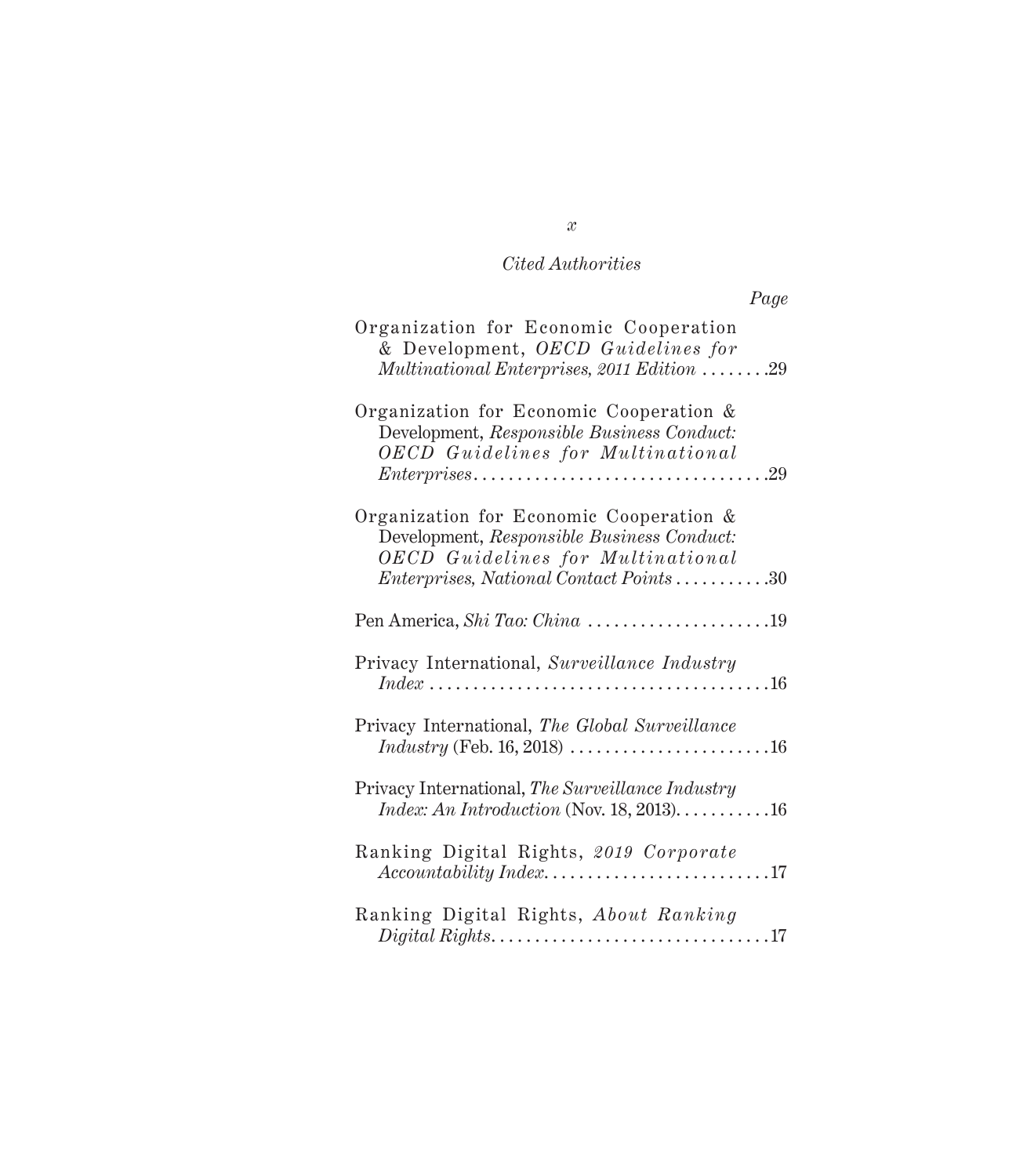| Page                                                                                                                                                                                                                        |
|-----------------------------------------------------------------------------------------------------------------------------------------------------------------------------------------------------------------------------|
| Ranking Digital Rights, Governance17                                                                                                                                                                                        |
| Ryan Gallagher, Belarusian Officials Shut Down<br>Internet With Technology Made by U.S.                                                                                                                                     |
| Ryan Gallagher, U.S. Company Faces<br>Backlash After Belarus Uses Its Tech to<br>$Block\ Internet, Bloomberg$ (Sept. 11, 2020) 23                                                                                           |
| Ryan Singel, Lawmaker Calls for Limits on<br>Exporting Net-Spying Tools, Wired                                                                                                                                              |
| Sarah Labowitz & Michael Posner, NYU<br>Center for Business and Human Rights<br>Resigns Its Membership in the Global<br>Network Initiative, NYU Stern Center for<br>Business & Human Rights (Feb. 1, 2016) $\dots \dots 35$ |
| Srish Khakurel, The Circuit Split on Mens Rea for<br>Aiding and Abetting Liability Under the Alien<br>Tort Statute, 59 B.C.L. Rev. 2953 (2018)20                                                                            |
| Stephanie Kirchgaessner, US Judge: WhatsApp<br>Lawsuit Against Israeli Spyware Firm NSO<br><i>Can Proceed</i> , The Guardian (July 17, 2020) $\ldots \ldots$ .22                                                            |
| Stephen P. Mulligan, The Alien Tort Statute<br>(ATS): A Primer, Congressional Research                                                                                                                                      |

*xi*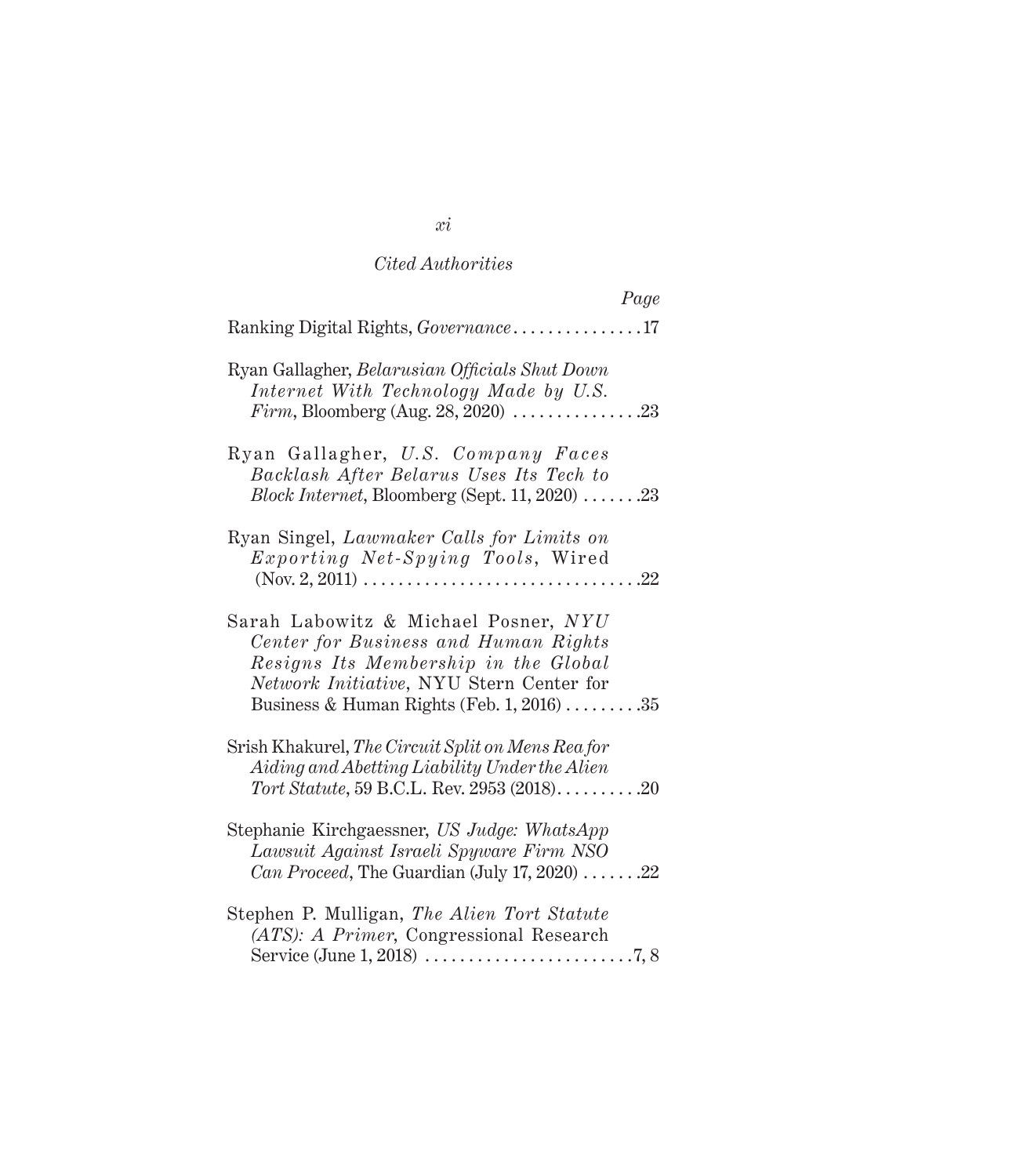| Page                                                                                                                                                                                                                         |
|------------------------------------------------------------------------------------------------------------------------------------------------------------------------------------------------------------------------------|
| Sui-Lee Wee, China Is Collecting DNA From<br>Tens of Millions of Men and Boys, Using U.S.<br><i>Equipment</i> , New York Times (June $17, 2020)$ 24                                                                          |
| U.S. State Dept., Chart of U.S. NCP Specific<br>$Instance \; Cases \; Since \; 2000 \; 30$                                                                                                                                   |
| U.S. State Dept., Specific Instance Process                                                                                                                                                                                  |
| U.S. State Dept., Specific Instance Process,<br>Frequently Asked Questions (Archive)30                                                                                                                                       |
|                                                                                                                                                                                                                              |
| U.S. State Dept., U.S. Department of State<br>Guidance on Implementing the "UN Guiding"<br>Principles" for Transactions Linked to Foreign<br>Government End-Users for Products or<br>Services with Surveillance Capabilities |
| U.S. State Dept., U.S. National Contact Point<br>for the OECD Guidelines for Multinational<br><i>Enterprises</i> (April 11, 2019) $\ldots \ldots \ldots \ldots \ldots \ldots \ldots 30$                                      |
| U.S. State Dept., U.S. NCP Final Assessment:<br>Communications Workers of America (AFL-<br>CIO, CWA)/ver.di and Deutsche Telekom                                                                                             |

# *xii*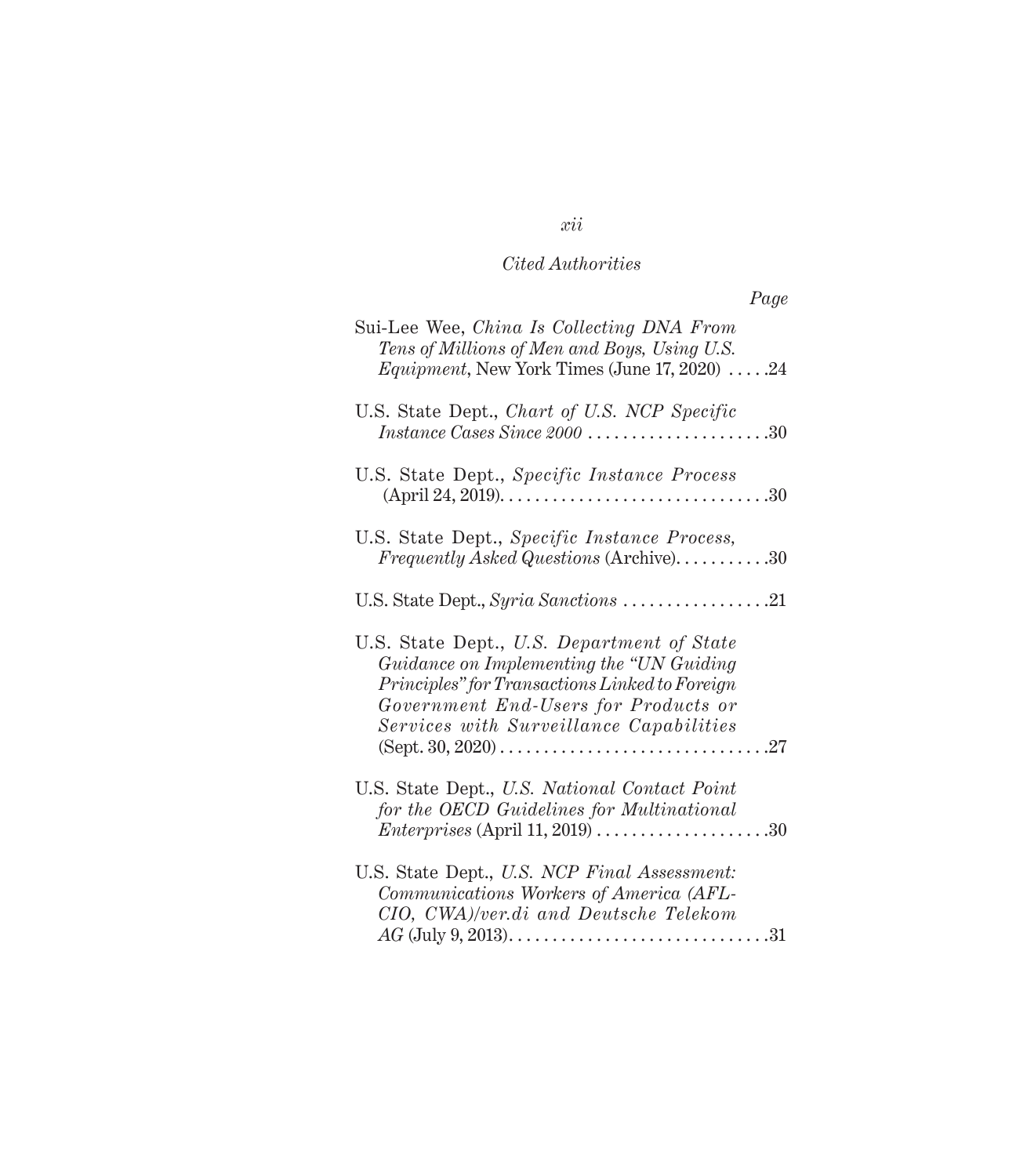# *xiii Cited Authorities*

| Page                                                                                                                                                                                                                                                                                  |  |
|---------------------------------------------------------------------------------------------------------------------------------------------------------------------------------------------------------------------------------------------------------------------------------------|--|
| UK National Contact Point, Follow Up Statement<br>After Recommendations In Complaint From<br>Privacy International Against Gamma<br><i>International</i> (Feb. 2016) $\ldots \ldots \ldots \ldots \ldots \ldots \ldots 32$                                                            |  |
| UK National Contact Point, <i>Initial Assessment by</i><br>the UK National Contact Point for the OECD<br>Guidelines for Multinational Enterprises:<br>Complaint from Privacy International<br>and Others Against Gamma International                                                  |  |
| UK National Contact Point, Privacy International<br>Complaint To UK NCP About Gamma<br><i>International UK Ltd.</i> (Feb. 26, 2016) $\ldots \ldots \ldots 32$                                                                                                                         |  |
| United Nations Human Rights Council, Guiding<br>Principles on Business and Human<br>Rights: Implementing the United Nations<br>"Protect, Respect and Remedy" Framework<br>(June 16, 2011) $\dots \dots \dots \dots \dots \dots \dots \dots \dots \dots \dots \dots \dots \dots \dots$ |  |
| United Nations Human Rights Council, Resolution on<br>Human Rights and Transnational Corporations<br>and Other Business Enterprise (July 6, 2011)10                                                                                                                                   |  |
| Yaqiu Wang, Chinese Tech Firms Fueling<br>Beijing's Repression, Human Rights Watch<br>$(Sept. 28, 2020) \ldots \ldots \ldots \ldots \ldots \ldots \ldots \ldots \ldots 17$                                                                                                            |  |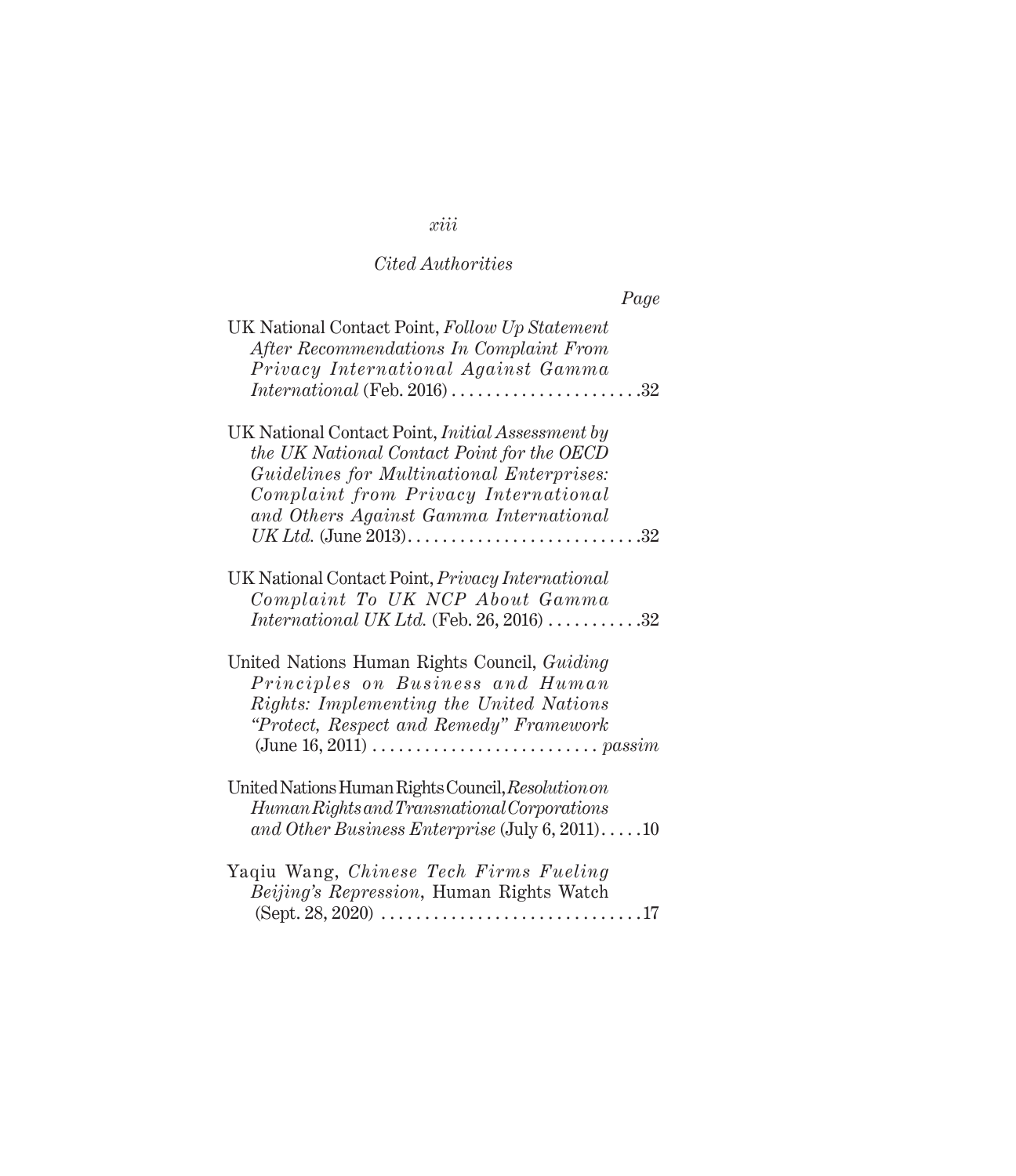#### **INTEREST OF** *AMICI CURIAE***<sup>1</sup>**

*Amici curiae* are nonpartisan non-governmental and academic organizations and individuals that advocate for civil liberties and human rights around the world. We have a strong interest in ensuring that the law discourages and creates real accountability for—American companies that assist foreign governments in violating human rights.

**Access Now** is a non-governmental organization with offices in several international cities, including Washington, DC, and New York, that seeks to defend and extend the digital rights of users at risk around the world. It is nonpartisan, not-for-profit, and not affiliated with any country, corporation, or religion. Its activities include direct technical support, comprehensive policy engagement, global advocacy, grassroots grantmaking, legal interventions, and convenings such as RightsCon. It runs the Digital Security Helpline, which is a 24/7, freeof-charge resource for civil society across the globe that assists journalists, activists, and human rights defenders who are targeted with spyware and other surveillance technologies on a regular basis.<sup>2</sup> It also routinely files *amicus* briefs with domestic jurisdictions, including the United States, on a variety of digital rights issues.

<sup>1.</sup> No counsel for a party authored this brief in whole or in part, and no such counsel or party made a monetary contribution intended to fund the preparation or submission of this brief. No person other than *amici curiae*, or its counsel, made a monetary contribution intended to fund its preparation or submission. All parties have consented to the filing of this brief.

<sup>2.</sup> Access Now, *Digital Security Helpline*, https://www.accessnow. org/help/.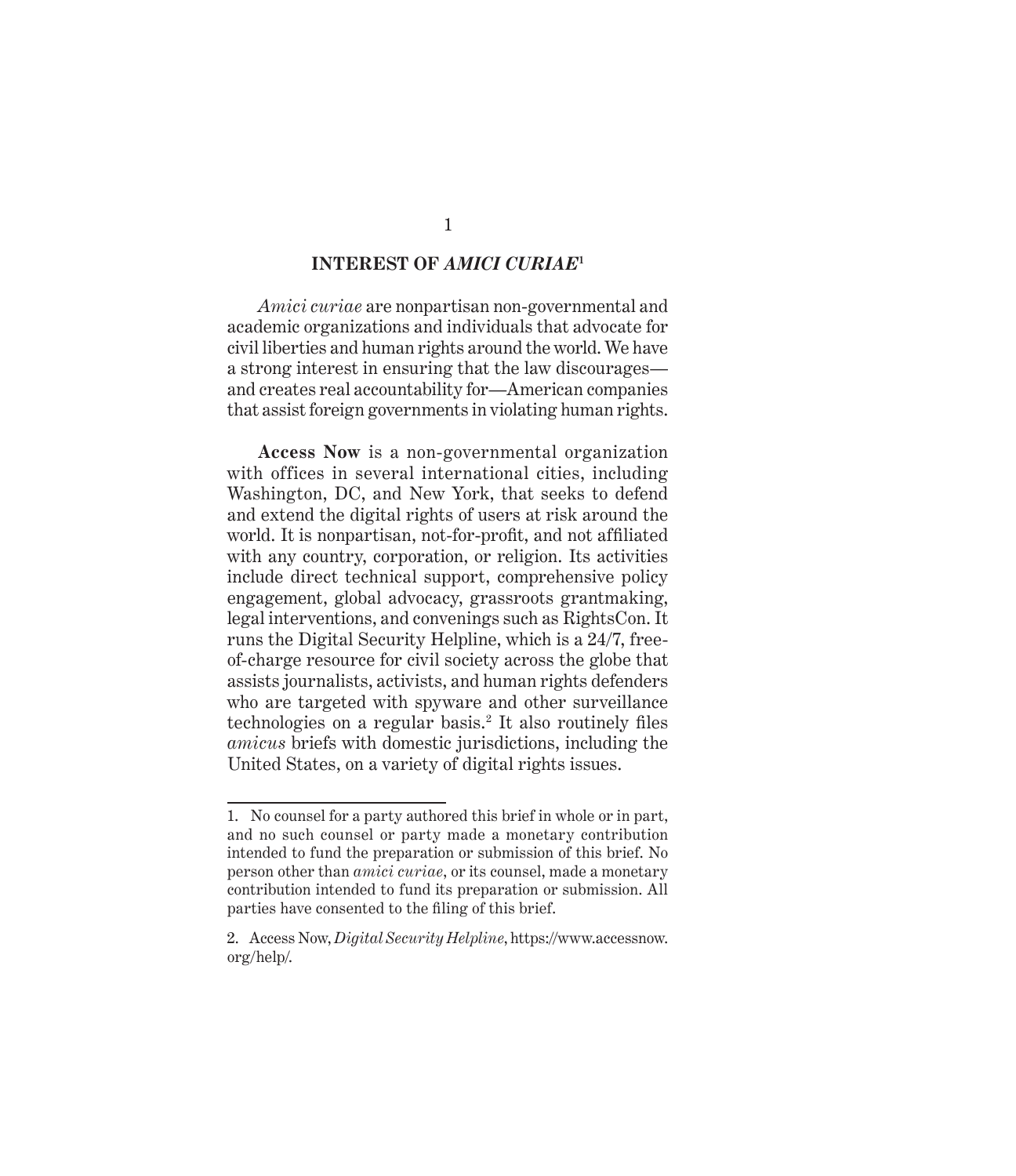**ARTICLE 19** was founded in 1987 and has an international office in London, UK, and regional offices in Brazil, Mexico, Senegal, Kenya, Bangladesh, and Myanmar. The organization, named for the corresponding article of the Universal Declaration of Human Rights, advocates for freedom of expression as a fundamental human right, including in the digital environment. It has participated as *amicus curiae* in free expression cases around the world, including in the United States. It also actively participates in discussions at the United Nations Human Rights Council and the United Nations General Assembly on issues related to digital technologies and human rights.

**Center for Long-Term Cybersecurity (CLTC)** was established in 2015 as a research and collaboration hub within University of California, Berkeley's School of Information. CLTC's mission is to help individuals and organizations address tomorrow's information security challenges to amplify the upside of the digital revolution. CLTC runs the Citizen Clinic, a multidisciplinary, publicinterest digital security clinic that empowers civil society organizations to use technology to fulfill their missions and defend against digital threats from governments, powerful corporations, hate groups, and extremists. Citizen Clinic's client organizations across the globe are frequently the target of surveillance by repressive governments.

**Electronic Frontier Foundation (EFF)** is a San Francisco-based, member-supported, nonprofit civil liberties organization that has worked for 30 years to protect free speech, privacy, security, and innovation in the digital world. With over 30,000 members, and harnessing the talents of lawyers, activists and technologists, EFF represents the interests of technology users in court cases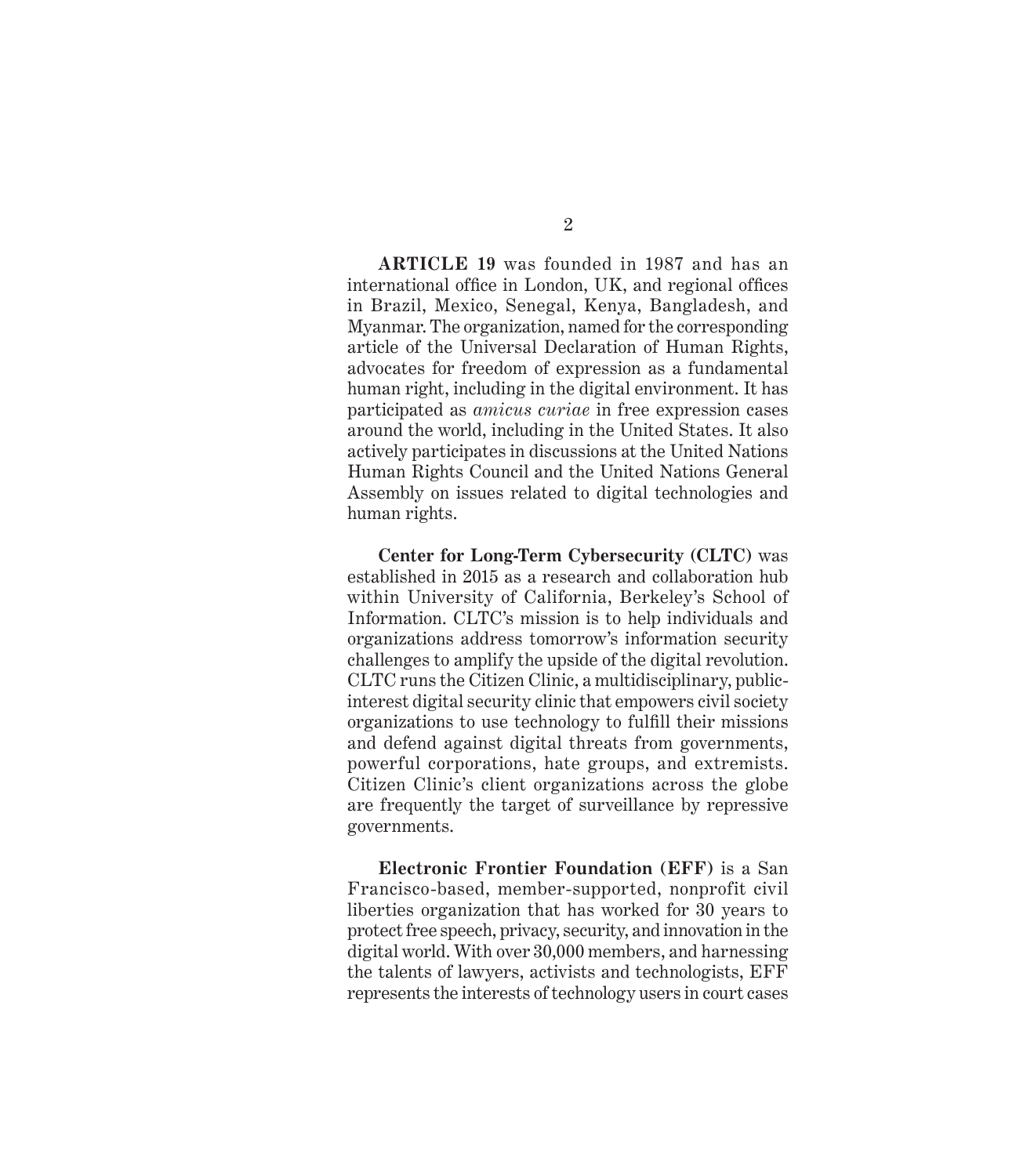and broader policy debates regarding the application of law to the Internet and other technologies. It has led investigations into misuse of surveillance technologies by governments to target citizens for human rights abuses.<sup>3</sup> EFF has also participated as *amicus curiae* in cases focusing on the complicity of American corporations in governmental human rights abuses. It filed an *amicus* brief in the Second Circuit in an Alien Tort Statute (ATS) case where plaintiffs alleged that IBM built a national identification system for the South African government that assisted the apartheid regime's human rights violations against the country's Black population. *Balintulo v. Ford Motor Co.*, No. 14-4104-cv (2d Cir.), ECF 57 (Feb. 11, 2015).4 It also filed *amicus* briefs in the Ninth Circuit in an ATS case where plaintiffs alleged that Cisco Systems specially built Internet surveillance and censorship products for the Chinese government that targeted the Falun Gong religious minority, who were then subjected to torture and other human rights abuses. *Doe I v. Cisco Systems, Inc.*, No. 15-16909 (9th Cir.), ECF 15-2 (Jan. 11, 2016).<sup>5</sup> The *Cisco* case is still pending and is contingent on the outcome of this case.

**Privacy International** was founded in 1990 and is based in London, UK. It was the first organization to campaign at an international level on privacy issues. It is committed to protecting people's privacy, dignity, and

<sup>3.</sup> Electronic Frontier Foundation, *Surveillance Technologies*, https://www.eff.org/issues/mass-surveillance-technologies.

<sup>4.</sup> EFF *amicus* brief available at: https://www.eff.org/document/ eff-amicus-brief-ibm-ats-claim.

<sup>5.</sup> EFF's latest *amicus* brief available at: https://www.eff.org/ document/eff-article-19-privacy-international-9th-circuit-amicusbrief.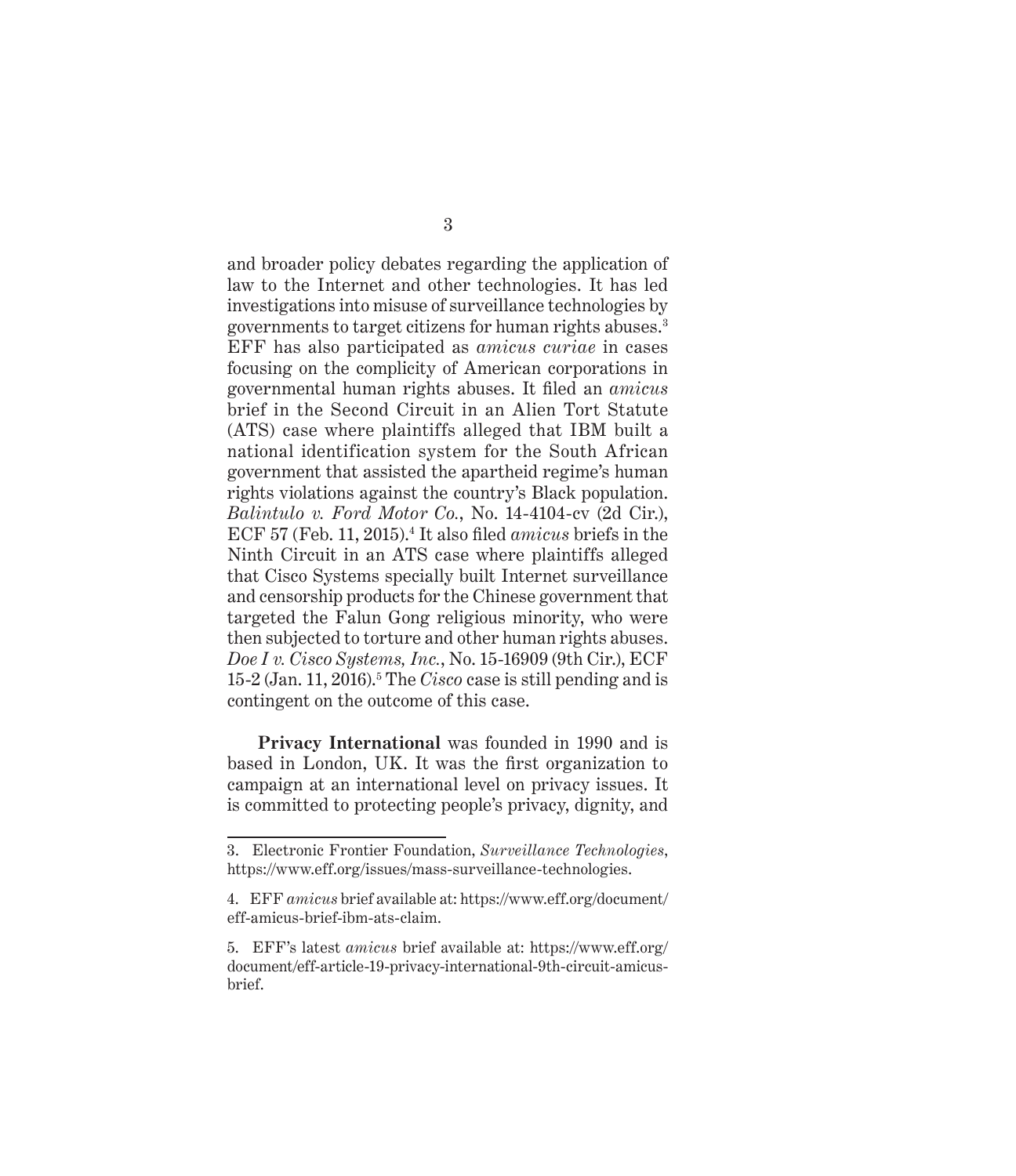freedoms from abuses by companies and governments. Through research, litigation and advocacy, it works to build a better future where technologies, laws, and policies contain modern safeguards to protect people and their data from exploitation.

**Ronald Deibert** is Professor of Political Science and Director of Citizen Lab, an interdisciplinary laboratory based at the Munk School of Global Affairs & Public Policy at the University of Toronto in Canada that researches digital threats to privacy and free expression against civil society by nation-states and private actors.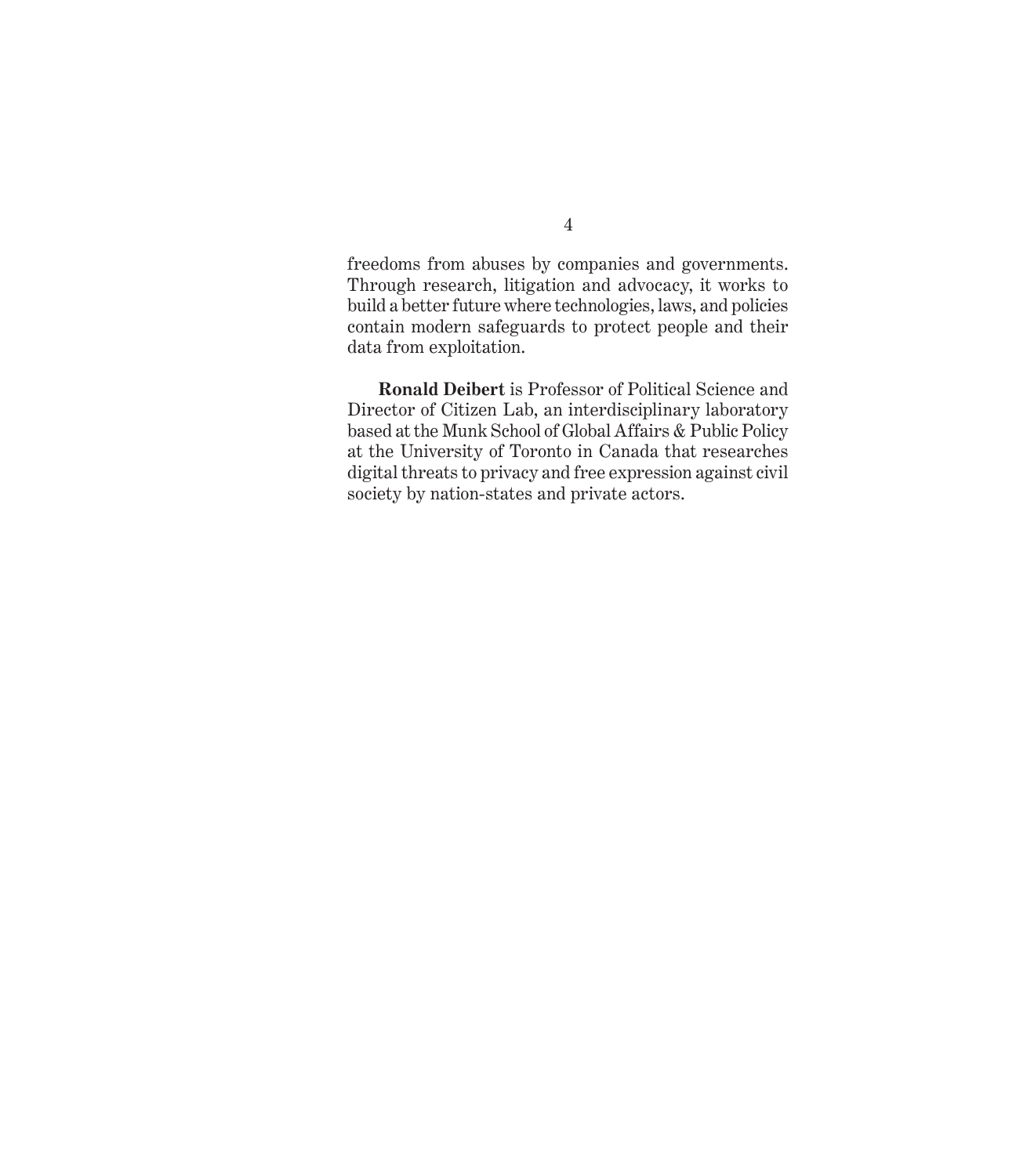### **INTRODUCTION AND SUMMARY OF ARGUMENT**

This case does not just concern chocolate and children. The outcome of this case will also have profound implications for millions of Internet users and other citizens of countries around the world. While many technologies developed, licensed, and sold by American companies are tremendously useful to uncontroversial customers, other technologies—or sometimes even the same technologies when deployed by repressive regimes can facilitate horrific human rights abuses.

As experts focused on the intersection of civil liberties, human rights, and technology, *amici* support innovation while also calling for the responsible deployment of technology. We applaud the role that Silicon Valley has played in spreading the benefits of the Internet and other technologies around the world. We believe that technology can be and has often been a force for good. To be clear, we do not believe that American technology companies should be liable for violations of international law under the Alien Tort Statute (ATS) *solely* because their generalpurpose or dual-purpose technologies ended up in the hands of foreign governments or others who misused them to violate human rights.

However, when American technology companies put profits over basic human well-being, and people in foreign countries are seriously harmed or even killed by those choices, legal accountability is necessary. Accordingly, *amici* urge this Court to preserve U.S. corporate liability under the ATS, as well as the aiding and abetting claim (which is applicable under U.S. law to any other American),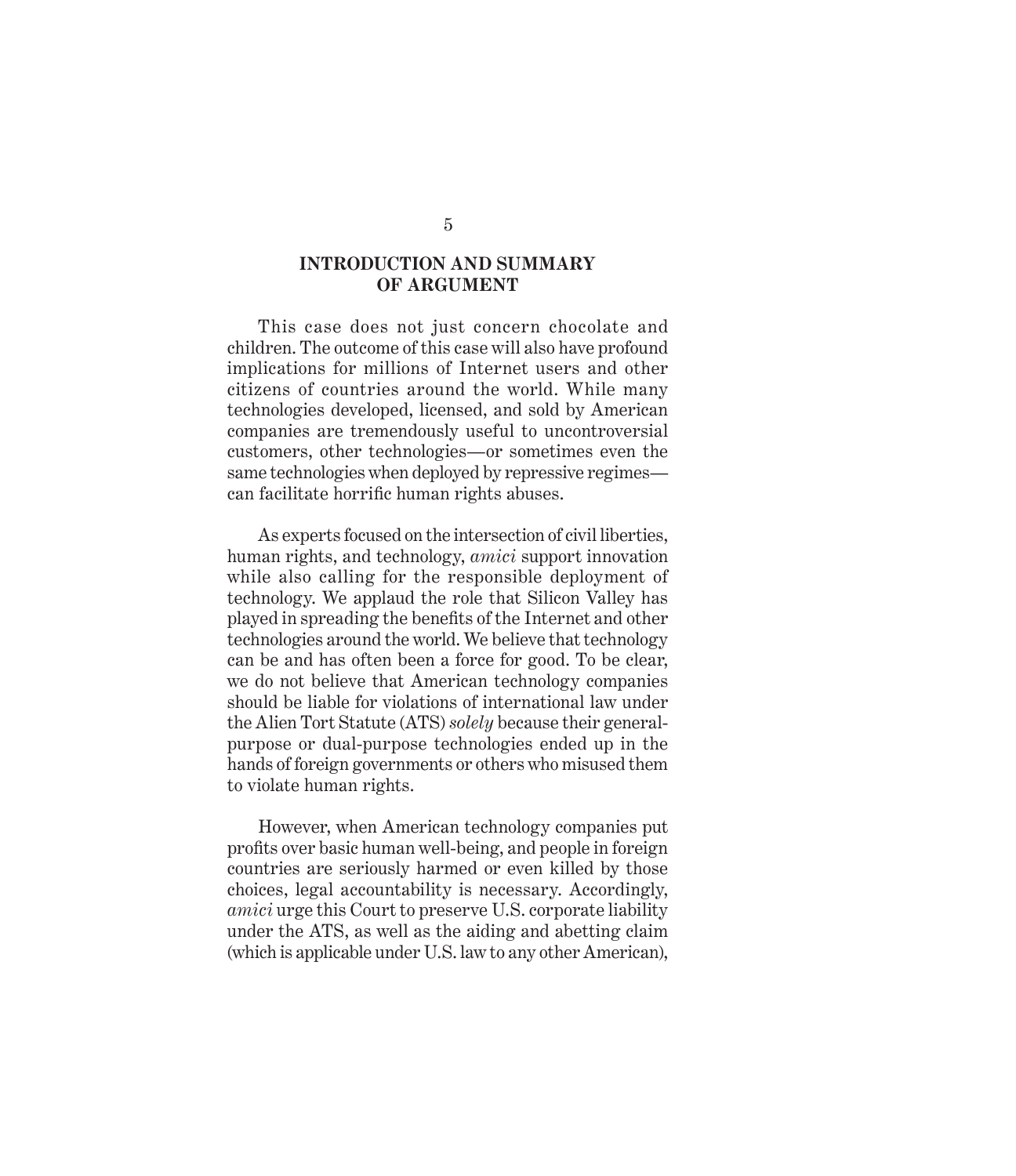to ensure accountability for American technology companies that provide their products and services to foreign governments that clearly intend to, and do, use them to commit gross human rights abuses. Victims of unlawful arrest and detention, torture, disappearances, summary execution, and other horrific human rights abuses abroad, that were enabled by powerful technologies provided by American companies, must have the ability to seek redress through civil suits under the ATS.<sup>6</sup>

*Amici* here support the arguments of the Plaintiffs-Respondents, but also write to emphasize that this conclusion is supported by the policy underlying the ATS, as well as internationally, by the United Nations' policy on business and human rights (Parts I & II). It is especially important in light of the fact that U.S. corporate complicity in human rights abuses is a widespread and ongoing problem (Part III), and the technology industry's voluntary accountability mechanisms have been largely ineffective (Part IV). In short, the rarely needed yet powerful statutory mechanism that the ATS provides should be available to those grossly harmed with the assistance of American companies.

<sup>6.</sup> *Amici* accept that liability under the ATS requires, in part, an American company's actions to sufficiently "touch and concern" the United States, consistent with *Kiobel v. Royal Dutch Petroleum Co.*, 133 S. Ct. 1659, 1669 (2013).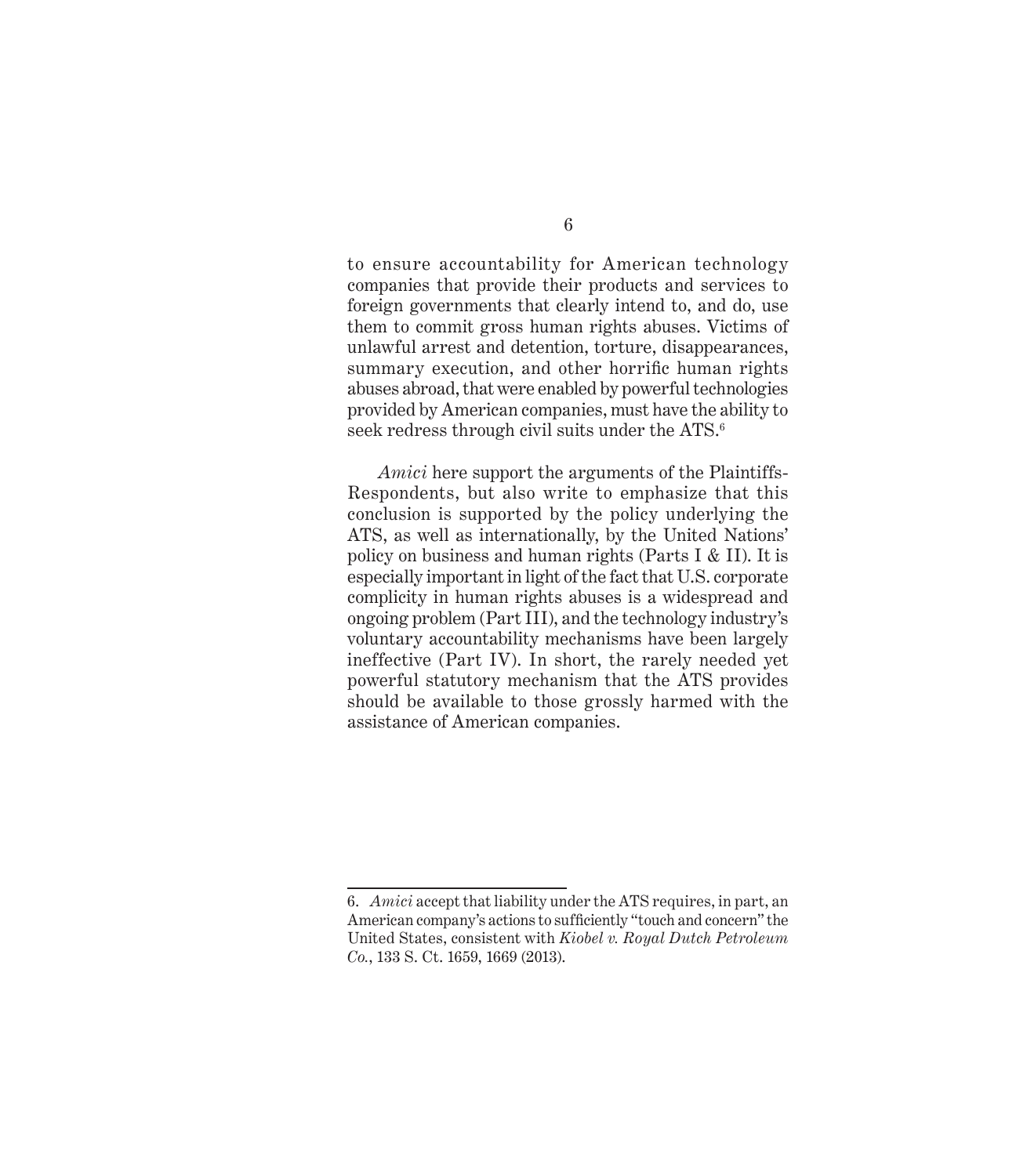#### **ARGUMENT**

### **I. ATS Policy Supports Preserving U.S. Corporate Liability Under the Statute**

Preserving U.S. corporate liability under the ATS, including via an aiding and abetting claim, is consistent with the policy underlying the statute. As this Court noted, the First Congress passed the ATS to allow foreign plaintiffs to seek justice for "a narrow set of violations of the law of nations" where the lack of a clear pathway for accountability would otherwise "threaten[] serious consequences in international affairs." *Sosa v. Alvarez-Machain*, 542 U.S. 692, 715 (2004).<sup>7</sup> That was because "international law during the founding era was understood to place an affirmative obligation on the United States to redress certain violations of the law of nations, even when those violations were perpetrated by private individuals."<sup>8</sup> This Court further explained that "[t]he principal objective of the statute … was to avoid foreign entanglements by ensuring the availability of a federal forum where the failure to provide one might cause another nation to hold the United States responsible for an injury to a foreign citizen." *Jesner v. Arab Bank, PLC*, 138 S. Ct. 1386, 1397 (2018).9

9. *Jesner* then held that the ATS does not apply to *foreign* corporations, *id.* at 1408, reasoning that granting U.S. courts the ability, on behalf of foreign plaintiffs, to hold foreign corporations

<sup>7.</sup> For purposes of this brief, *amici* refer to this narrow set of international law violations as "gross" human rights abuses or violations.

<sup>8.</sup> Stephen P. Mulligan, *The Alien Tort Statute (ATS): A Primer*, Congressional Research Service, at 3 (June 1, 2018), https://fas. org/sgp/crs/misc/R44947.pdf.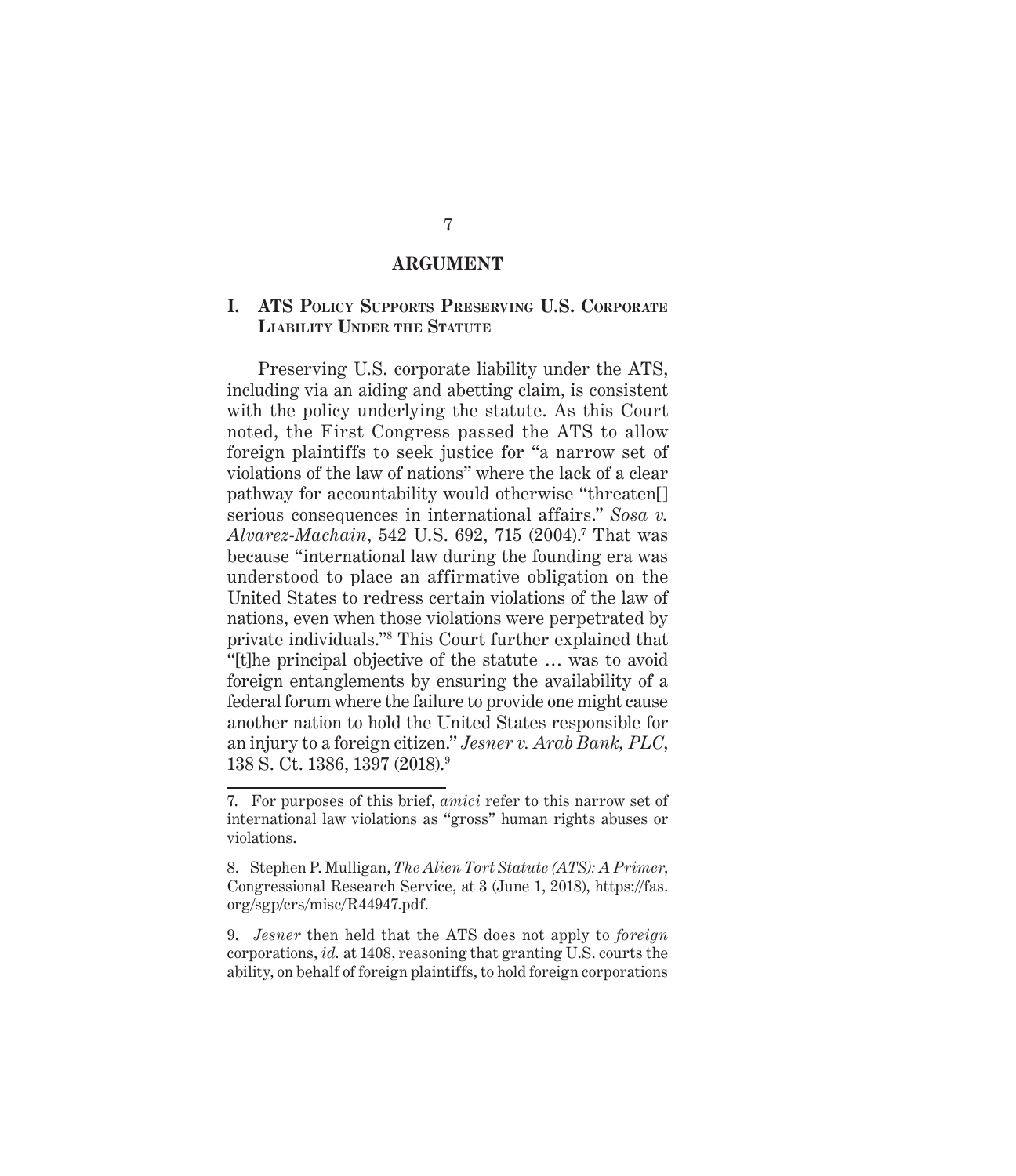Thus, it is wholly appropriate, and consistent with U.S. interests, for U.S. courts to exercise jurisdiction over American corporations under the ATS. *See id.* at 1414 (Gorsuch, J., concurring in part and concurring in the judgment) (arguing the ATS should be limited to "domestic defendant[s]").<sup>10</sup> Allowing foreign plaintiffs to hold American corporations accountable in U.S. courts for gross human rights violations may actually "promote harmony in international relations"—the positive goal of the ATS. *See id.* at 1406. As Justice Sotomayor explained with respect to *any* corporation, "[H]olding corporations accountable for violating the human rights of foreign citizens when those violations touch and concern the United States may well be necessary to avoid the international tension with which the First Congress was concerned." *Id.* at 1435 (Sotomayor, J., dissenting).

### **II. United Nations Policy Supports Preserving U.S. Corporate Liability Under the ATS**

Preserving U.S. corporate liability under the ATS, including via an aiding and abetting claim, is not only supported by the legislative history of the statute, it is consistent with settled United Nations policy. The concept of "business and human rights," as a subset of corporate

liable for human rights abuses might cause "diplomatic strife" between the U.S. and the home countries of those foreign corporate defendants, *id.* at 1412 (Alito, J., concurring). Of course, Defendants here are American companies.

<sup>10.</sup> *See also* Mulligan, *supra* note 8, at 20 (Justice Gorsuch argued in *Jesner* that "the history of the ATS shows that the statute was intended to apply only to claims against U.S. defendants regardless of whether they are corporations or natural persons.").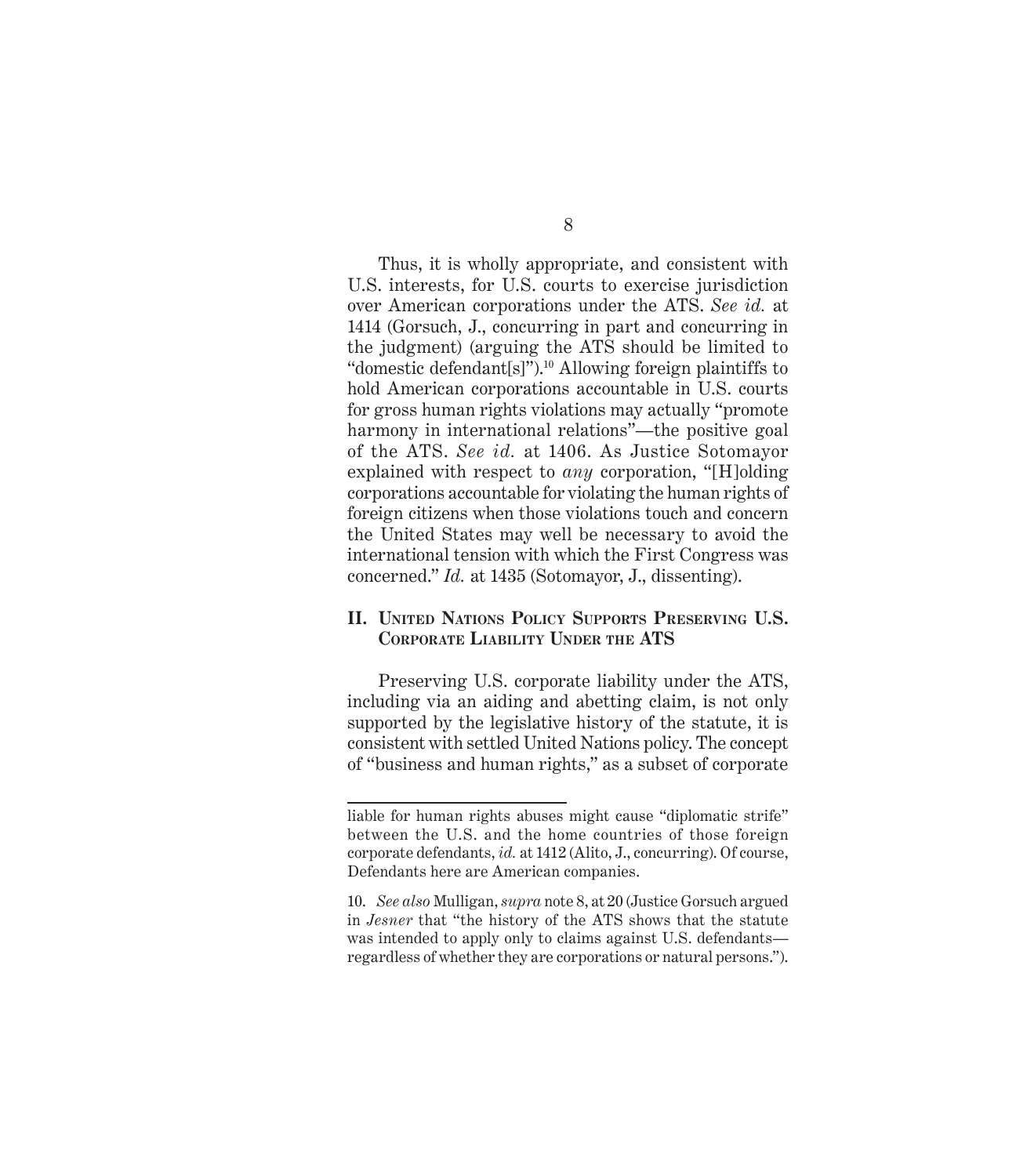social responsibility, is over 25 years old.<sup>11</sup> It took a powerful step forward 12 years ago with the 2008 report written by the United Nations Special Representative on Business and Human Rights, John Ruggie, known as the Ruggie Report.12

The Ruggie Report created an "authoritative focal point" for the issue of business and human rights through a framework consisting of three principles: "[1] the State duty to protect against human rights abuses by third parties, including business; [2] the corporate responsibility to respect human rights; and [3] the need for more effective access to remedies."13 The Ruggie Report emphasizes that the governmental duty to protect and the corporate responsibility to respect human rights are distinct (albeit intertwined) obligations.14

The 2008 Ruggie Report led to the 2011 publication by the United Nations Human Rights Council of the *Guiding Principles on Business and Human Rights*, which adopted and sought to operationalize the Ruggie Report

- 13. *Id.* at 4.
- 14. *Id.* at 17.

<sup>11.</sup> The non-profit consulting firm Business for Social Responsibility (BSR), for example, founded in 1992, focuses on human rights, as well as myriad other issues. Business for Social Responsibility, *Our Story*, https://www.bsr.org/en/about/story; *Areas of Expertise*, https://www.bsr.org/en/expertise.

<sup>12.</sup> John Ruggie, *Protect, Respect and Remedy: a Framework for Business and Human Rights*, United Nations Human Rights Council (April 7, 2008), https://media.business-humanrights.org/ media/documents/files/reports-and-materials/Ruggie-report-7- Apr-2008.pdf.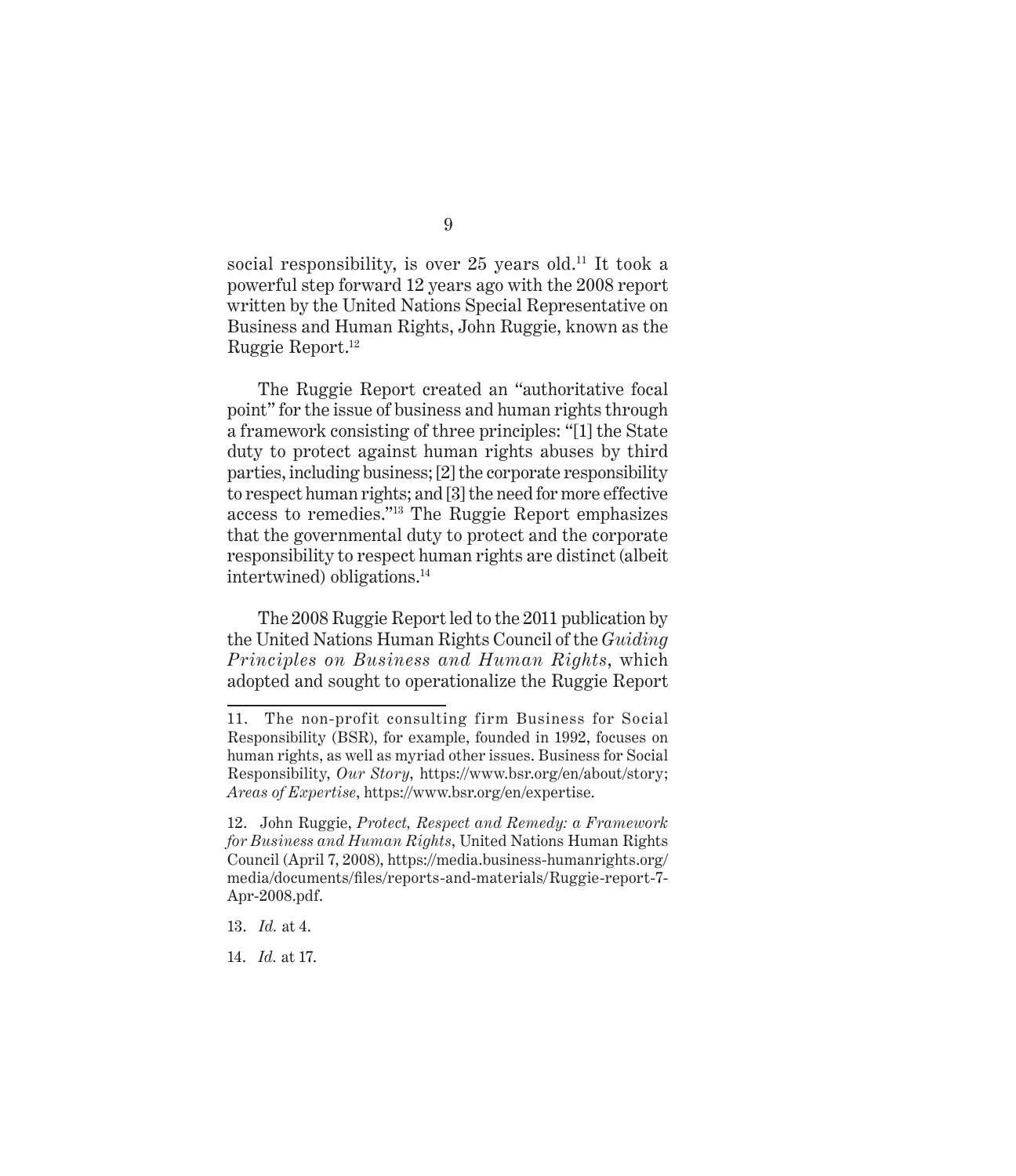framework.15 The *Guiding Principles* provide, relevant here, that national governments should "take steps to prevent abuse *abroad* by business enterprises within their jurisdiction"16 and "to ensure the effectiveness of domestic judicial mechanisms when addressing business-related human rights abuses."<sup>17</sup>

The *Guiding Principles* express concern about "legal barriers" to justice, including "[t]he way in which legal responsibility is attributed among members of a corporate group under domestic criminal and civil laws facilitates the avoidance of appropriate accountability."18 They also caution against creating a situation where human rights victims "face a denial of justice in a host State and cannot access home State courts regardless of the merits of the claim."<sup>19</sup>

- 17. *Id.* at 28.
- 18. *Id.* at 29.
- 19. *Id.*

<sup>15.</sup> United Nations Human Rights Council, *Guiding Principles on Business and Human Rights: Implementing the United Nations "Protect, Respect and Remedy" Framework* (June 16, 2011), https://www.ohchr.org/Documents/Publications/ GuidingPrinciplesBusinessHR\_EN.pdf. *See also* United Nations Human Rights Council, *Resolution on Human Rights and Transnational Corporations and Other Business Enterprise* [A/HRC/RES/17/4] (July 6, 2011), https://documents-dds-ny. un.org/doc/RESOLUTION/GEN/G11/144/71/PDF/G1114471. pdf?OpenElement.

<sup>16.</sup> *Guiding Principles*, *supra* note 15, at 4 (emphasis added).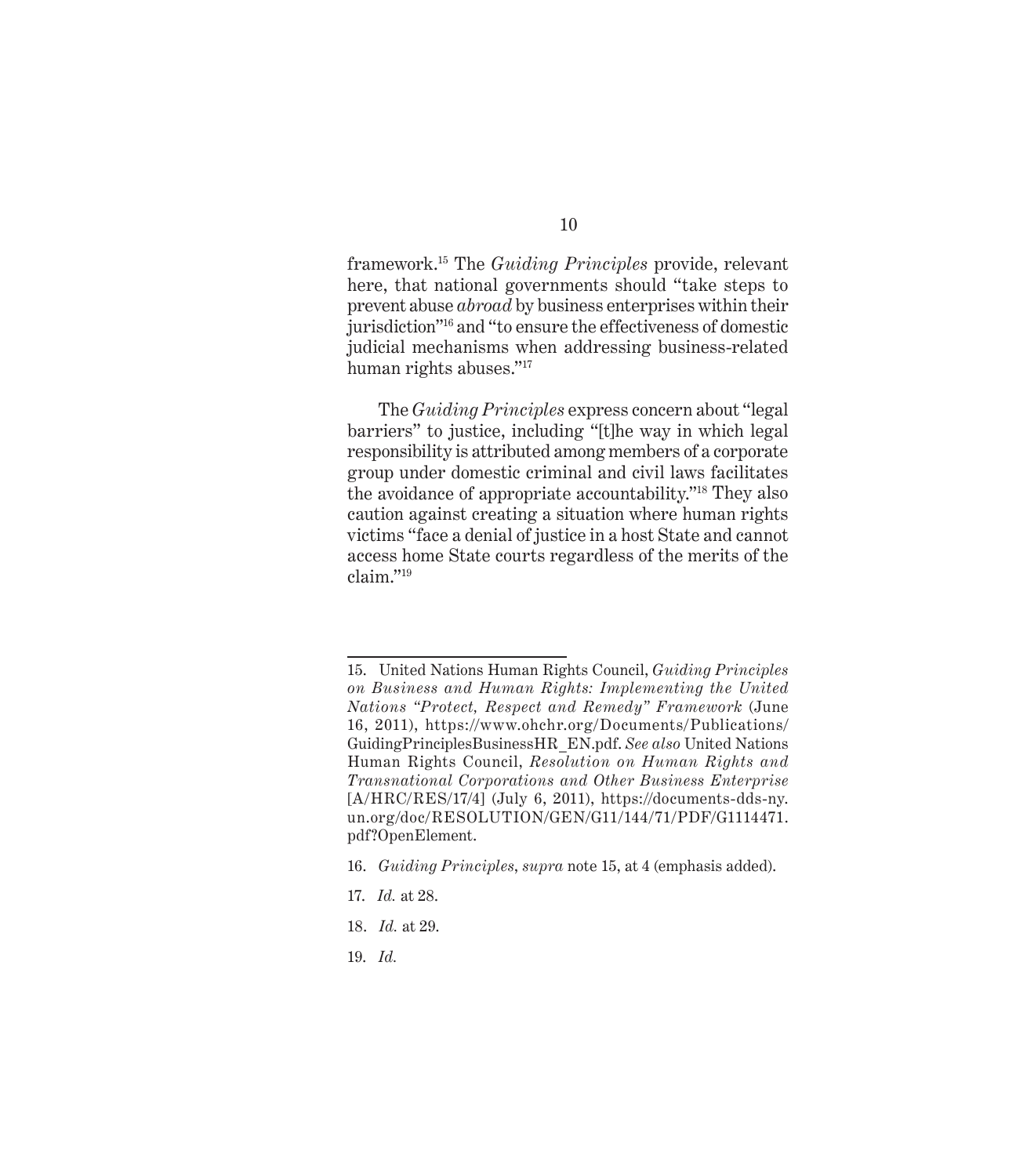Thus, this Court should not facilitate "the avoidance of appropriate accountability." Rather, preserving U.S. corporate liability under the ATS, including via an aiding and abetting claim (which is a standard part of every modern legal system around the world), is consistent with the United Nations' goal of establishing judicial avenues for human rights victims to seek justice against domestic corporations that are complicit in abuses perpetrated in foreign countries.

#### **III. The Technology Industry Plays a Major Role in Human Rights Abuses Worldwide**

Although this Court unfortunately foreclosed liability for foreign corporations under the ATS, this Court must preserve liability for American corporations, including through the standard aiding and abetting claim, so that foreign plaintiffs can hold American technology companies accountable for their complicity in gross human rights abuses. As noted above, liability helps protect U.S. interests from the vagaries of foreign governmental responses to U.S. corporate wrongdoing. *See supra* Part I. Moreover, the fact that the wrongdoing is done by corporations, rather than individuals, should not change the calculus. In *Jesner*, this Court correctly recognized that:

natural persons can and do use corporations for sinister purposes, including conduct that violates international law … the corporate form can be an instrument for inflicting grave harm and suffering … So there are strong arguments for permitting the victims to seek relief from corporations themselves.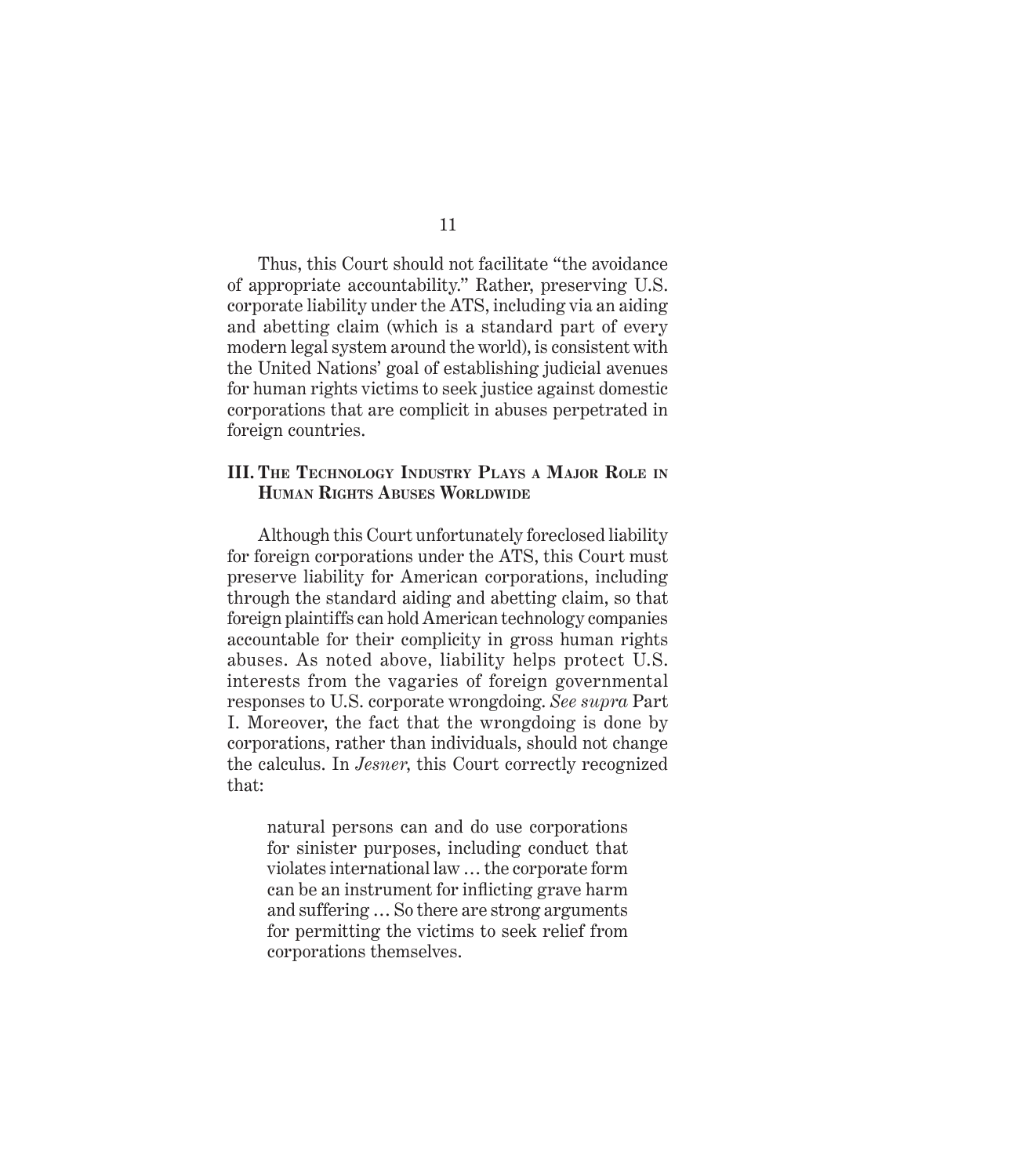138 S. Ct. at 1406. While this case involves more traditional companies, this concern is equally true for modern technology companies, including American companies that have provided sophisticated surveillance and censorship products and services to foreign governments that enable them to engage in repression on a massive scale. As numerous cases demonstrate, *see infra* Part III.B., powerful Internet surveillance tools, for example, not only invade digital privacy, they can also be used to identify and track journalists, activists, and religious minorities, and can facilitate physical apprehension, unlawful detention, torture, disappearances, and even summary execution.

The United Nations Special Rapporteur on Freedom of Opinion and Expression, in a scathing 2019 report on the surveillance industry's complicity in human rights abuses by repressive regimes, rightly asserted: "The lack of causes of action and remedies raises serious concerns about the likelihood of holding companies accountable for human rights violations."20 This Court should not further block the availability of remedies to those victimized by repressive governments and the American technology companies that aid and abet those governments.

### **A. Researchers Chronicle the Widespread Problem of Technology Companies' Complicity in Human Rights Abuses**

The complicity of some technology companies in human rights violations—especially violations of privacy,

<sup>20.</sup> David Kaye, *Surveillance and Human Rights: Report of the Special Rapporteur on the Promotion and Protection of the Right to Freedom of Opinion and Expression*, United Nations Human Rights Council, at 12 (May 28, 2019), https://www.ohchr.org/EN/ Issues/FreedomOpinion/Pages/SR2019ReporttoHRC.aspx.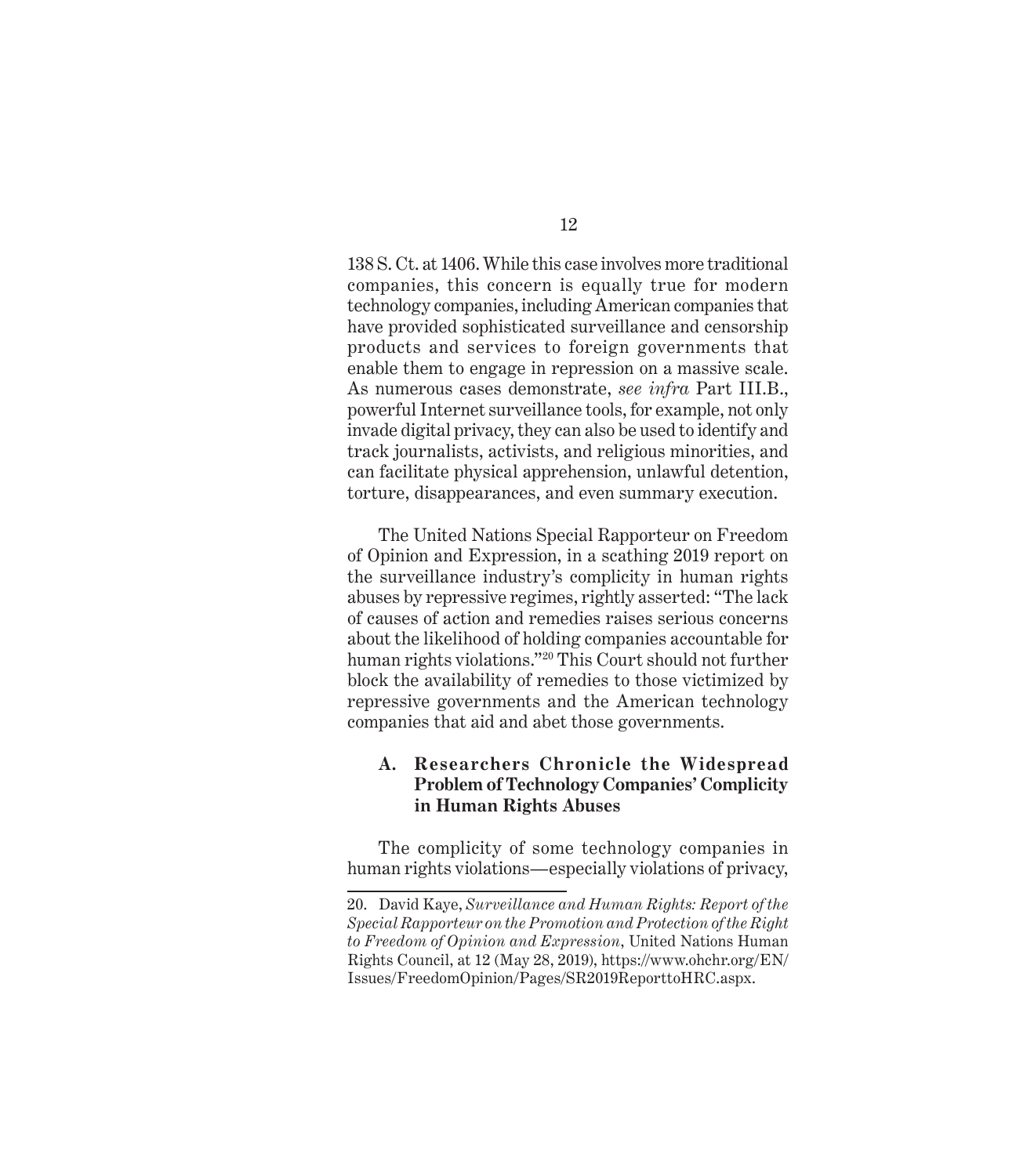freedom of expression, and freedom of association, and physical abuse in the form of unlawful arrest and detention, torture, disappearances, and summary execution—is so widespread that a variety of organizations are dedicated to chronicling (and trying to combat) this global problem.

In his 2019 report, the Special Rapporteur explained that "[d]igital surveillance is no longer the preserve of countries that enjoy the resources to conduct mass and targeted surveillance based on in-house tools. Private industry has stepped in, unsupervised and with something close to impunity."<sup>21</sup> His research revealed that digital surveillance can have real-world human rights consequences: "Surveillance of specific individuals—often journalists, activists, opposition figures, critics and others exercising their right to freedom of expression—has been shown to lead to arbitrary detention, sometimes to torture and possibly to extrajudicial killings."<sup>22</sup>

The Special Rapporteur was so alarmed by what he found through his research that he called for "an *immediate moratorium* on the global sale and transfer of the tools of the private surveillance industry until rigorous human rights safeguards are put in place to regulate such practices and guarantee that Governments and non-State actors use the tools in legitimate ways."23 In an op-ed, the Special Rapporteur rejected the notion that it is "complicated" to protect privacy and human rights: "All I can say is, give me a break."<sup>24</sup>

23. *Id.* (emphasis added).

24. David Kaye, *The Surveillance Industry is Assisting State Suppression. It Must be Stopped*, The Guardian (Nov. 26, 2019),

<sup>21.</sup> *Id.* at 4.

<sup>22.</sup> *Id.* at 3.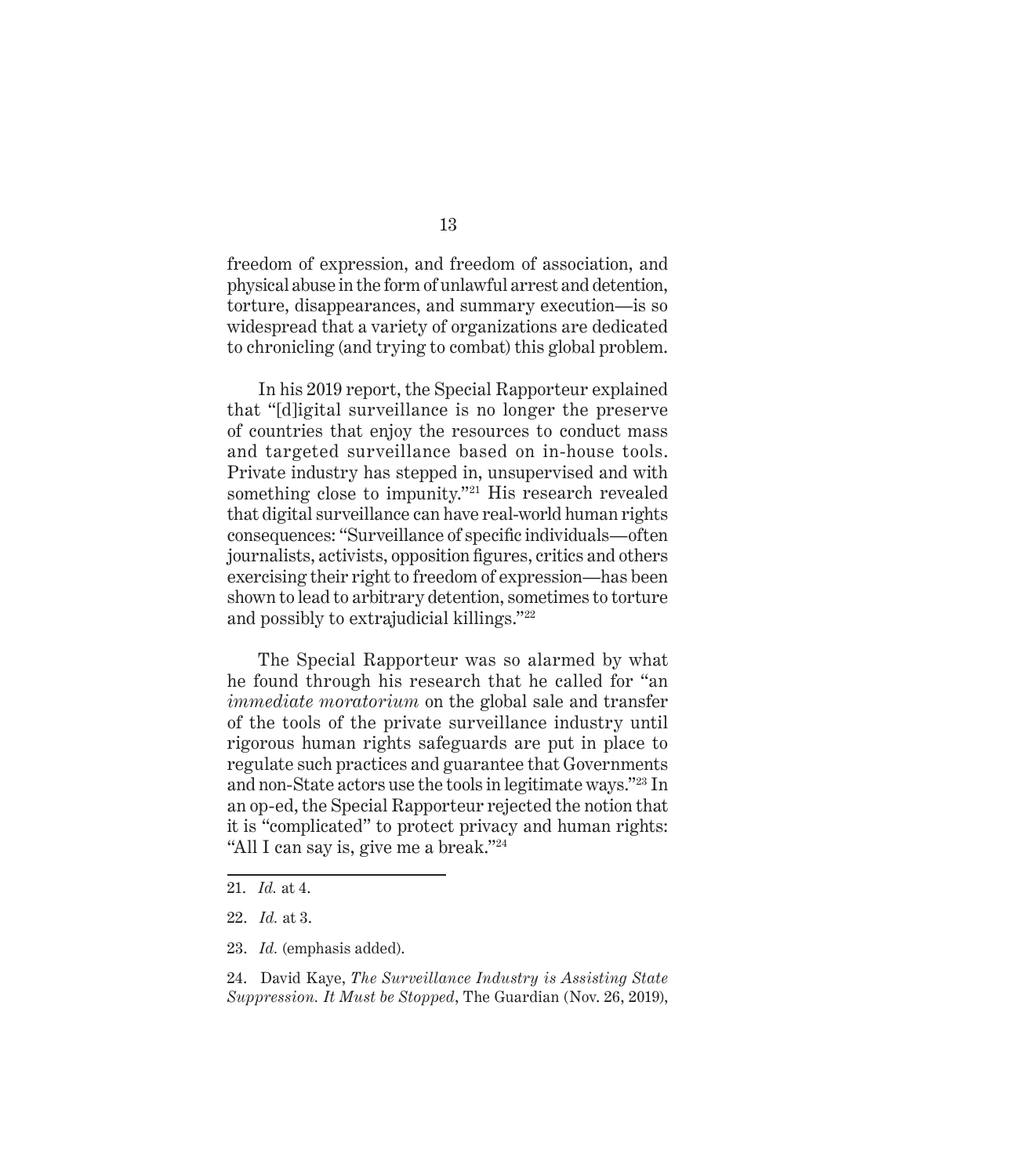Several nonpartisan academic institutions also research the technology industry's contributions to human rights abuses. Most notable is Citizen Lab, an interdisciplinary laboratory based at the Munk School of Global Affairs & Public Policy at the University of Toronto.25 Citizen Lab has a research project dedicated to "targeted threats," which investigates "the prevalence and impact of digital espionage operations against civil society groups."26 Citizen Lab also studies "Internet filtering, network interference, and other technologies and practices that impact freedom of expression online."<sup>27</sup> Citizen Lab has researched the world's most notorious private surveillance companies and their partnerships with repressive governments, including NSO Group, based in Israel, $^{28}$  and Hacking Team, based in Italy. $^{29}$ 

The Center for Long-Term Cybersecurity (CLTC) at University of California, Berkeley, goes a step further

26. Citizen Lab, *Targeted Threats*, https://citizenlab.ca/category/ research/targeted-threats/.

27. Citizen Lab, *Free Expression Online*, https://citizenlab.ca/ category/research/free-expression-online/.

28. *See, e.g.*, Citizen Lab, *NSO Group/Q Cyber Technologies: Over One Hundred New Abuse Cases* (Oct. 29, 2019), https://citizenlab. ca/2019/10/nso-q-cyber-technologies-100-new-abuse-cases/.

29. *See, e.g.*, Amitpal Singh, *Hacking Team Leak Highlights Citizen Lab Research*, Citizen Lab (Aug. 6, 2015), https://citizenlab. ca/2015/08/hacking-team-leak-highlights-citizen-lab-research/.

https://www.theguardian.com/commentisfree/2019/nov/26/ surveillance-industry-suppression-spyware.

<sup>25.</sup> Citizen Lab, *About the Citizen Lab*, https://citizenlab.ca/ about/.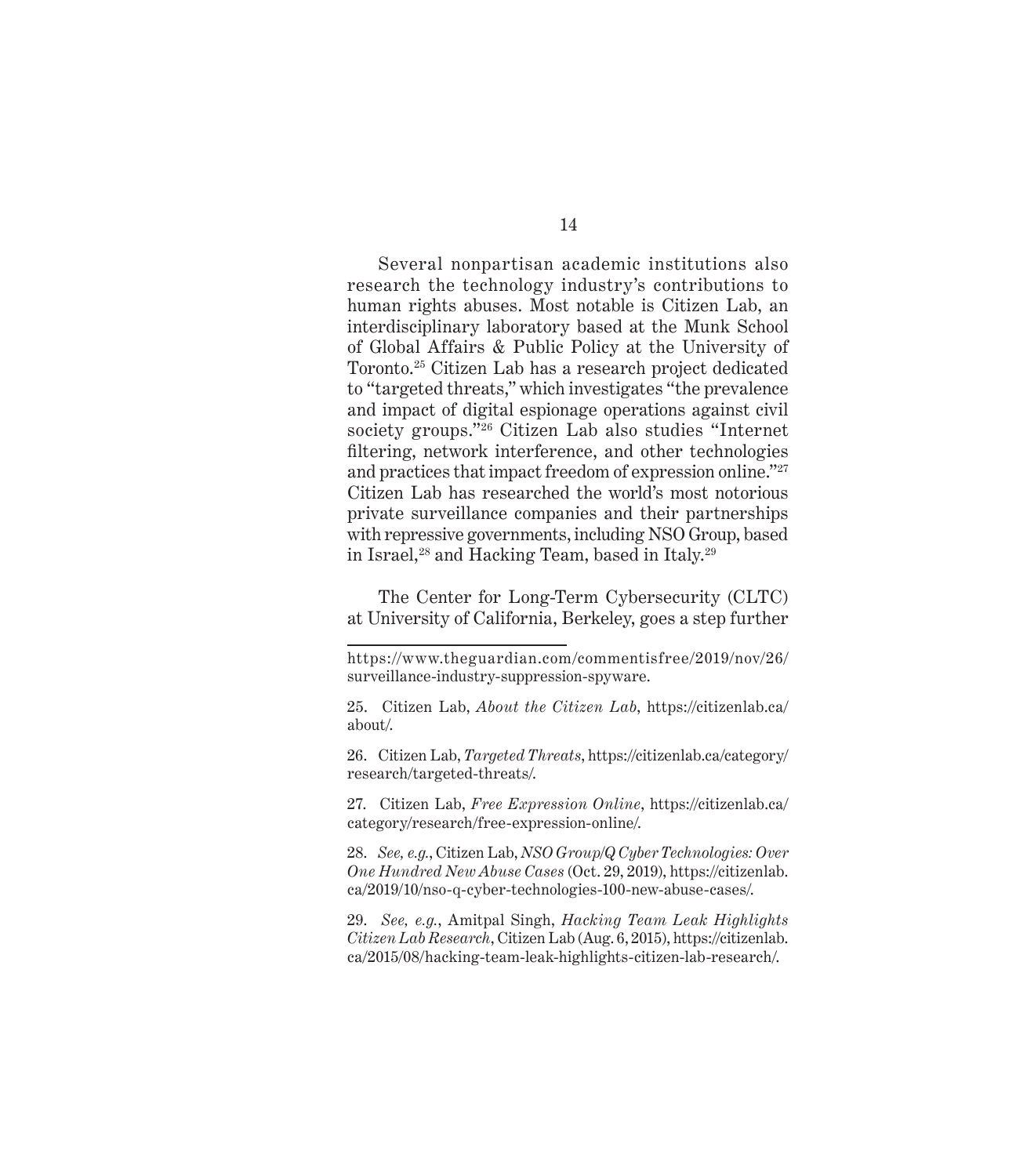and provides defensive help against the government surveillance fueled by private companies. CLTC manages the Citizen Clinic,<sup>30</sup> which is a "public-interest cybersecurity clinic" that "supports the capacity of politically-vulnerable organizations to defend themselves against online threats."<sup>31</sup> CLTC recognizes that "[w]ithout additional resources and methods for building under-resourced organizations' cybersecurity capacity, governments, hate groups, and private spyware companies will further disrupt the ability of civil society to operate online."<sup>32</sup>

Nonprofits or nongovernmental organizations (NGOs) also research the technology industry's involvement in human rights violations. *Amicus* EFF published a report that uncovered evidence that the Lebanese government had been engaging in a massive global cyber-espionage campaign against activists, journalists, lawyers, and educational institutions, among others, using technology developed by the German company FinFisher and likely other private entities.<sup>33</sup> The report also revealed that the government of Kazakhstan used the same infrastructure

31. Center for Long-Term Cybersecurity, *Citizen Clinic*, https:// cltc.berkeley.edu/about-us/citizen-clinic/.

32. Center for Long-Term Cybersecurity, *Defending Politically Vulnerable Organizations Online*, https://cltc.berkeley.edu/ defendingpvos/.

33. Lookout & Electronic Frontier Foundation, *Dark Caracal: Cyber-Espionage at a Global Scale* (2018), at 3-4, https://info. lookout.com/rs/051-ESQ-475/images/Lookout\_Dark-Caracal\_ srr 20180118 us v.1.0.pdf.

<sup>30.</sup> Center for Long-Term Cybersecurity, *About the Center*, https://cltc.berkeley.edu/about-us/.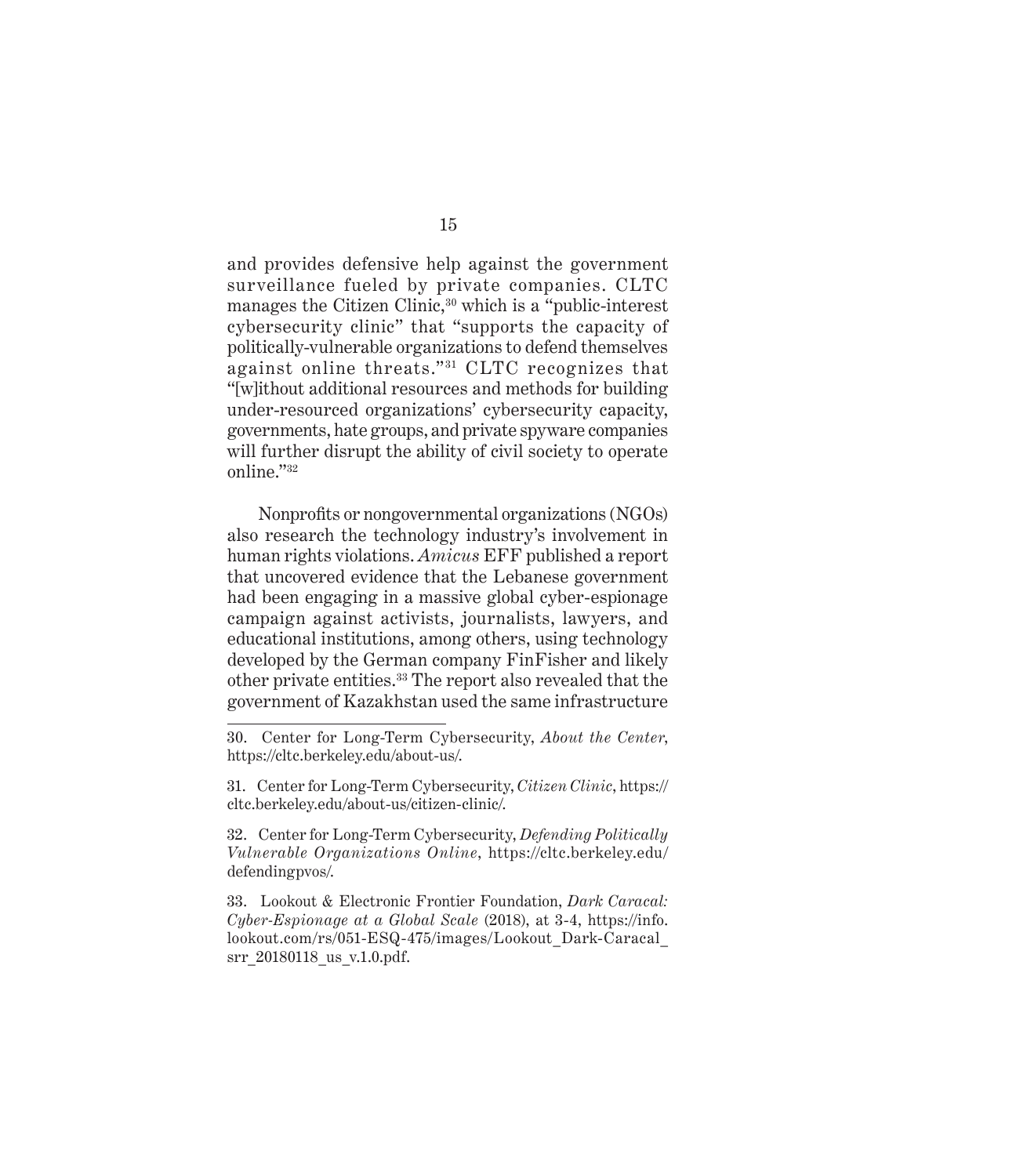to target journalists, lawyers, and dissidents.<sup>34</sup> Similarly, Citizen Lab and *amicus* Access Now have chronicled the use of FinFisher technology by Middle Eastern governments against dissidents.35

*Amicus* Privacy International maintains the *Surveillance Industry Index*, 36 a database of over 500 private companies that have provided surveillance technologies to governments around the globe.<sup>37</sup> When Privacy International launched the project, it wrote, "In repressive regimes, these technologies enable spying that stifles dissent, has chilling effects across society, and in many cases allows governments to hunt down those it wishes to silence."38 It further lamented the fact that "members of the private surveillance industry have gained a sense of impunity."<sup>39</sup>

*Amicus* Access Now publishes the *Transparency Reporting Index*, which tracks technology companies'

35. Lucie Krahulcova, *New Report: FinFisher Changes Tactics to Hook Critics*, Access Now (May 14, 2018), https://www.accessnow. org/new-report-finfisher-changes-tactics-to-hook-critics/.

36. Privacy International, *Surveillance Industry Index*, https:// sii.transparencytoolkit.org/.

37. Privacy International, *The Global Surveillance Industry* (Feb. 16, 2018), https://privacyinternational.org/explainer/1632/ global-surveillance-industry.

38. Privacy International, *The Surveillance Industry Index: An Introduction* (Nov. 18, 2013), https://privacyinternational.org/ blog/1214/surveillance-industry-index-introduction.

39. *Id.*

<sup>34.</sup> *Id.* at 1, 2, 4.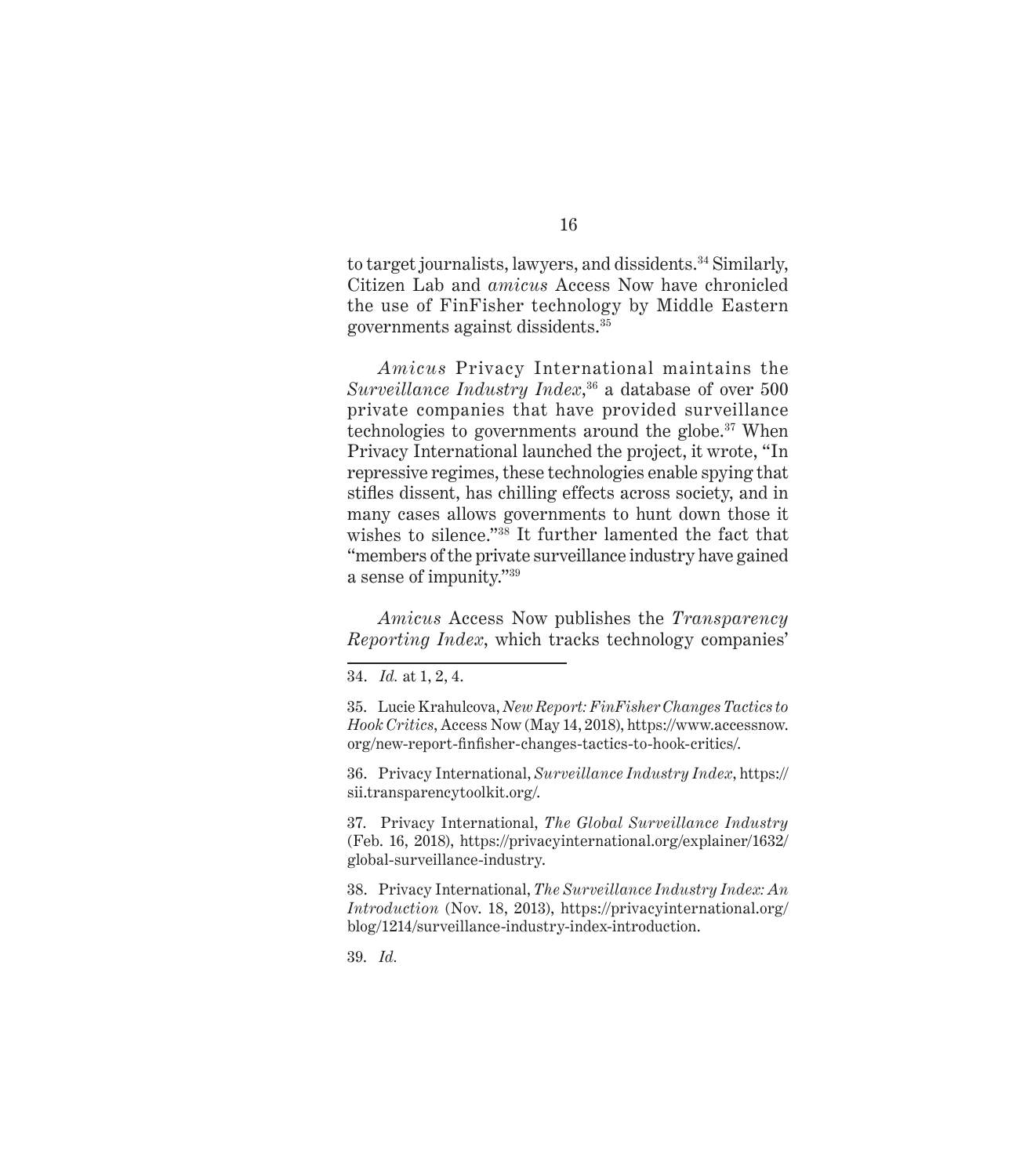transparency reports related to privacy and free expression.40 "Such reports help users understand a company's policies and safeguards against government abuses. Disclosures illuminate the scope and scale of online surveillance, internet shutdowns, content removal, and a host of other practices impacting our fundamental rights."41 Similarly, New America's Ranking Digital Rights Project42 publishes the *Corporate Accountability Index*, <sup>43</sup> which ranks "the world's most powerful internet, mobile, and telecommunications companies" on their commitments and policies related to privacy and freedom of expression on the Internet.<sup>44</sup>

Traditional human rights organizations such as Human Rights Watch<sup>45</sup> and Amnesty International<sup>46</sup> now

41. *Id.*

42. Ranking Digital Rights, *Governance*, https://rankingdigital rights.org/who/governance/.

43. *See* Ranking Digital Rights, *2019 Corporate Accountability Index*, https://rankingdigitalrights.org/index2019/.

44. Ranking Digital Rights, *About Ranking Digital Rights*, https://rankingdigitalrights.org/about/.

45. *See, e.g.*, Yaqiu Wang, *Chinese Tech Firms Fueling Beijing's Repression*, Human Rights Watch (Sept. 28, 2020), https://www. hrw.org/news/2020/09/28/chinese-tech-firms-fueling-beijingsrepression.

46. *See, e.g.*, Amnesty International, *EU Companies Selling Surveillance Tools to China's Human Rights Abusers* (Sept. 21, 2020), https://www.amnesty.org/en/latest/news/2020/09/eusurveillance-sales-china-human-rights-abusers/.

<sup>40.</sup> Access Now, *Transparency Reporting Index*, https://www. accessnow.org/transparency-reporting-index/.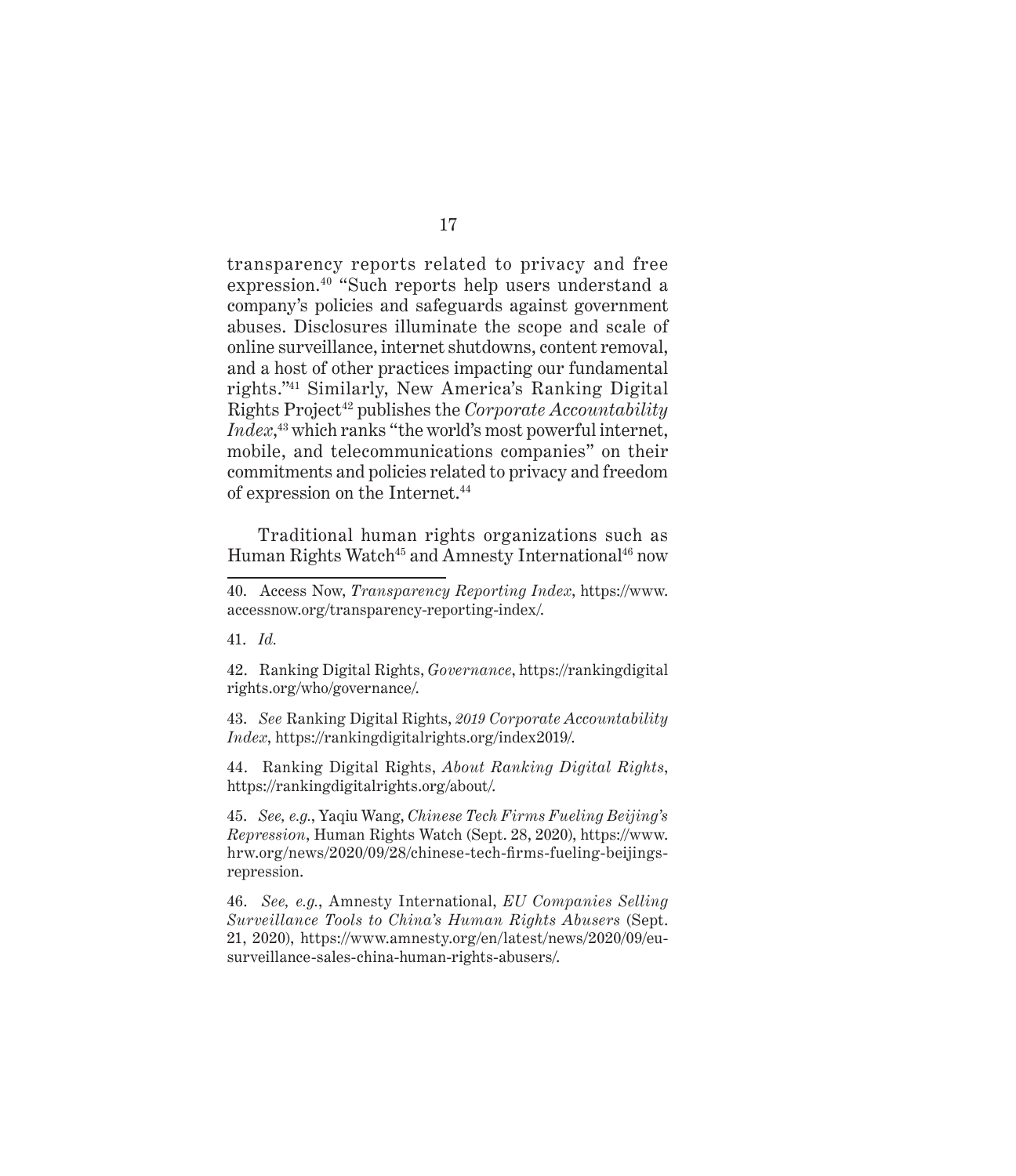have staff dedicated to the issue of the technology and human rights, and have highlighted the use of technology to spy on and censor journalists, activists, and other political opponents of repressive regimes.

### **B. American Technology Companies Have Been Complicit in Human Rights Abuses in Foreign Countries**

Sadly, some American technology companies have contributed to the global problem of corporate complicity in human rights abuses committed by repressive governments. While by definition it will only be applied in a narrow set of extreme circumstances, the ATS, including the aiding and abetting claim, must remain a viable option for foreign victims of gross human rights violations to seek justice.

In a case currently pending before the Ninth Circuit (and contingent on the outcome of this case), members of the Falun Gong religious minority sued Cisco Systems under the ATS for aiding and abetting human rights abuses by the Chinese government, based on the company's custom development, beginning in the late 1990s, of the "Golden Shield" (also called the "Great Firewall")—a sophisticated Internet surveillance system that enabled the Chinese government to efficiently identify and locate Falun Gong practitioners, who were then apprehended and subjected to torture, forced conversion, and other human rights abuses. *Doe I v. Cisco Systems, Inc.*, No. 15-16909 (9th Cir.).47

<sup>47.</sup> *See also Doe I v. Cisco Systems, Inc.*, No. 5:11-cv-02449- EJD (N.D. Cal.), ECF 113 [Second Amend. Compl.] (Sept. 18, 2013), https://www.eff.org/document/plaintiffs-second-amendedcomplaint-0.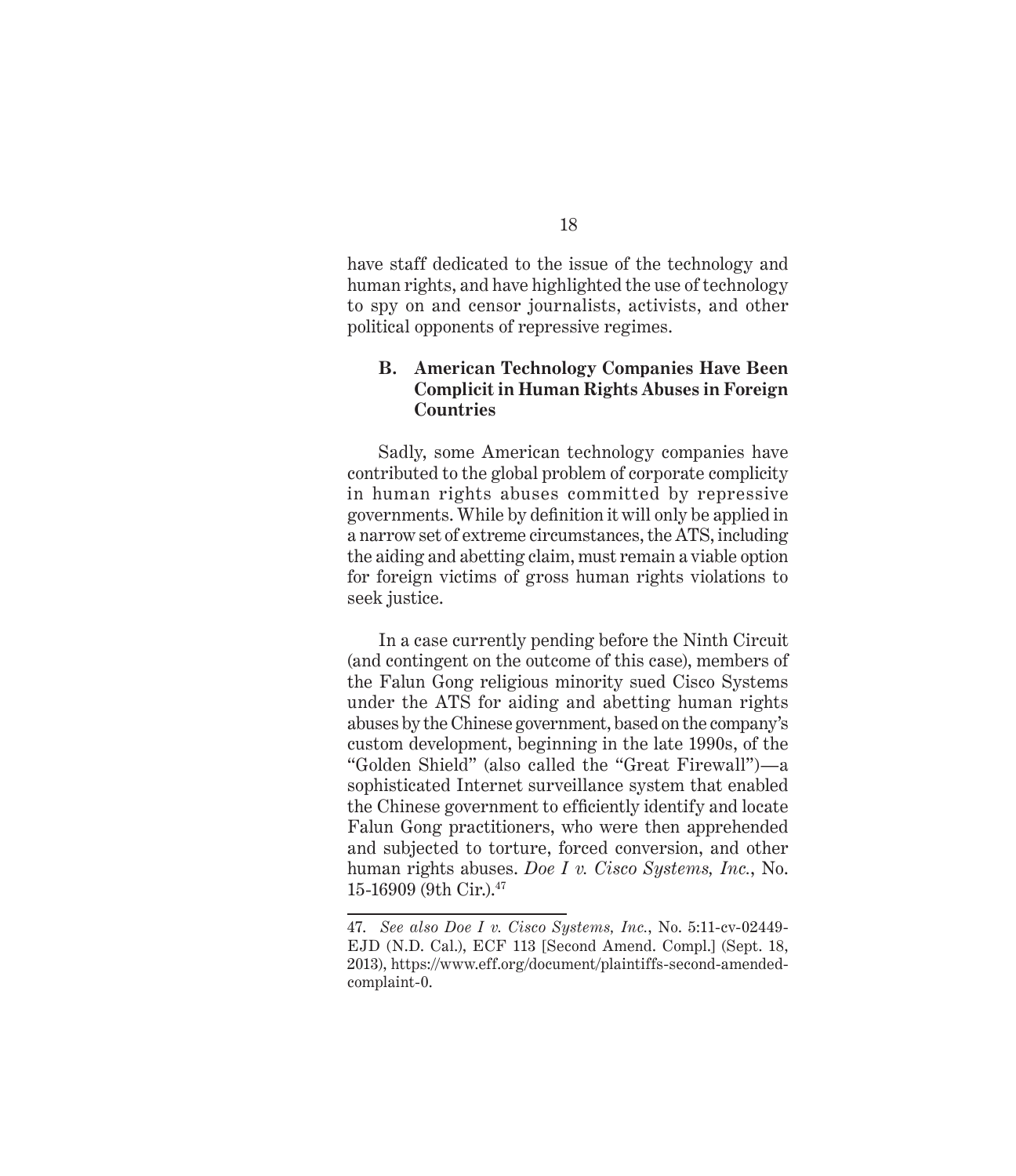Similarly, Shi Tao was a well-known pro-democracy journalist in China who was arrested in 2004, convicted in 2005, and imprisoned for nine years because he forwarded to foreign media an email with information about the Chinese government's plan to quell potential protests on the  $15<sup>th</sup>$  anniversary of the Tiananmen Square massacre.<sup>48</sup> Shi Tao's arrest was directly aided and abetted by Yahoo!, which shared information from his email account with the Chinese government who used it to identify and arrest him.<sup>49</sup> He and other Chinese dissidents sued Yahoo! under the ATS and other laws in 2007, but the parties settled the case later that year.<sup>50</sup> More recently, Ning Xianhua, a pro-democracy activist from China, just last month sued the successor companies, founder, and former CEO of Yahoo! under the ATS for sharing his private emails with the Chinese government, which led to his arrest, imprisonment, and torture.<sup>51</sup>

<sup>48.</sup> Pen America, *Shi Tao: China*, https://pen.org/advocacy-case/ shi-tao/.

<sup>49.</sup> Associated Press in Beijing, *Shi Tao: China Frees Journalist Jailed Over Yahoo Emails*, The Guardian (Sept. 8, 2013), https:// www.theguardian.com/world/2013/sep/08/shi-tao-china-freesyahoo.

<sup>50.</sup> *Wang Xiaoning, et al. v. Yahoo! Inc., et al.*, No. 4:07-cv-02151- CW (N.D. Cal*.)*. *See also* Business & Human Rights Resource Centre, *Yahoo! Lawsuit (re China)* (June 15, 2015), https://www. business-humanrights.org/en/latest-news/yahoo-lawsuit-rechina/.

<sup>51.</sup> *Ning Xianhua v. Oath Holdings, Inc.*, No. 5:20-cv-06185- VKD (N.D. Cal.), ECF 1 [Compl.] (Sept. 2, 2020), https://www. courthousenews.com/wp-content/uploads/2020/09/Ning-v-Yahoo-. pdf.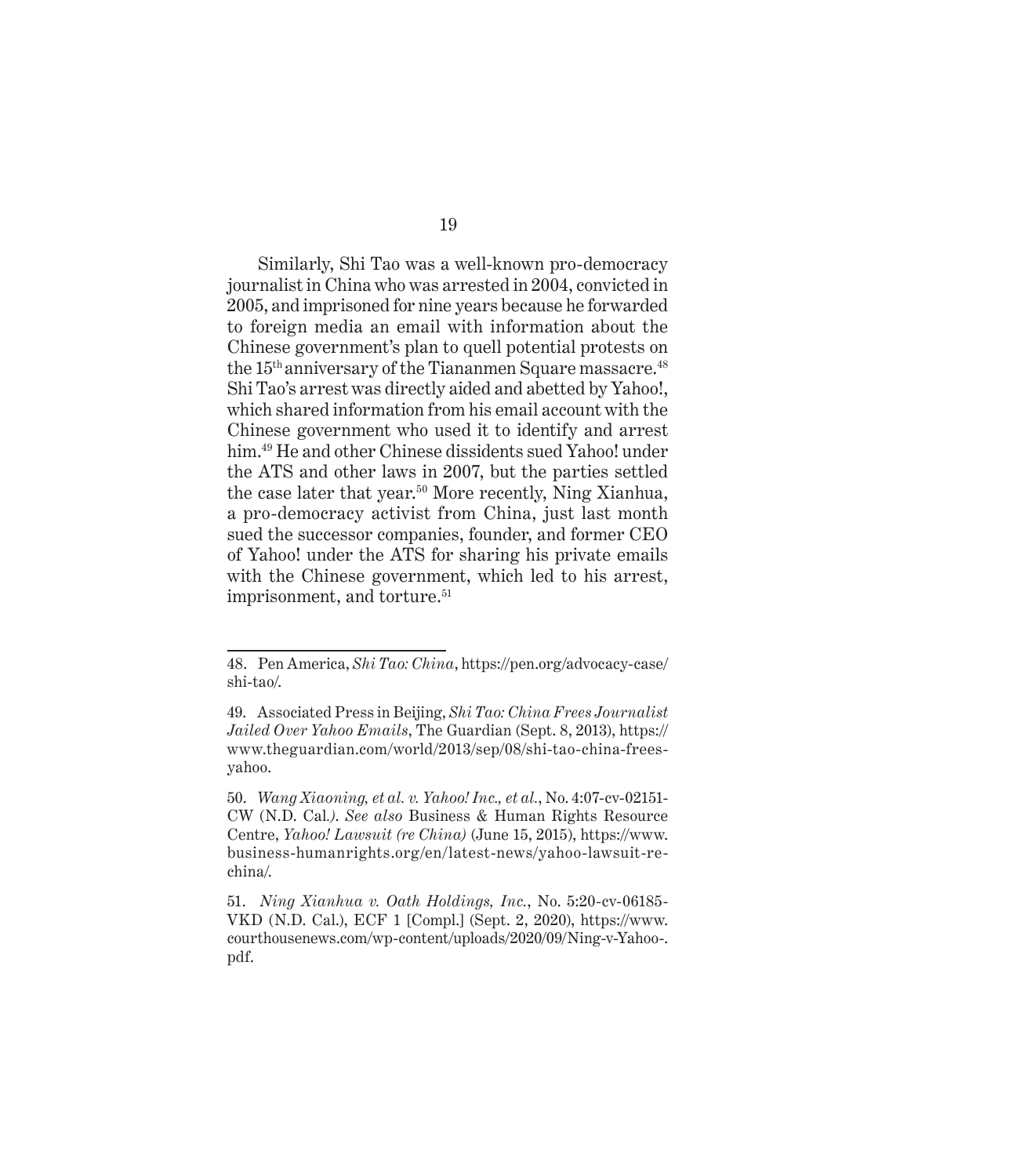Victims of apartheid sued IBM under the ATS for aiding and abetting the human rights abuses they suffered at the hands of the South African government. The Second Circuit considered the plaintiffs' allegation that IBM created a customized computer-based national identification system that facilitated the "denationalization" of country's Black population, and concluded that that the "touch and concern" requirement per *Kiobel* had been met. *Balintulo v. Ford Motor Co., 796 F.3d 160, 169 (2d Cir. 2015).*<sup>52</sup> Similarly, a 450page book chronicled in exhaustive detail the fact that, before and during World War II, IBM provided Nazi Germany with early computing technology—their punch card systems—that allowed the Third Reich to efficiently identify and track Jews and other "undesirable" populations. In fact, the infamous numbers tattooed on the arms of Auschwitz inmates began as punch card system identification numbers.<sup>53</sup>

Repressive regimes in the Middle East used Internet surveillance and censorship tools from American technology companies against pro-democracy activists during the Arab Spring.<sup>54</sup> During the Tunisian revolution—

<sup>52.</sup> The Second Circuit ultimately rejected plaintiffs' ATS claim on a separate ground: the plaintiffs had not sufficiently alleged that IBM had the mens rea of "purpose" to facilitate human rights violations by the South African government. *Id*. at 170. What *mens rea* is required ("knowledge" or "purpose") for an ATS aiding and abetting claim is unsettled across the circuits. *See, e.g.*, Srish Khakurel, *The Circuit Split on Mens Rea for Aiding and Abetting Liability Under the Alien Tort Statute*, 59 B.C.L. Rev. 2953, 2966 (2018), https://lawdigitalcommons.bc.edu/bclr/vol59/iss8/17.

<sup>53.</sup> Edwin Black, *IBM and the Holocaust: Expanded Edition* (Dialog Press 2012).

<sup>54.</sup> Daniel Calingaert, *Hacking the Revolution*, Foreign Policy (Dec. 5, 2011), https://foreignpolicy.com/2011/12/05/hacking-therevolution/.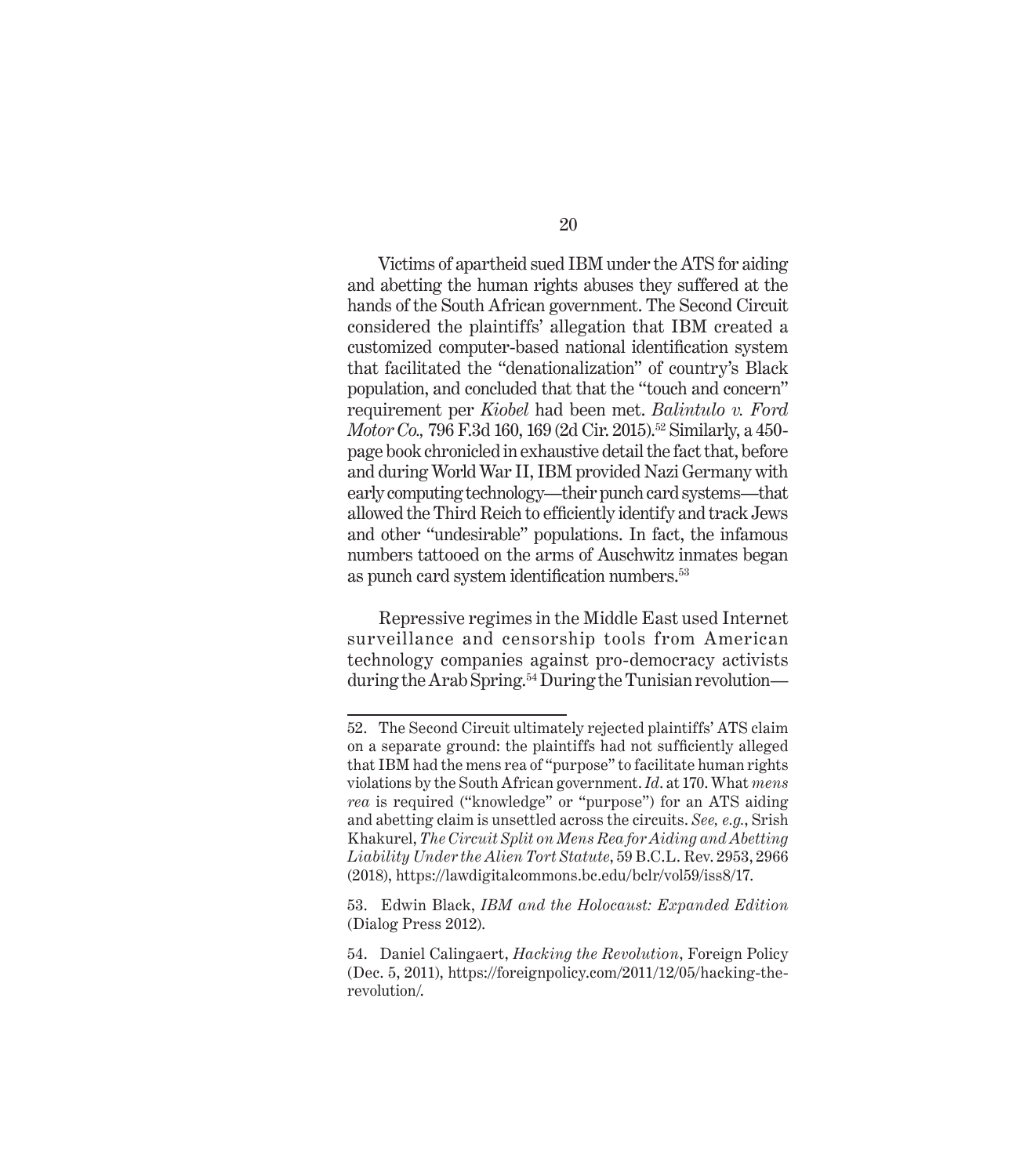the spark of the Arab Spring<sup>55</sup>—the government used technologies from McAfee, Blue Coat Systems,<sup>56</sup> and NetApp.57 The Syrian government also used Blue Coat Systems and NetApp products.58 After the U.S. enacted sanctions in 2011,<sup>59</sup> evidence suggested that Syria was using 34 Blue Coat Systems servers.<sup>60</sup> Narus<sup>61</sup> provided

56. Blue Coat Systems has since been acquired by Symantec. Liana B. Baker, *Symantec to Buy Blue Coat for \$4.7 Billion to Boost Enterprise Unit*, Reuters (June 12, 2016), https:// www.reuters.com/article/us-bluecoat-m-a-symantec/symantecto-buy-blue-coat-for-4-7-billion-to-boost-enterprise-unitidUSKCN0YZ0BM.

57. Elinor Mills, *"Dark Trade" in Web-Censoring Tools Exposed by Pakistan Plan*, CNET (March 20, 2012), https://www.cnet.com/ news/dark-trade-in-web-censoring-tools-exposed-by-pakistanplan/.

58. *Id. See also* Hamed Aleaziz, *Syria Uses US Technology in Cyber Crackdown*, Mother Jones (Oct. 19, 2011), http://www. motherjones.com/politics/2011/10/blue-coat-systems-internetblocking-syria.

59. *See* U.S. State Dept., *Syria Sanctions*, https://www.state. gov/syria-sanctions/.

60. Cindy Cohn & Dave Maass, *A Warning to Know Your Customer: Computerlinks Fined for Dealing Blue Coat Surveillance Technology to Syria*, Electronic Frontier Foundation (May 28, 2013), https://www.eff.org/deeplinks/2013/05/blue-coat-syria-scandal-nextshoe-drops-computerlinks-fzco.

61. Narus was formerly a subsidiary of Boeing, which later struck a deal with Symantec. Danny Yadron & Doug Cameron, *Boeing to Exit Commercial Cybersecurity Business*, Wall Street

<sup>55.</sup> Marc Fisher, *In Tunisia, Act of One Fruit Vendor Sparks Wave of Revolution Through Arab World*, Washington Post (March 26, 2011), https://www.washingtonpost.com/world/ in-tunisia-act-of-one-fruit-vendor-sparks-wave-of-revolutionthrough-arab-world/2011/03/16/AFjfsueB\_story.html.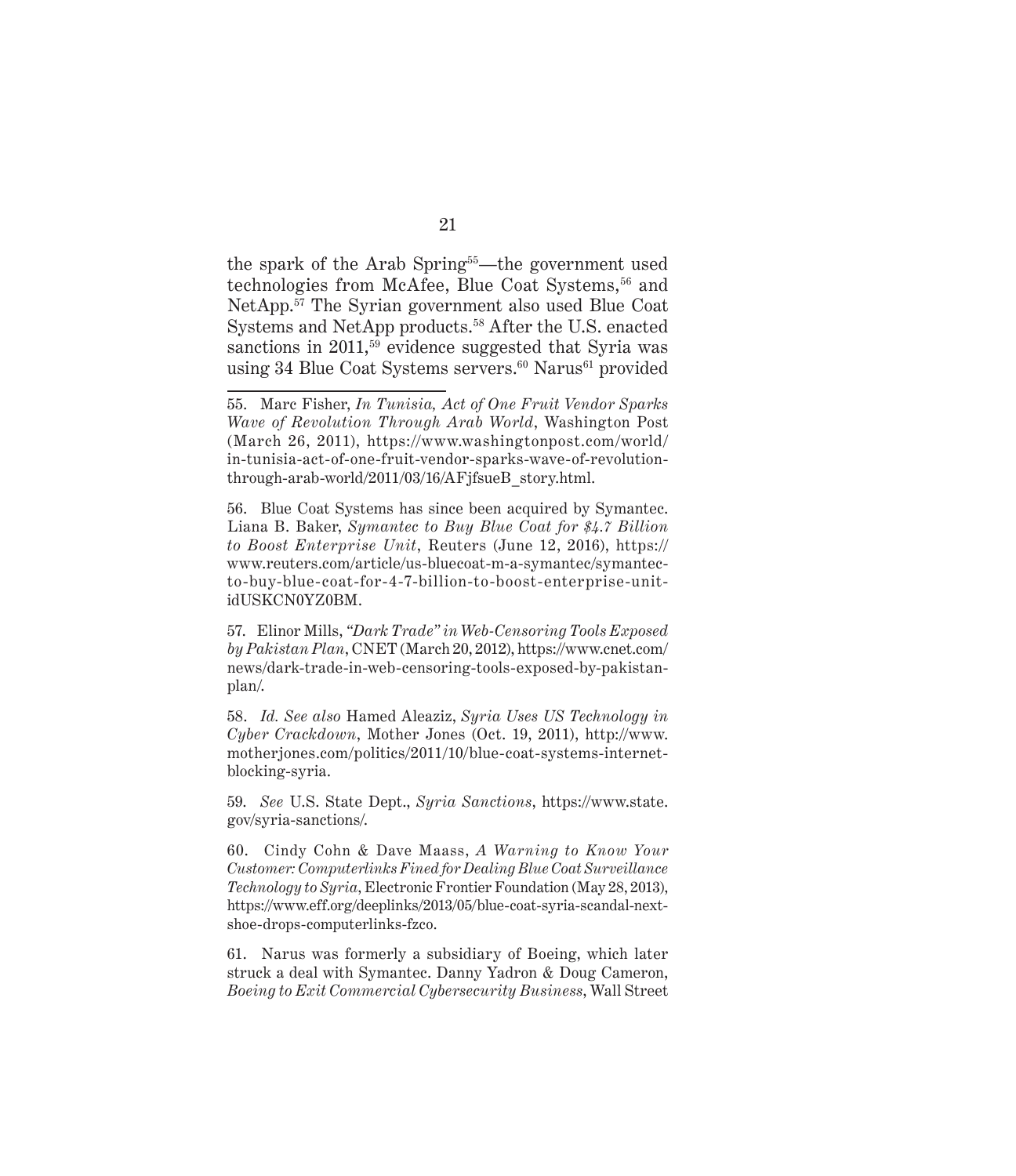Telecom Egypt with Internet surveillance and censorship technology that the government used against protestors during the revolution that eventually ousted longtime Egyptian dictator Hosni Mubarak.62

More recently, the notorious NSO Group was implicated in the government-ordered murder<sup>63</sup> of Saudi Arabian dissident and *Washington Post* journalist Jamal Khashoggi in 2018.64 NSO Group, although based in Israel, was majority owned by the San Francisco-based private equity firm Francisco Partners $65$  until February 2019. $66$ 

63. *Jamal Khashoggi: All You Need to Know About Saudi Journalist's Death*, BBC News (July 2, 2020), https://www.bbc. com/news/world-europe-45812399.

64. David D. Kirkpatrick, *Israeli Software Helped Saudis Spy on Khashoggi, Lawsuit Says*, New York Times (Dec. 2, 2018), https:// www.nytimes.com/2018/12/02/world/middleeast/saudi-khashoggispyware-israel.html.

65. DJ Pangburn, *U.S. Fund Sells Israeli Hacking Firm NSO Group Amid Spy Mystery*, Fast Company (Feb. 14, 2019), https:// www.fastcompany.com/90307864/u-s-fund-sells-israeli-hackingfirm-nso-group-amid-spy-mystery.

66. Involving another audacious campaign by NSO Group, the company was sued for targeting civil society users of Facebook's messaging app WhatsApp, albeit after the sale, in April and May 2019. *WhatsApp Inc. v. NSO Group Technologies Ltd.*, No. 4:19-cv-07123-PJH (N.D. Cal.), ECF 1 [Compl.] (Oct. 29, 2019), https://docs.justia.com/cases/federal/district-courts/ california/candce/3:2019cv07123/350613/1. *See also* Stephanie Kirchgaessner, *US Judge: WhatsApp Lawsuit Against Israeli* 

Journal (Jan. 12, 2015), https://www.wsj.com/articles/boeing-toexit-commercial-cybersecurity-business-1421085602.

<sup>62.</sup> Ryan Singel, *Lawmaker Calls for Limits on Exporting Net-Spying Tools*, Wired (Nov. 2, 2011), https://www.wired. com/2011/02/narus/.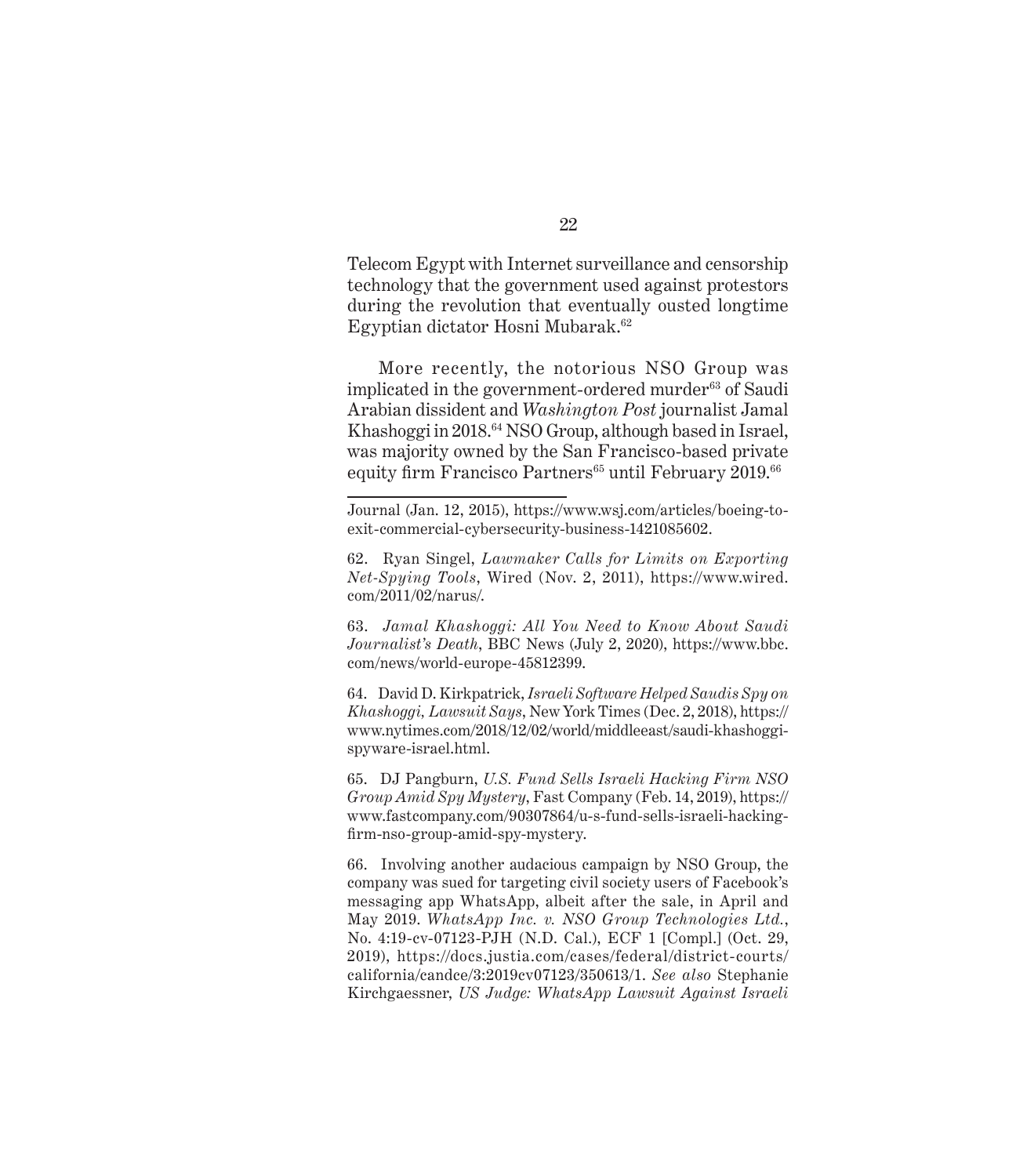The government of Belarus used technology from Sandvine, currently owned by Francisco Partners, to block much of the Internet during the disputed presidential election in August of this year. The company's technology "played a central role in censoring social media, news and messaging platforms used by protesters rallying against" the re-election of longtime dictator President Alexander Lukashenko.<sup>67</sup> Congress is looking into whether the company violated U.S. sanctions against Belarus.<sup>68</sup> Sandvine's technology is also used by Turkey, Syria, and Egypt against Internet users to redirect them to websites that contain spyware or to block their access to political, human rights, and news content.<sup>69</sup>

Cyberpoint was involved in Project Raven, a surveillance operation ordered by the government of the United Arab Emirates (UAE) against, among others, citizens who criticized the monarchy. "Some days it was hard to swallow, like [when you target] a 16-year-old kid on Twitter," said one American contractor.<sup>70</sup> Cyberpoint also

68. *Id.*

69. Ryan Gallagher, *Belarusian Officials Shut Down Internet With Technology Made by U.S. Firm*, Bloomberg (Aug. 28, 2020), https://www.bloomberg.com/news/articles/2020-08-28/belarusianofficials-shut-down-internet-with-technology-made-by-u-s-firm.

70. Christopher Bing & Joel Schectman, *Inside the UAE's Secret Hacking Team of American Mercenaries*, Reuters (Jan.

*Spyware Firm NSO Can Proceed*, The Guardian (July 17, 2020), https://www.theguardian.com/technology/2020/jul/17/us-judgewhatsapp-lawsuit-against-israeli-spyware-firm-nso-can-proceed.

<sup>67.</sup> Ryan Gallagher, *U.S. Company Faces Backlash After Belarus Uses Its Tech to Block Internet*, Bloomberg (Sept. 11, 2020), https:// www.bloomberg.com/news/articles/2020-09-11/sandvine-use-toblock-belarus-internet-rankles-staff-lawmakers.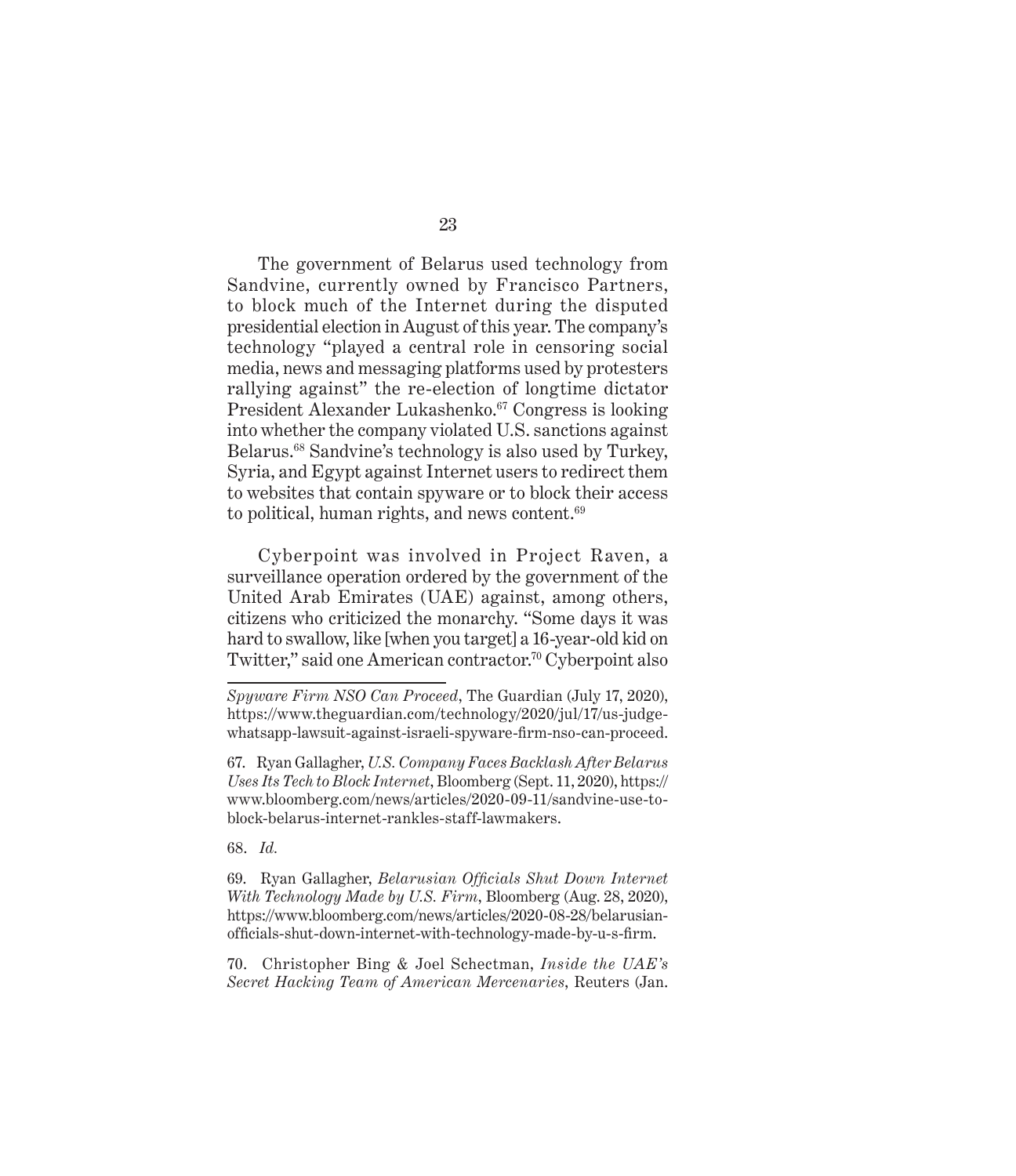partnered with Hacking Team, the notorious surveillance technology company from Italy, to sell Hacking Team's technology to the UAE, who used it against pro-democracy activists.71

Finally, the biotechnology firm Thermo Fisher provides the Chinese government with DNA testing kits.72 The kits are a key component of the government's massive campaign of biometric surveillance—and ultimate control and persecution—against the wider Chinese population, as well as disfavored minority groups such as Tibetans and Muslim Uighurs.73 Approximately one million Uighurs are presently detained is concentration camps in Xinjiang province.74

72. Sui-Lee Wee, *China Is Collecting DNA From Tens of Millions of Men and Boys, Using U.S. Equipment*, New York Times (June 17, 2020), https://www.nytimes.com/2020/06/17/world/asia/China-DNA-surveillance.html.

73. Jim Nash, *U.S. DNA Firm Thermo Fisher Reportedly Still Helping China Tamp Unrest, Crime*, Biometric Update (June 19, 2020), https://www.biometricupdate.com/202006/u-s-dna-firmthermo-fisher-reportedly-still-helping-china-tamp-unrest-crime.

74. Jen Kirby, *Concentration Camps and Forced Labor: China's Repression of Uighurs, Explained*, Vox (Sept. 25, 2020), https:// www.vox.com/2020/7/28/21333345/uighurs-china-internmentcamps-forced-labor-xinjiang.

<sup>30, 2019),</sup> https://www.reuters.com/investigates/special-report/ usa-spying-raven/.

<sup>71.</sup> Lee Fang, *Why Did the Firm That Sold Spyware to the UAE Win a Special Export License from State Department?*, The Intercept (July 7, 2015), https://theintercept.com/2015/07/07/ baltimore-firm-supplying-united-arab-emirates-surveillancesoftware-won-special-export-license-state-department/.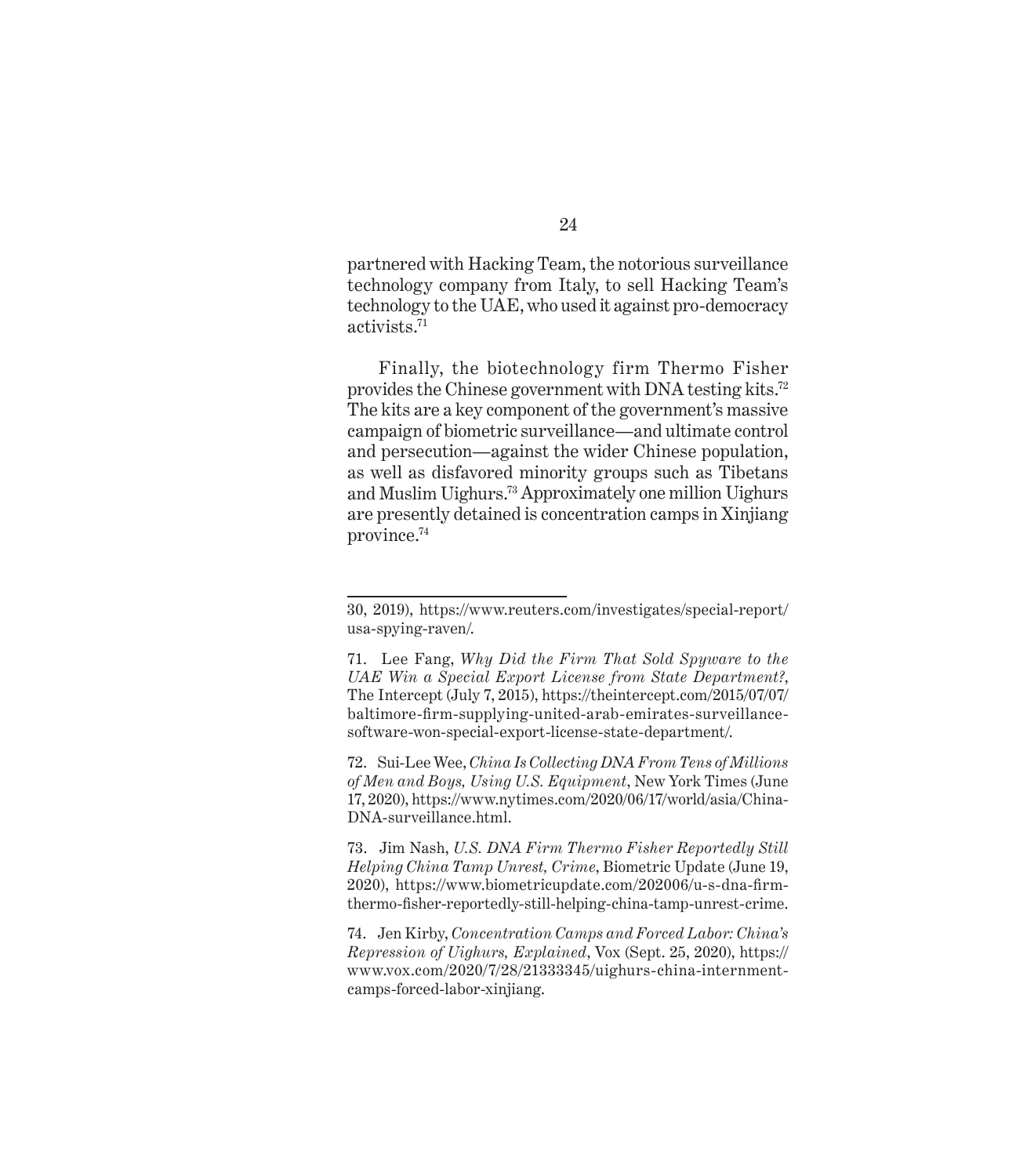Every situation listed above likely would not result in a successful ATS claim, given the built-in hurdles of the "touch and concern" requirement under *Kiobel* and the standard tort elements of *mens rea* and *actus reus*, among others.75 But the fact that American technology has been and is currently being widely used by repressive governments abroad should give this Court pause before removing this critical legal disincentive and avenue for redress.

### **IV. Voluntary Mechanisms for Holding the Technology Industry Accountable for Human Rights Abuses are INADEQUATE**

It is especially important that this Court preserve the ATS as a statutory mechanism for redress given that voluntary mechanisms to hold technology companies accountable for their roles in human rights abuses have proven inadequate. The Ruggie Report recognizes that "companies can affect virtually all internationally recognized rights."76 The report even uses a technology example to illustrate the potential breadth of a company's impact on human rights: "violations of privacy rights by Internet service providers can endanger dispersed endusers."<sup>77</sup>

The Ruggie Report argues that companies, therefore, must practice "due diligence," which involves taking steps "to become aware of, prevent and address adverse

77. *Id.* at 20.

<sup>75.</sup> *See, e.g.*, *supra* note 52.

<sup>76.</sup> Ruggie, *supra* note 12, at 9.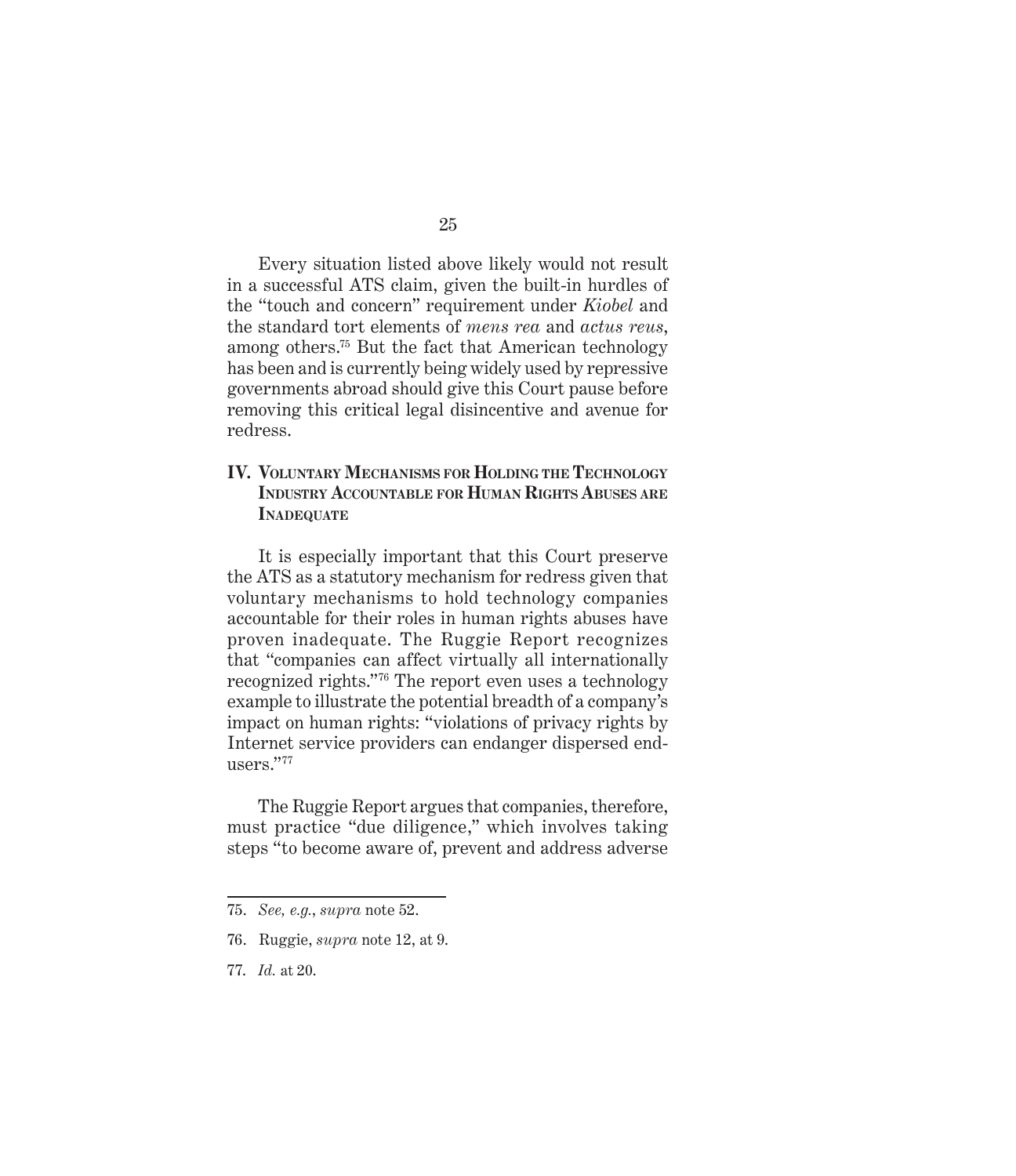human rights impacts."<sup>78</sup> Due diligence<sup>79</sup> includes the consideration of several factors, such as "whether [the company] might contribute to abuse through the relationships connected to their activities, such as with business partners, suppliers, State agencies, and other non-State actors."<sup>80</sup>

The UN's *Guiding Principles* similarly provide that companies should "avoid causing or contributing to adverse human rights impacts through their own activities," and should "prevent or mitigate adverse human rights impacts that are directly linked to their operations, products or services by their business relationships," whether those relationships are with governmental or non-governmental actors.<sup>81</sup>

<sup>78.</sup> *Id.* at 17.

<sup>79.</sup> *Amicus* EFF proposed a specific version of this due diligence framework called "Know Your Customer" for technology companies to follow before closing a deal with a foreign government or the U.S. government, where there is a possibility the technology could be used in human rights violations. *See* Cindy Cohn & Jillian C. York, *"Know Your Customer" Standards for Sales of Surveillance Equipment*, Electronic Frontier Foundation (Oct. 24, 2011), https:// www.eff.org/deeplinks/2011/10/it%E2%80%99s-time-know-yourcustomer-standards-sales-surveillance-equipment. *See also* Cindy Cohn, *Should Your Company Help ICE? "Know Your Customer" Standards for Evaluating Domestic Sales of Surveillance Equipment*, Electronic Frontier Foundation (July 13, 2018), https://www.eff.org/deeplinks/2018/07/should-your-company-helpice-know-your-customer-standards-evaluating-domestic.

<sup>80.</sup> Ruggie, *supra* note 12, at 17.

<sup>81.</sup> *Guiding Principles*, *supra* note 15, at 14-15.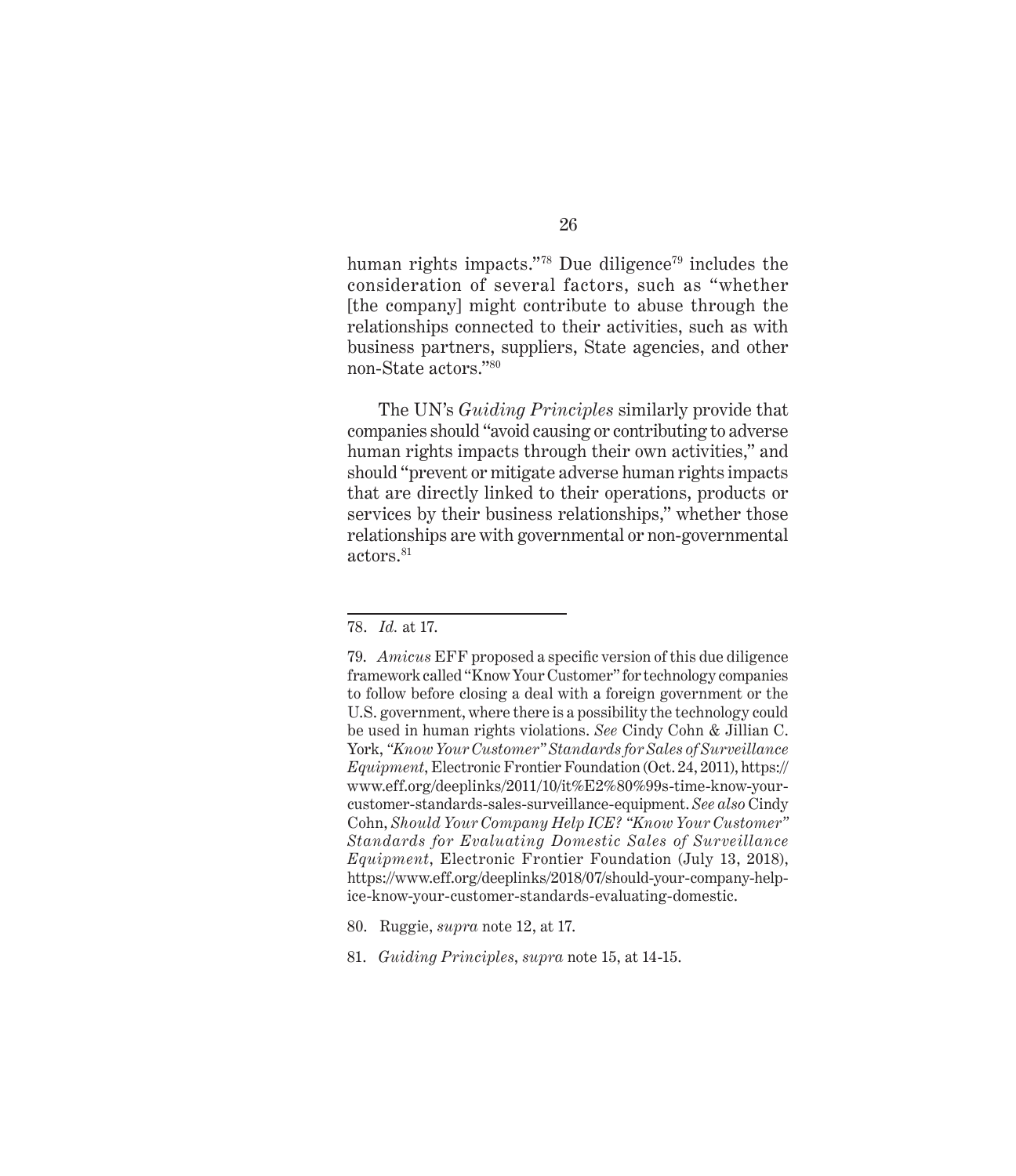However, the *Guiding Principles* expressly do not create any "new international law obligations."82 Thus, the Ruggie Report's "due diligence" framework for companies is wholly voluntary.<sup>83</sup> The report instead contemplated that voluntary mechanisms would play a significant role in corporate accountability for human rights violations.<sup>84</sup> Unfortunately, while the Ruggie Report and the UN's *Guiding Principles* helped spur progress in defining the right courses of action on business and human rights, the hoped-for enforcement has been weak, at best—and this includes enforcement through voluntary corporate accountability mechanisms.

82. *Id.* at 1.

84. Ruggie, *supra* note 12, at 26. *See also Guiding Principles*, *supra* note 15, at 28, 31.

<sup>83.</sup> The United States and European Union have endorsed the *Guiding Principles* via their own voluntary guidelines. *See* U.S. State Dept., *U.S. Department of State Guidance on Implementing the "UN Guiding Principles" for Transactions Linked to Foreign Government End-Users for Products or Services with Surveillance Capabilities* (Sept. 30, 2020), https://www.state. gov/key-topics-bureau-of-democracy-human-rights-and-labor/ due-diligence-guidance/. *See also* European Commission, *ICT Sector Guide on Implementing the UN Guiding Principles on Business and Human Rights* (July 2, 2013), https://ec.europa.eu/ anti-trafficking/publications/european-commission-sector-guidesimplementing-un-guiding-principles-business-and-hum-0\_en.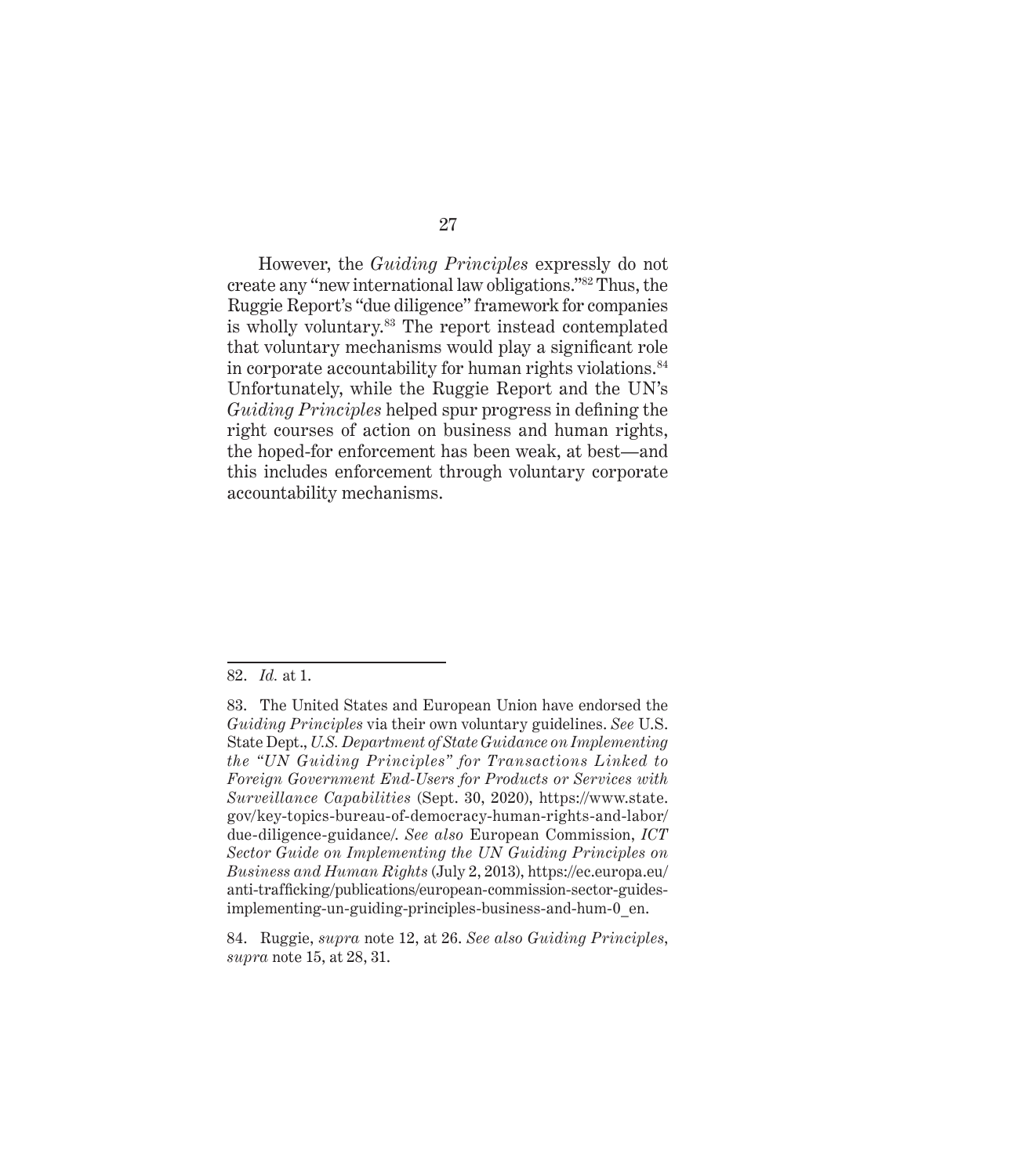#### **A. Limits of Multi-Stakeholder Initiatives**

A recent report by MSI Integrity<sup>85</sup> concluded that multi-stakeholder initiatives (as a subset of voluntary human rights corporate accountability mechanisms) "are not effective tools for holding corporations accountable for abuses, protecting rights holders against human rights violations, or providing survivors and victims with access to remedy."86 This includes the leading technologyindustry focused MSI, called the Global Network Initiative (GNI), discussed below. *See infra* Part IV.C.87

The report correctly recognized that MSIs can only achieve "positive outcomes where there is genuine commitment on the part of corporate members to change."<sup>88</sup> The report emphasized that "MSIs do not eliminate the need to protect rights holders from corporate abuses through effective regulation and enforcement."89 While

89. *Id*.

<sup>85.</sup> The Institute for Multi-Stakeholder Initiative Integrity (MSI Integrity) was originally incubated at the International Human Rights Clinic at Harvard Law School from 2010 to 2012. It is now an independent U.S.-based nonprofit organization. MSI Integrity, *History*, https://www.msi-integrity.org/test-home/history/.

<sup>86.</sup> MSI Integrity, *Not Fit-for-Purpose: The Grand Experiment of Multi-Stakeholder Initiatives in Corporate Accountability, Human Rights and Global Governance*, at 4 (July 2020), https:// www.msi-integrity.org/wp-content/uploads/2020/07/MSI\_Not\_ Fit\_For\_Purpose\_FORWEBSITE.FINAL\_.pdf.

<sup>87.</sup> *Id.* at 24. The report also highlights the failure of MSIs to prevent child and forced labor in the cocoa industry. *Id.* at 45, 91, 134.

<sup>88.</sup> *Id.* at 5.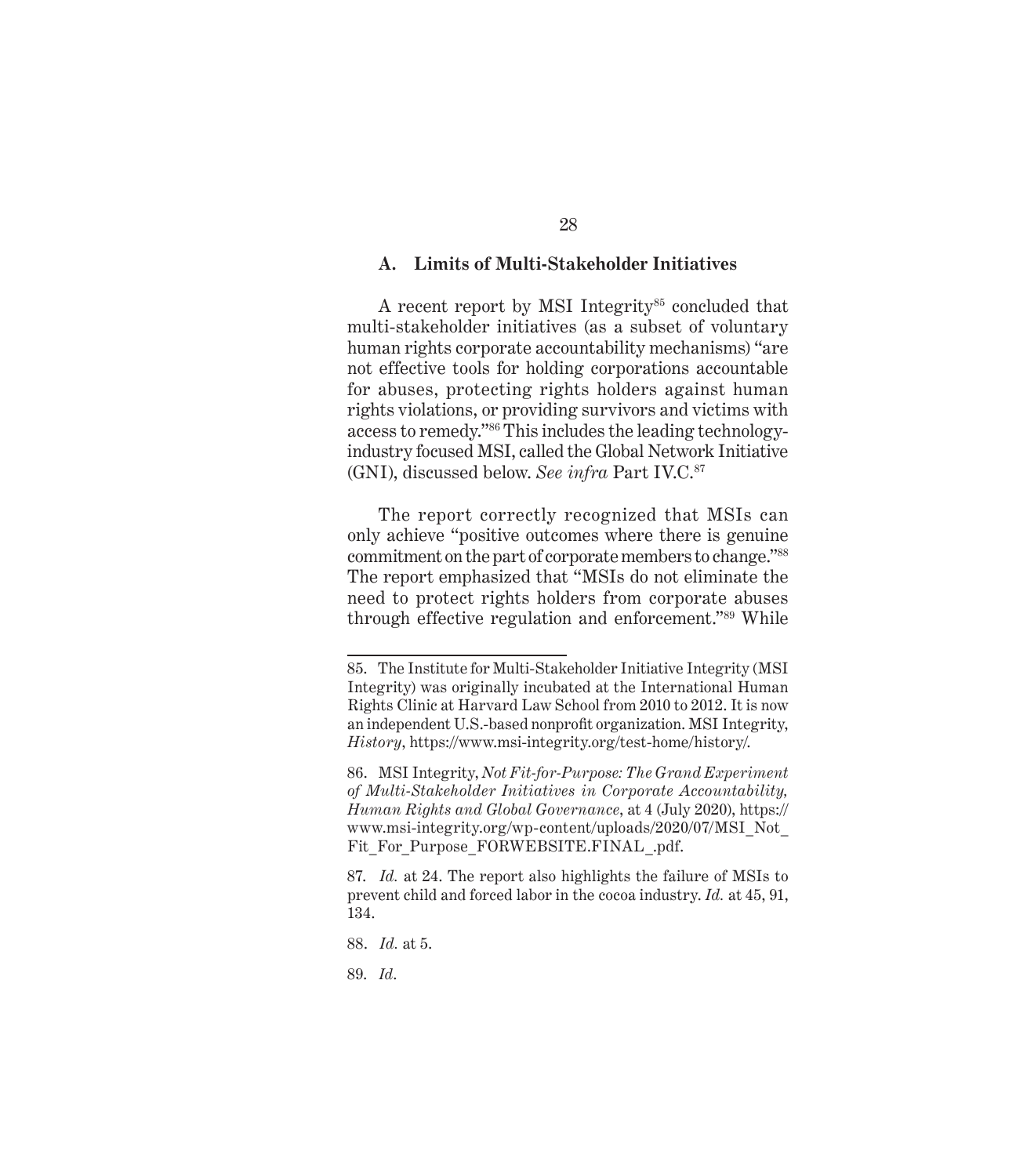supporting companies that are committed to avoiding human rights abuses is a useful role, the difference between these initiatives and law is clear: law ensures accountability for companies that do not care about—or are actively opposed to—respecting human rights.

This Court must recognize that the ATS has an important role to play in enforcing—through a binding judicial process—human rights standards against those few American corporations that are not willing to police themselves and that cause grave harm to individuals around the world.

#### **B. OECD Guidelines for Multinational Enterprises**

The Organization for Economic Cooperation & Development (OECD) 90 wrote the *Guidelines for Multinational Enterprises* that comprise recommendations for "responsible business conduct," which address the realm of human rights, among other areas.<sup>91</sup> The human rights chapter specifically cites the Ruggie Report's "due diligence" framework and the UN's *Guiding Principles* as the bases for the OECD's human rights recommendations.92 The accountability mechanism

92. Organization for Economic Cooperation & Development, *OECD Guidelines for Multinational Enterprises, 2011 Edition*, at 31-34, http://www.oecd.org/daf/inv/mne/48004323.pdf.

<sup>90.</sup> The OECD is an international organization funded by member countries. Organization for Economic Cooperation & Development, *Budget*, https://www.oecd.org/about/budget/.

<sup>91.</sup> Organization for Economic Cooperation & Development, *Responsible Business Conduct: OECD Guidelines for Multinational Enterprises*, http://mneguidelines.oecd.org/.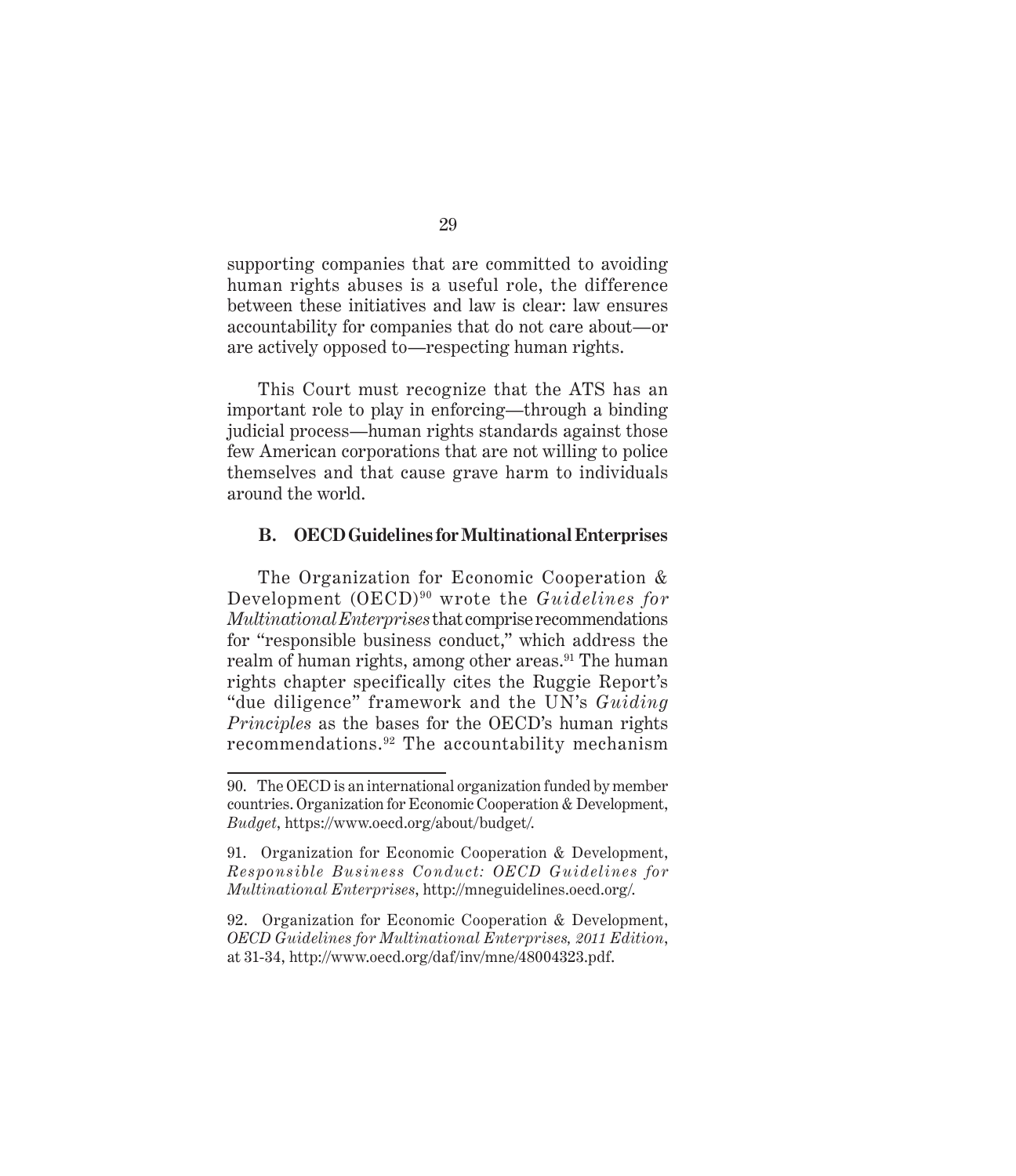for the *Guidelines* is the system of "National Contact Points" (NCPs), which are offices set up by participating countries to accept complaints—"Specific Instances" that companies have violated the *Guidelines*. <sup>93</sup> Specific Instances can lead to mediation between the complainant and the company.94 The National Contact Point for the United States is housed at the State Department.<sup>95</sup> The key shortcomings of the NCP/Specific Instance system<sup>96</sup> are two-fold: First, the Specific Instance process in the U.S. has not been widely used. Between 2000 and 2016, only 45 cases were submitted to the State Department, <sup>97</sup> with only one relating to the telecommunications industry

<sup>93.</sup> Organization for Economic Cooperation & Development, *Responsible Business Conduct: OECD Guidelines for Multinational Enterprises, National Contact Points*, http:// mneguidelines.oecd.org/ncps/.

<sup>94.</sup> Organization for Economic Cooperation & Development, *Frequently Asked Questions: National Contact Points for OECD Guidelines for Multinational Enterprises* (2017), http://www. oecd.org/investment/mne/National-Contact-Points-for-RBC-Frequently-Asked-Questions.pdf.

<sup>95.</sup> U.S. State Dept., *U.S. National Contact Point for the OECD Guidelines for Multinational Enterprises* (April 11, 2019), https://www.state.gov/u-s-national-contact-point-for-the-oecdguidelines-for-multinational-enterprises/.

<sup>96.</sup> *See, e.g.*, U.S. State Dept., *Specific Instance Process* (April 24, 2019), https://www.state.gov/u-s-national-contact-point-for-theoecd-guidelines-for-multinational-enterprises/specific-instanceprocess/.

<sup>97.</sup> U.S. State Dept., *Chart of U.S. NCP Specific Instance Cases Since 2000*, https://www.state.gov/wp-content/uploads/2019/04/ U.S.-NCP-Specific-Instances-Chart-2000-2017.pdf.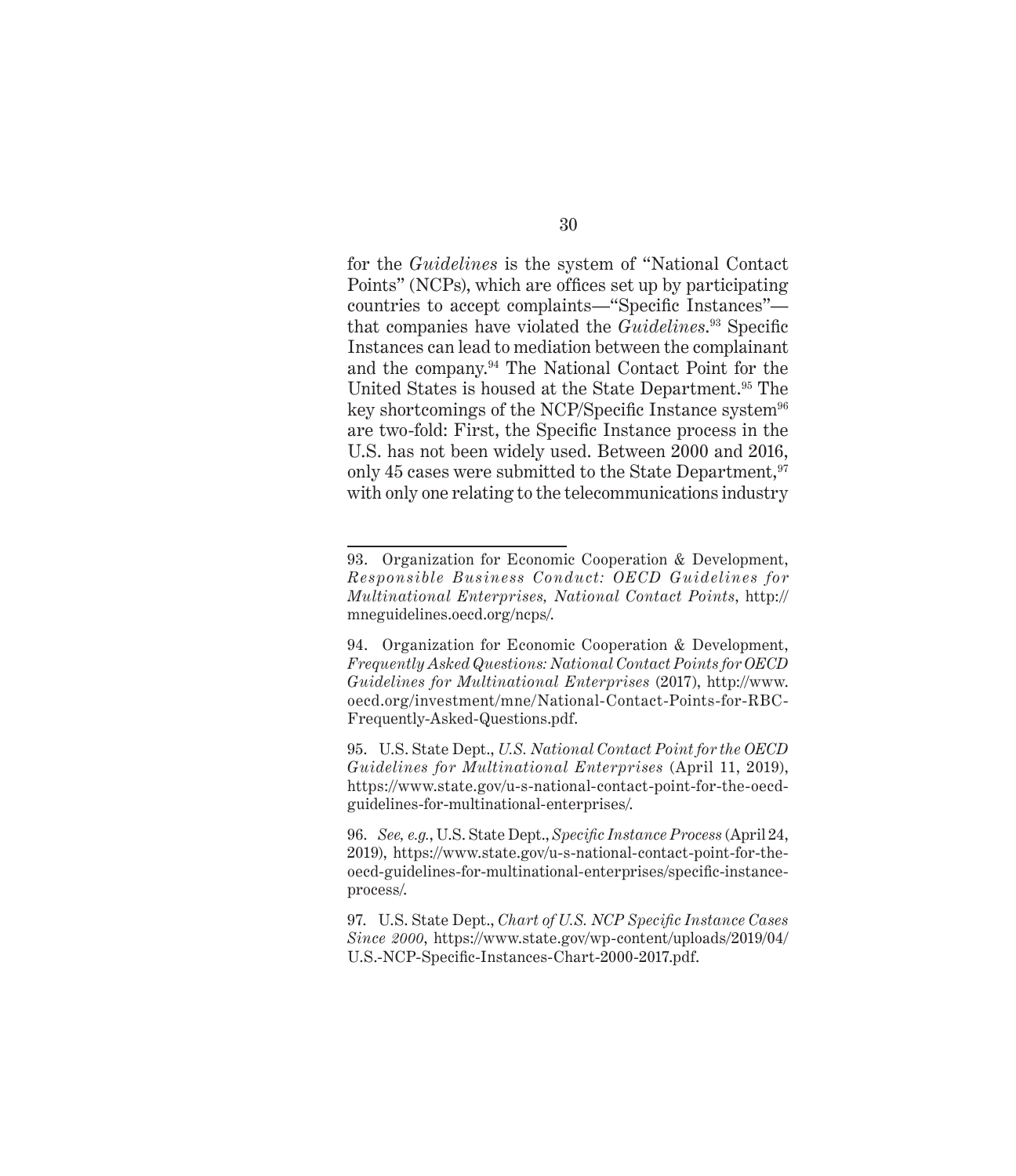(involving T-Mobile and labor practices).98 Second and more fundamentally, "the OECD Guidelines are nonbinding on businesses and engagement in a Specific Instance process is voluntary."<sup>99</sup>

This latter shortcoming was on full display in the United Kingdom, providing a stark example for the technology industry.100 *Amicus* Privacy International filed a complaint with the UK's NCP alleging that Gamma International UK Ltd.:

supplied to the Bahrain authorities "malware" products which allowed them to hear/see and record private conversations, correspondence and other records (e.g.[,] address books) of individuals involved in pro-democracy activities in Bahrain … [O]n the basis of information obtained by this surveillance, these individuals,

99. U.S. State Dept., *Specific Instance Process, Frequently Asked Questions* (Archive), https://2009-2017.state.gov/e/eb/oecd/usncp/ specificinstance/faq/index.htm.

100. Similarly, the UK-based nonprofit Business & Human Rights Resource Centre collects human rights complaints against companies and solicits company responses. Companies can choose to ignore the complaints, and even if they respond, there is no guarantee they will change their practices. *See* Business & Human Rights Resource Centre, *Company Response Mechanism* ("The overall worldwide company response rate to us is an average of 73%."), https://www.business-humanrights.org/en/from-us/ company-response-mechanism/.

<sup>98.</sup> U.S. State Dept., *U.S. NCP Final Assessment: Communications Workers of America (AFL-CIO, CWA)/ver.di and Deutsche Telekom AG* (July 9, 2013), https://2009-2017.state. gov/e/eb/oecd/usncp/links/rls/211646.htm.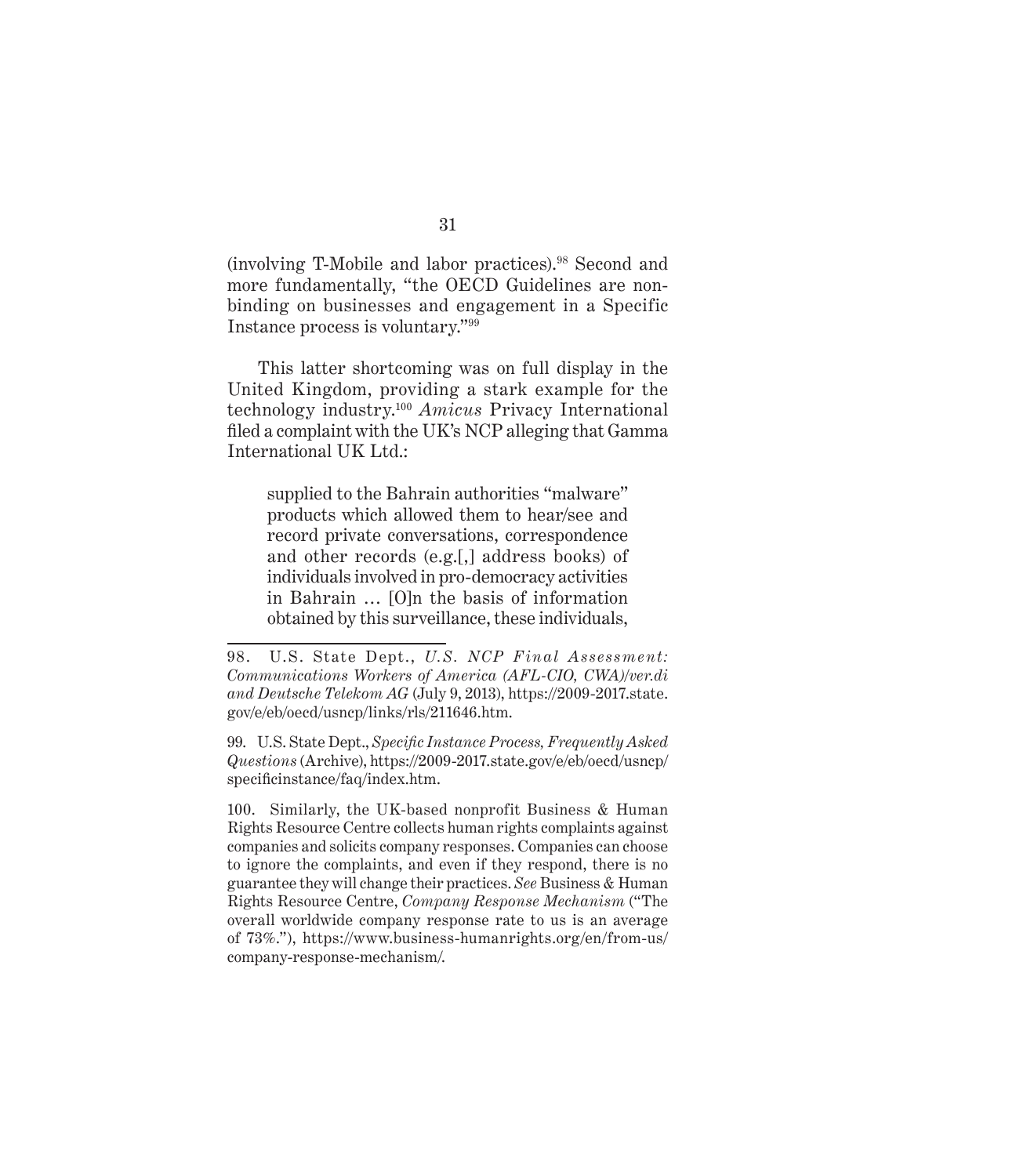who had not committed any criminal offences under Bahrain law, were subsequently detained and in some cases tortured by the Bahrain security forces.<sup>101</sup>

After initially responding to Privacy International's complaint, Gamma went silent. The UK NCP concluded:

[I]n the absence of an update from Gamma[,] the UK NCP can only conclude that Gamma International UK Limited has made no progress (or effort) towards meeting the recommendations made in the Final Statement.102 The UK NCP therefore sees no reason to change the view reached in its Final Statement that Gamma's [behavior] is inconsistent with its obligations under the OECD Guidelines. The UK NCP regrets Gamma's failure to engage.103

102. *See generally* UK National Contact Point, *Privacy International Complaint to UK NCP About Gamma International UK Ltd.* (Feb. 26, 2016), https://www.gov.uk/government/ publications/privacy-international-complaint-to-uk-ncp-aboutgamma-international-uk-ltd.

103. UK National Contact Point, *Follow Up Statement After Recommendations In Complaint From Privacy International Against Gamma International*, at 4 (Feb. 2016), https://assets.

<sup>101.</sup> UK National Contact Point, *Initial Assessment by the UK National Contact Point for the OECD Guidelines for Multinational Enterprises: Complaint from Privacy International and Others Against Gamma International UK Ltd.*, at 2 (June 2013), https:// assets.publishing.service.gov.uk/government/uploads/system/ uploads/attachment\_data/file/847361/UK-NCP-initial-complaintprivacy-international-and-others-against-gamma-internationaluk-ltd.pdf.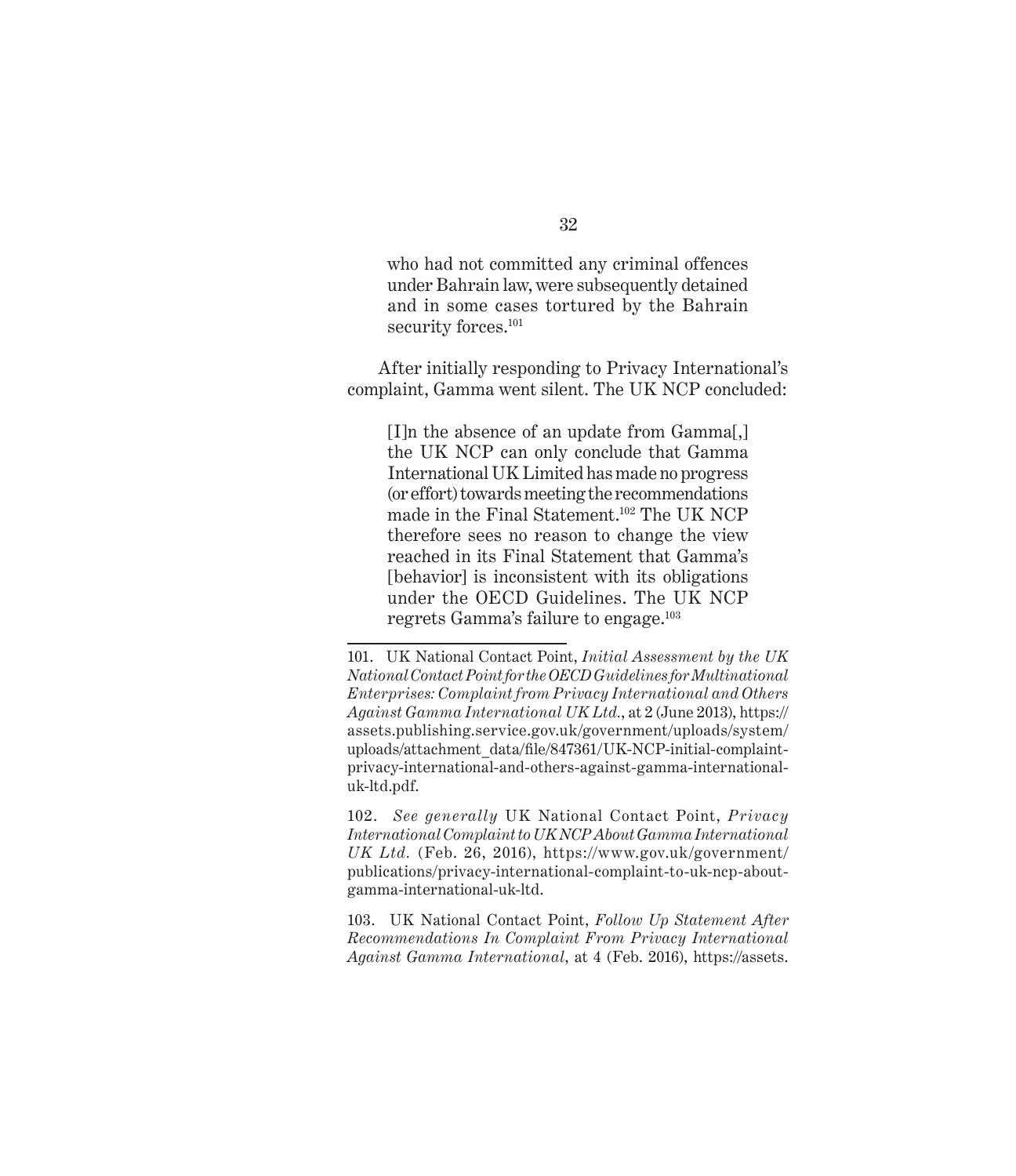#### **C. Global Network Initiative**

GNI is a human rights corporate accountability program that focuses specifically on the information and communications technology  $(ICT)$  sector.<sup>104</sup> GNI was born out of the tragic case of Shi Tao, discussed above, where Yahoo! shared information from his email account with the Chinese government, which led to his arrest and imprisonment for nearly a decade. *See supra* Part III.B.

GNI is a voluntary program that follows a multistakeholder model, where its members include not only technology companies—including major players such as Google and Facebook—but also civil society groups, academics, and investment firms.105 Over two years of painstaking effort went into creating GNI,106 including the foundational *Principles on Free Expression and Privacy*<sup>107</sup> and the related *Implementation Guidelines*, which require technology company members to submit to independent

publishing.service.gov.uk/government/uploads/system/uploads/ attachment\_data/file/847364/uk-ncp-follow-up-statement-privacyinternational-gamma-international.pdf.

<sup>104.</sup> GNI is a U.S.-based nonprofit organization. Global Network Initiative, *Financials*, https://globalnetworkinitiative.org/team/ financials/.

<sup>105.</sup> Global Network Initiative, *Our Members*, https:// globalnetworkinitiative.org/#home-menu.

<sup>106.</sup> Global Network Initiative, *About GNI*, https:// globalnetworkinitiative.org/about-gni/.

<sup>107.</sup> Global Network Initiative, *The GNI Principles*, https:// globalnetworkinitiative.org/gni-principles/.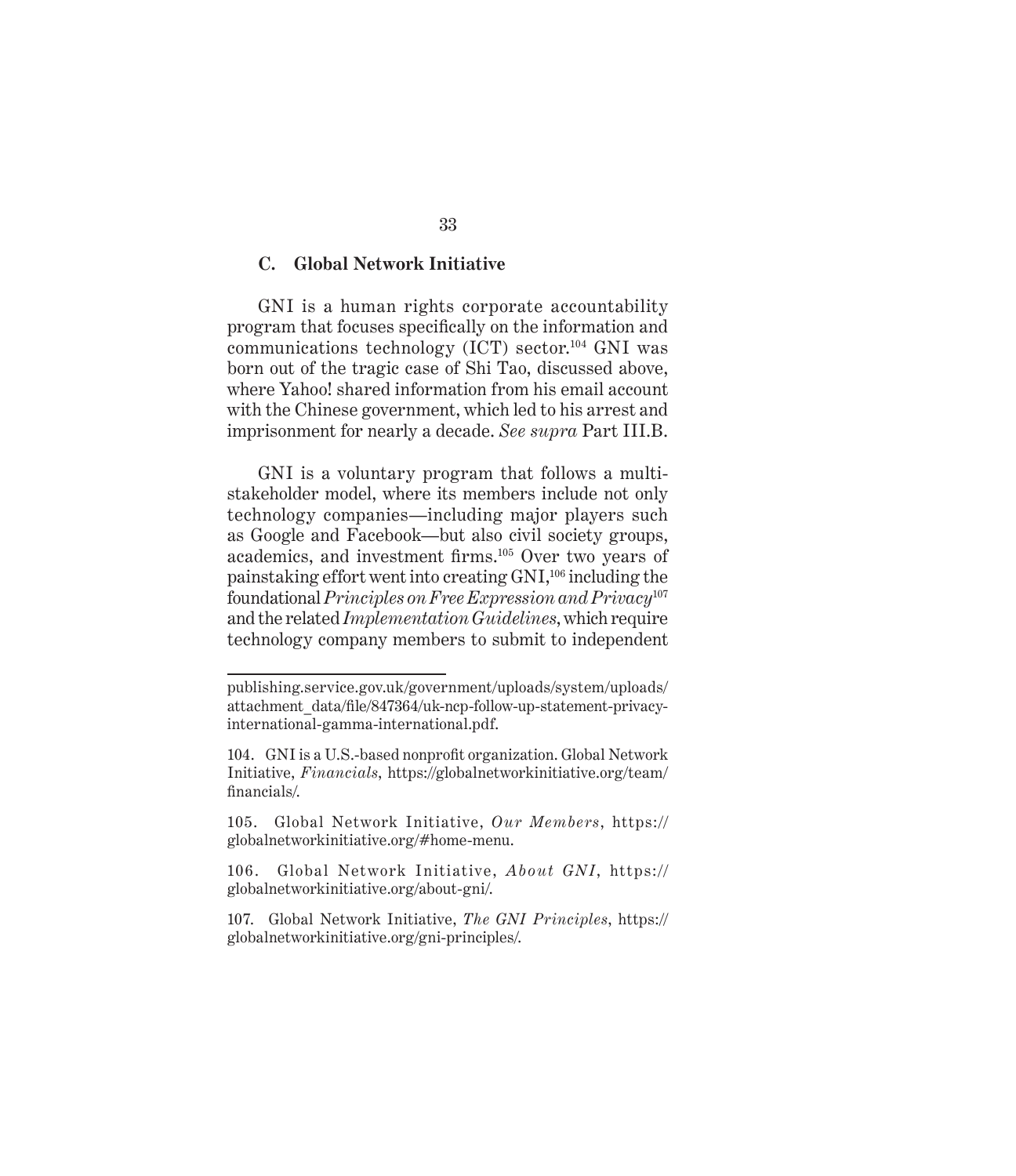"assessments" or audits of their implementation of the *Principles*. 108

While GNI should be credited for recruiting major technology companies and operationalizing human rights accountability for the ICT sector, the program has two major shortcomings: First, not all technology companies are members—presently only 15 companies participate in GNI. Second and more importantly, the program's success hinges on the candor and cooperation of the member companies, which has been lacking. For example, *amicus* EFF was once a civil society member of GNI, until it resigned in 2013 from the organization after GNI members were implicated in mass Internet surveillance spearheaded by the National Security Agency. GNI's corporate representatives were unable to accurately represent to civil society organizations and other GNI members the nature and extent of the illegal surveillance conducted within their systems by the U.S. government.109 Additionally, the NYU Stern Center for Business & Human Rights resigned from GNI in 2016 due, in part, to the organization's board having removed the term "compliance" from the *Principles* and *Implementation Guidelines*, and added language stating that GNI would instead assess whether a company was "committed" to the *Principles* and was acting in "good faith" to implement them. As representatives for the Center wrote, "This is not a meaningful standard. Our assumption is that all member companies are committed to the principles and

<sup>108.</sup> Global Network Initiative, *Implementation Guidelines*, https://globalnetworkinitiative.org/implementation-guidelines/.

<sup>109.</sup> Electronic Frontier Foundation, *Press Release: EFF Resigns from Global Network Initiative* (Oct. 10, 2013), https://www.eff. org/press/releases/eff-resigns-global-network-initiative.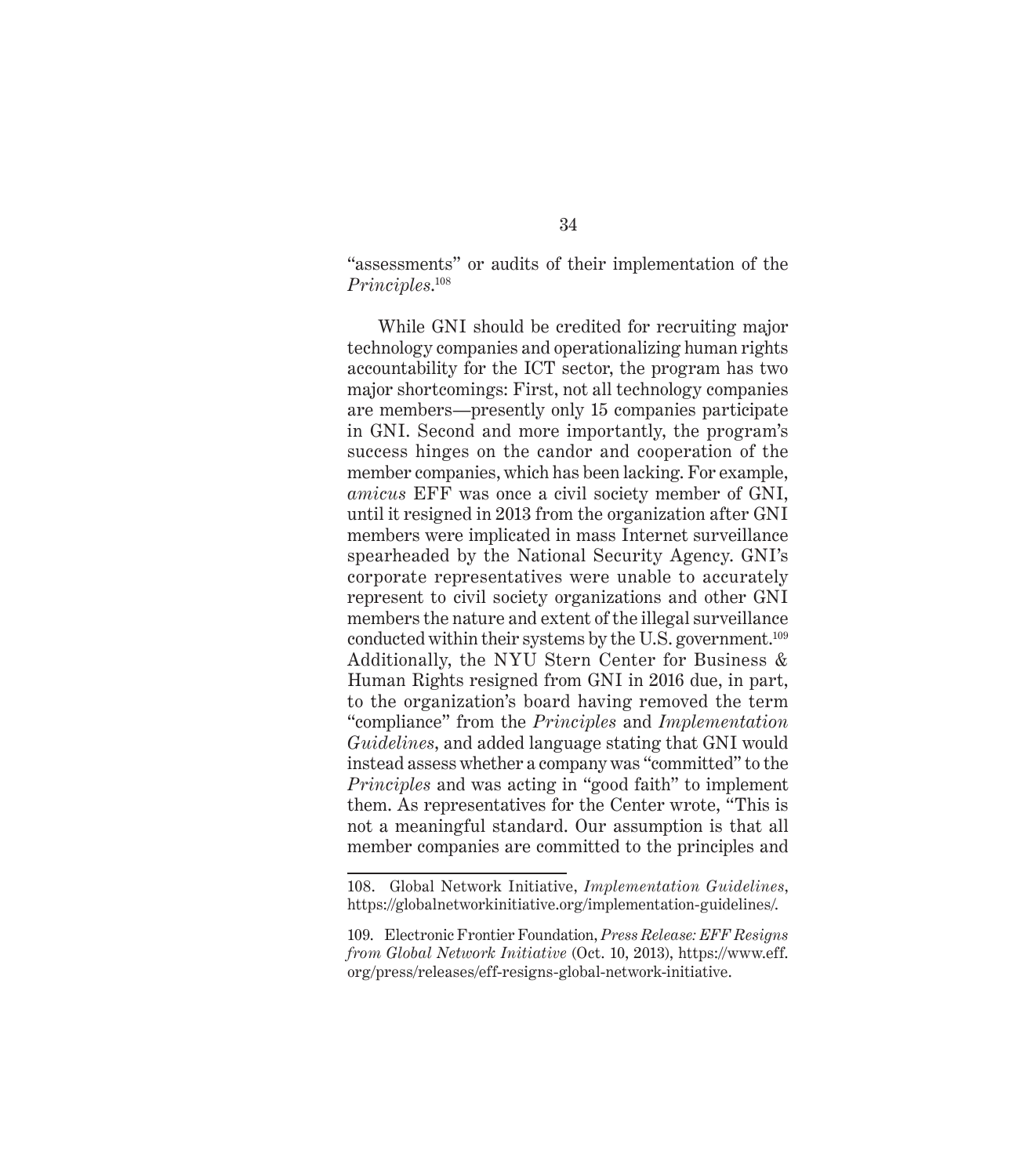are making good faith efforts to implement them; the question is whether they are in compliance with a set of standards."<sup>110</sup>

#### **CONCLUSION**

This Court must not shut the courthouse door to victims of gross human rights abuses powered by American companies. In the digital age, repressive governments rarely act alone to grossly violate human rights. They have accomplices—sometimes including American technology companies that have the sophistication and technical know-how that those repressive governments lack. As the United Nations Special Rapporteur on Freedom of Opinion and Expression noted, "Governments have requirements that their own departments and agencies may be unable to satisfy. Private companies have the incentives, the expertise and the resources to meet those needs."<sup>111</sup>

We urge this Court to preserve U.S. corporate liability under the ATS, as well as the aiding and abetting claim, to allow a narrow slice of foreign plaintiffs to hold American companies, including technology companies, accountable for their active complicity in gross human rights abuses by repressive governments. This is important when the U.S. judicial system may be the only available form of

<sup>110.</sup> Sarah Labowitz & Michael Posner, *NYU Center for Business and Human Rights Resigns Its Membership in the Global Network Initiative*, NYU Stern Center for Business & Human Rights (Feb. 1, 2016), https://bhr.stern.nyu.edu/blogs/cbhr-letterof-resignation-gni.

<sup>111.</sup> Kaye, *supra* note 20, at 6.